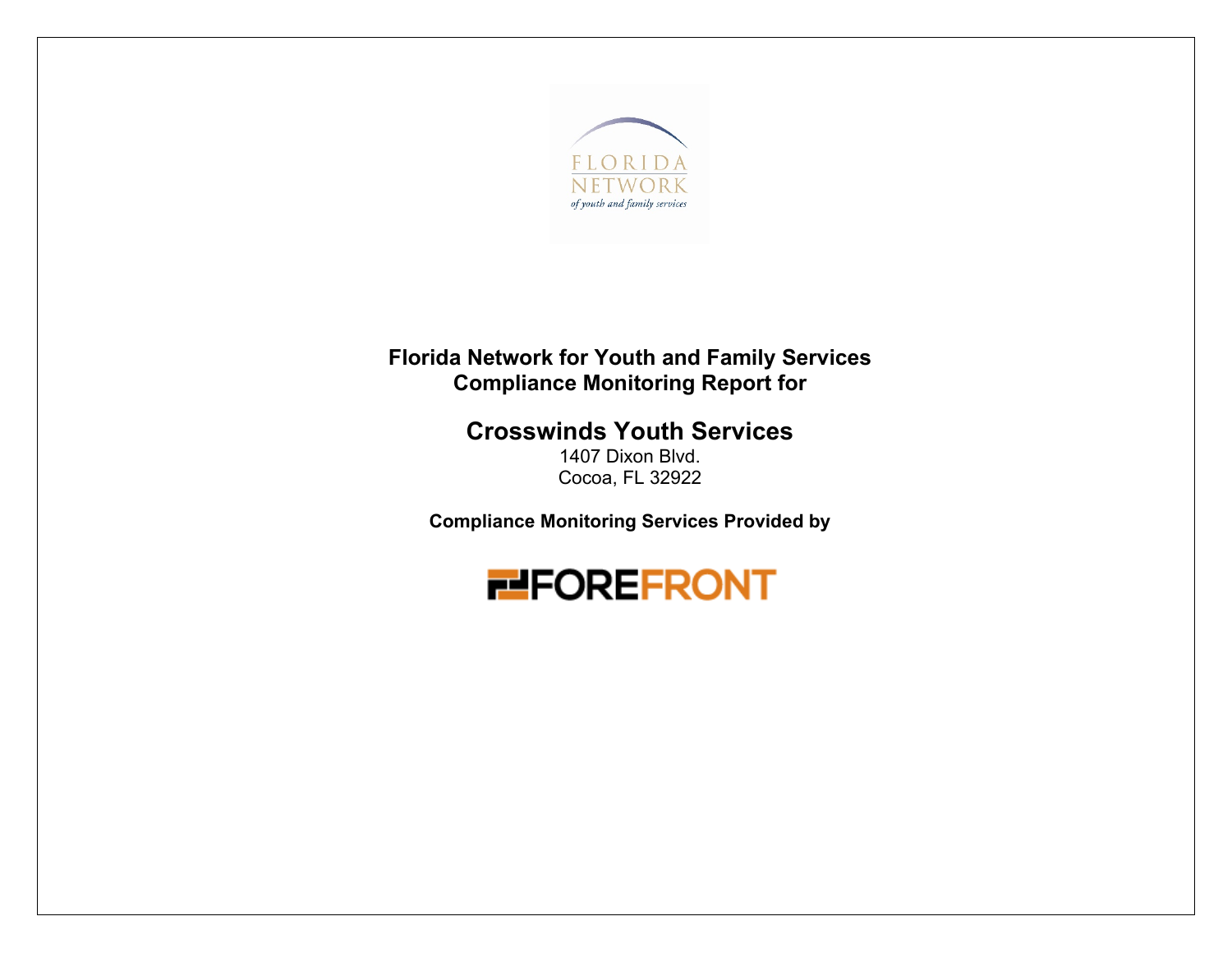## **EXECUTIVE SUMMARY**

Forefront LLC conducted a joint Quality Improvement (QI) and Florida Network of Youth and Family Services (FNYFS) monitoring visit for Crosswinds Youth Services for the FY 2021-2022 at its program office located at 1407 Dixon Blvd., Cocoa, Florida. Forefront LLC (Forefront) is an independent compliance monitoring firm that is contracted by the FNYFS to perform onsite program reviews to assess the agency's adherence to fiscal, programmatic, and overall contract requirements. Crosswinds Youth Services is contracted with the Florida Network of Youth and Family Services (FNYFS) to provide direct services to Children/Families in Need of Services (CINS/FINS). The services to be provided are identified in Contract Section A - Descriptions and Specifications and Section B - Delivery and Performance and are funded with General Revenue Funds effective for July 2021 through June 30, 2022.

The review was conducted by Ashley Davies, Consultant for Forefront LLC, and Peer Reviewer(s). Agency representatives from Crosswinds Youth Services present for the entrance interview were Karen Locke, COO; John Weimann, Director of Counseling Services; and Lynn Cowart, CFO. The last QI visit was conducted November 4 - 5, 2020.

In general, the Reviewer found that Crosswinds Youth Services is in compliance with specific contract requirements. **Crosswinds Youth Services received an overall compliance rating of 100% for achieving full compliance with eleven indicators** of the CINS/FINS Monitoring Tool. There were no corrective actions as a result of the monitoring visit and no recommendation was made for an indicator rated as conditionally acceptable.

The following report represents the results of the in-depth evaluation of the provider's General Administrative performance, with all findings clearly documented. Copies of all completed tools utilized during the visit to determine these ratings will be maintained on file with the Reviewer. If any information or clarification is required, please contact Keith Carr by E-mail: keithcarr@forefrontllc.com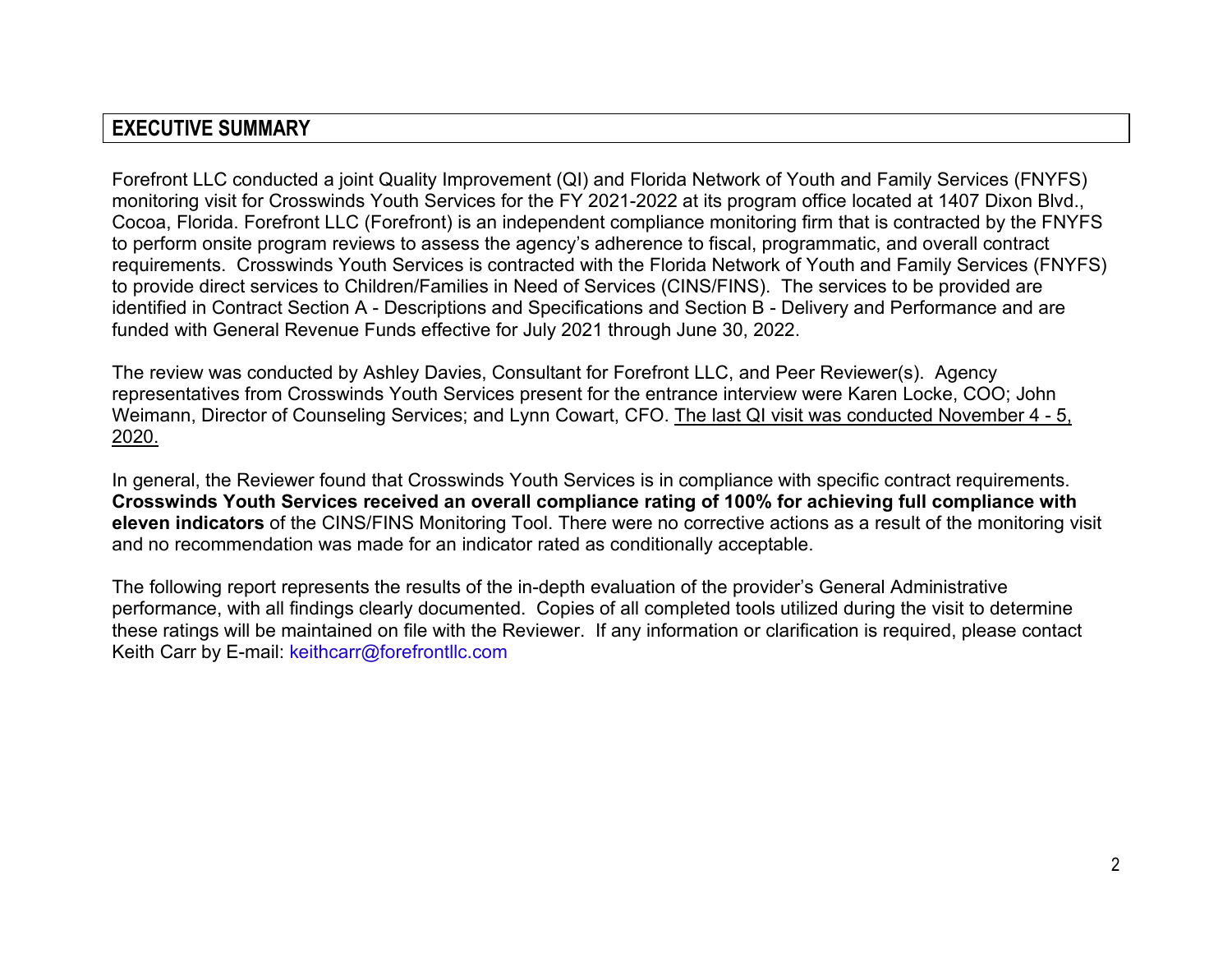## **2021-2022 CINS/FINS PROGRAM COMPLIANCE MONITORING TOOL Report Number: CM 11-17-2021**

| <b>Agency Name: Crosswinds Youth Services</b>                                                                                                                                                                                                                                                                                                                                                  |                     | <b>Monitor Name: Ashley Davies, Lead Reviewer</b> |                  |          |                       |                                                                                                                                                                                                                                                                                                                                                                                                                                                                                                     |                                                                                                            |  |
|------------------------------------------------------------------------------------------------------------------------------------------------------------------------------------------------------------------------------------------------------------------------------------------------------------------------------------------------------------------------------------------------|---------------------|---------------------------------------------------|------------------|----------|-----------------------|-----------------------------------------------------------------------------------------------------------------------------------------------------------------------------------------------------------------------------------------------------------------------------------------------------------------------------------------------------------------------------------------------------------------------------------------------------------------------------------------------------|------------------------------------------------------------------------------------------------------------|--|
| <b>Contract Type: CINS/FINS</b>                                                                                                                                                                                                                                                                                                                                                                |                     |                                                   |                  |          |                       | Region/Office: 1407 Dixon Blvd., Cocoa, FL 32922                                                                                                                                                                                                                                                                                                                                                                                                                                                    |                                                                                                            |  |
| <b>Service Description: Comprehensive Onsite Compliance Monitoring</b>                                                                                                                                                                                                                                                                                                                         |                     |                                                   |                  |          |                       | Site Visit Date(s): November 17 - 18, 2021                                                                                                                                                                                                                                                                                                                                                                                                                                                          |                                                                                                            |  |
|                                                                                                                                                                                                                                                                                                                                                                                                |                     |                                                   |                  |          |                       |                                                                                                                                                                                                                                                                                                                                                                                                                                                                                                     |                                                                                                            |  |
|                                                                                                                                                                                                                                                                                                                                                                                                |                     | <b>Explain Rating</b>                             |                  |          |                       |                                                                                                                                                                                                                                                                                                                                                                                                                                                                                                     |                                                                                                            |  |
|                                                                                                                                                                                                                                                                                                                                                                                                |                     |                                                   |                  |          |                       | <b>Ratings Based Upon:</b>                                                                                                                                                                                                                                                                                                                                                                                                                                                                          | <b>Notes</b>                                                                                               |  |
| <b>Major Programmatic Requirements</b>                                                                                                                                                                                                                                                                                                                                                         | <b>Unacceptable</b> | <b>Conditionally</b><br>Unacceptable              | <b>Fully Met</b> | Exceeded | <b>Not Applicable</b> | $I =$ Interview<br>$O = Observation$<br><b>D</b> = Documentation<br><b>PTV = Submitted Prior To Visit</b><br>(List Who and What)                                                                                                                                                                                                                                                                                                                                                                    | <b>Explain Unacceptable or</b><br><b>Conditionally Acceptable:</b><br>(Attach Supportive<br>Documentation) |  |
| <b>I. Administrative and Fiscal</b>                                                                                                                                                                                                                                                                                                                                                            |                     |                                                   |                  |          |                       |                                                                                                                                                                                                                                                                                                                                                                                                                                                                                                     |                                                                                                            |  |
| DJJ Quality Improvement Peer Reviewer<br>a. Provider shall demonstrate that a minimum of two (2)<br>staff members have been trained to be certified as DJJ QI<br>Peer reviewers. Provider shall participate in a minimum of<br>one (1) on-site quality assurance review of a similar type<br>program in another judicial circuit during each 12-month<br>period of the contract, if requested. | $\Box$              | $\Box$                                            | $\boxtimes$      | $\Box$   | $\Box$                | Interview:<br>The following staff members have<br>been trained as Certified QI Peer<br>Reviewers: Lynn Cowart, Pierre<br>Bandoo, John Weinman, and Raylene<br>Coe. Two of them are active<br>reviewers: Pierre Bandoo and Raylene<br>Coe.                                                                                                                                                                                                                                                           | No recommendation or Corrective<br>Action.                                                                 |  |
| <b>Additional Contracts</b><br>a. Provider shall provide a listing of all current federal,<br>state, or local government contracts, as well as other<br>contracts entered into with for profit and not-for-profit<br>organizations. Such listing shall identify the awarding<br>entity and contract start & end dates. PTV                                                                     | $\Box$              | $\Box$                                            | $\boxtimes$      | □        | □                     | Documentation:<br>The provider reported fourteen<br>additional funding/contracts outside of<br>FNYFS funding: Basic Center Grant,<br>Brevard Family Partnership, United<br>Way of Brevard County, FNYFS -<br>Single Contract, FNYFS - Special<br>Populations, FNYFS - DV respite,<br>non-contract placements from other<br>Florida CBC's on a case by case<br>basis, FNYFS, DCF Emergency<br>Solutions Grant, US Department of<br>Housing and Urban Development,<br>Brevard Family Partnership, and | No recommendation or Corrective<br>Action.                                                                 |  |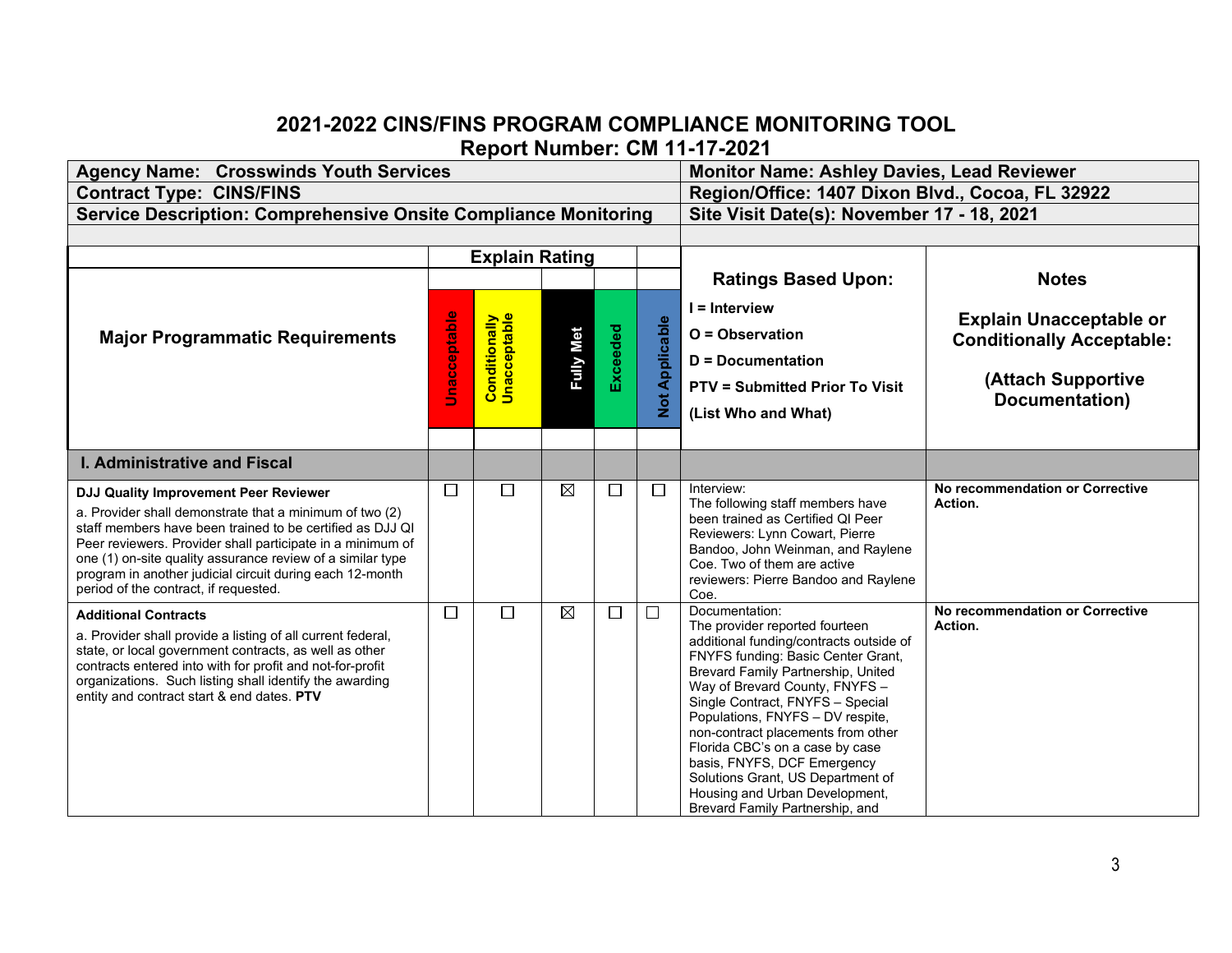| <b>Agency Name: Crosswinds Youth Services</b>                                                                                                                                                                                                                                                                                                                                                                                                                                                                                                                                                                                                                                                                                                                                                                                                                                                                                                                                                                                             |                     | <b>Monitor Name: Ashley Davies, Lead Reviewer</b> |                  |          |               |                                                                                                                                                                                                                                                                                                                                                                                                                                                                                                                                                                                                                              |                                                                    |  |
|-------------------------------------------------------------------------------------------------------------------------------------------------------------------------------------------------------------------------------------------------------------------------------------------------------------------------------------------------------------------------------------------------------------------------------------------------------------------------------------------------------------------------------------------------------------------------------------------------------------------------------------------------------------------------------------------------------------------------------------------------------------------------------------------------------------------------------------------------------------------------------------------------------------------------------------------------------------------------------------------------------------------------------------------|---------------------|---------------------------------------------------|------------------|----------|---------------|------------------------------------------------------------------------------------------------------------------------------------------------------------------------------------------------------------------------------------------------------------------------------------------------------------------------------------------------------------------------------------------------------------------------------------------------------------------------------------------------------------------------------------------------------------------------------------------------------------------------------|--------------------------------------------------------------------|--|
| <b>Contract Type: CINS/FINS</b>                                                                                                                                                                                                                                                                                                                                                                                                                                                                                                                                                                                                                                                                                                                                                                                                                                                                                                                                                                                                           |                     |                                                   |                  |          |               | Region/Office: 1407 Dixon Blvd., Cocoa, FL 32922                                                                                                                                                                                                                                                                                                                                                                                                                                                                                                                                                                             |                                                                    |  |
| <b>Service Description: Comprehensive Onsite Compliance Monitoring</b>                                                                                                                                                                                                                                                                                                                                                                                                                                                                                                                                                                                                                                                                                                                                                                                                                                                                                                                                                                    |                     |                                                   |                  |          |               | Site Visit Date(s): November 17 - 18, 2021                                                                                                                                                                                                                                                                                                                                                                                                                                                                                                                                                                                   |                                                                    |  |
|                                                                                                                                                                                                                                                                                                                                                                                                                                                                                                                                                                                                                                                                                                                                                                                                                                                                                                                                                                                                                                           |                     |                                                   |                  |          |               |                                                                                                                                                                                                                                                                                                                                                                                                                                                                                                                                                                                                                              |                                                                    |  |
|                                                                                                                                                                                                                                                                                                                                                                                                                                                                                                                                                                                                                                                                                                                                                                                                                                                                                                                                                                                                                                           |                     | <b>Explain Rating</b>                             |                  |          |               |                                                                                                                                                                                                                                                                                                                                                                                                                                                                                                                                                                                                                              |                                                                    |  |
|                                                                                                                                                                                                                                                                                                                                                                                                                                                                                                                                                                                                                                                                                                                                                                                                                                                                                                                                                                                                                                           |                     |                                                   |                  |          |               | <b>Ratings Based Upon:</b>                                                                                                                                                                                                                                                                                                                                                                                                                                                                                                                                                                                                   | <b>Notes</b>                                                       |  |
| <b>Major Programmatic Requirements</b>                                                                                                                                                                                                                                                                                                                                                                                                                                                                                                                                                                                                                                                                                                                                                                                                                                                                                                                                                                                                    |                     |                                                   |                  |          | Applicable    | $I =$ Interview<br>O = Observation                                                                                                                                                                                                                                                                                                                                                                                                                                                                                                                                                                                           | <b>Explain Unacceptable or</b><br><b>Conditionally Acceptable:</b> |  |
|                                                                                                                                                                                                                                                                                                                                                                                                                                                                                                                                                                                                                                                                                                                                                                                                                                                                                                                                                                                                                                           |                     |                                                   |                  |          |               | <b>D</b> = Documentation                                                                                                                                                                                                                                                                                                                                                                                                                                                                                                                                                                                                     |                                                                    |  |
|                                                                                                                                                                                                                                                                                                                                                                                                                                                                                                                                                                                                                                                                                                                                                                                                                                                                                                                                                                                                                                           | <b>Unacceptable</b> | <b>Conditionally</b><br>Unacceptable              | <b>Fully Met</b> | Exceeded | $\frac{1}{2}$ | <b>PTV = Submitted Prior To Visit</b><br>(List Who and What)                                                                                                                                                                                                                                                                                                                                                                                                                                                                                                                                                                 | (Attach Supportive<br>Documentation)                               |  |
|                                                                                                                                                                                                                                                                                                                                                                                                                                                                                                                                                                                                                                                                                                                                                                                                                                                                                                                                                                                                                                           |                     |                                                   |                  |          |               |                                                                                                                                                                                                                                                                                                                                                                                                                                                                                                                                                                                                                              |                                                                    |  |
|                                                                                                                                                                                                                                                                                                                                                                                                                                                                                                                                                                                                                                                                                                                                                                                                                                                                                                                                                                                                                                           |                     |                                                   |                  |          |               | <b>Brevard County Board of County</b><br>Commissioners<br>Information on the aforementioned<br>programs included type of program,<br>funding source, program description,<br>contract period, and funding amount.                                                                                                                                                                                                                                                                                                                                                                                                            |                                                                    |  |
| <b>Limits of Coverage</b><br>a. Provider shall provide and maintain during this contract,<br>the following minimum kinds of insurance: Worker's<br>Compensation and Employer's liability insurance as<br>required by Chapter 440, F.S. with a minimum of<br>\$100,000 per accident, \$100,000 per person and<br>\$500,000 policy aggregate. Commercial General Liability<br>with a limit of \$500,000 per occurrence, and \$1,000,000<br>policy aggregate. Automobile Liability Insurance shall be<br>required and shall provide bodily injury and property<br>damage liability covering the operation of all vehicles used<br>in conjunction with performance of this contract, with a<br>minimum limit for bodily injury of \$250,000 per person;<br>with a minimum limit for bodily injury of \$500,000 per<br>accident; with a minimum limit for property damage of<br>\$100,000 per accident and with a minimum limit for<br>medical payments or \$5,000-\$10,000 per person. Florida<br>Network is listed as payee or co-payee. PTV | $\Box$              | $\Box$                                            | $\boxtimes$      | $\Box$   | $\Box$        | Documentation:<br>General Liability through Wesco<br>Insurance Company with limits of<br>coverage of \$1,000,000<br>each/\$3,000,000 aggregate, \$5,000<br>medical expenses.<br>Effective 10/21/2021 through<br>10/21/2022.<br>Automobile Liability through Wesco<br>Insurance Company with combined<br>single limit of \$1,000,000 and medical<br>payments of \$5,000.<br>Effective 10/21/2021 - 10/21/2022.<br>Workers Compensation and<br>Employers Liability through Associated<br>Industries Ins. Co. with limits of<br>coverage of \$100,000 each accident,<br>\$100,000 each employee, and<br>\$500,000 policy limit. | No recommendation or Corrective<br>Action.                         |  |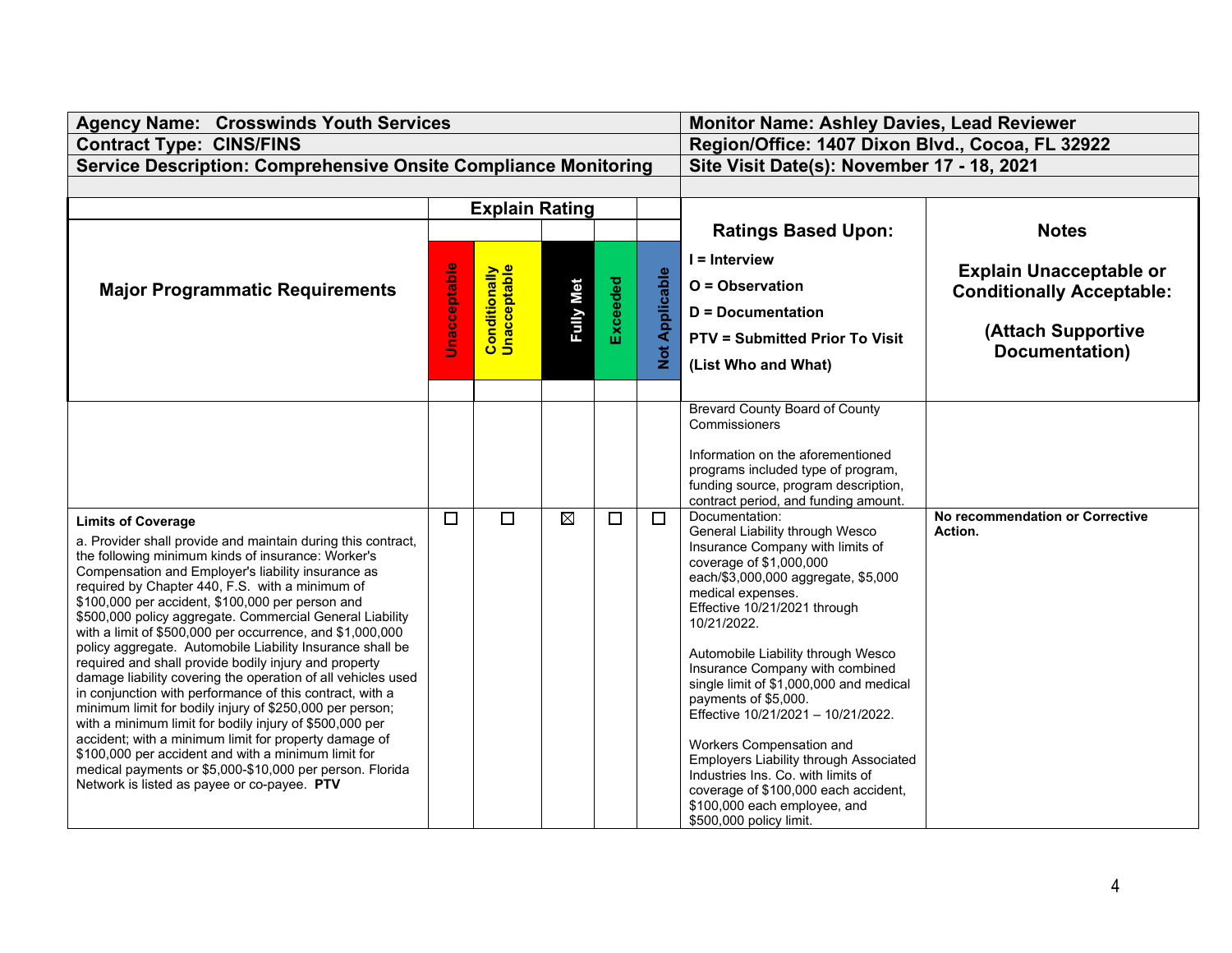| <b>Agency Name: Crosswinds Youth Services</b>                                                                    |                     |                                      | <b>Monitor Name: Ashley Davies, Lead Reviewer</b> |          |                |                                                                                 |                                      |  |
|------------------------------------------------------------------------------------------------------------------|---------------------|--------------------------------------|---------------------------------------------------|----------|----------------|---------------------------------------------------------------------------------|--------------------------------------|--|
| <b>Contract Type: CINS/FINS</b>                                                                                  |                     |                                      |                                                   |          |                | Region/Office: 1407 Dixon Blvd., Cocoa, FL 32922                                |                                      |  |
| <b>Service Description: Comprehensive Onsite Compliance Monitoring</b>                                           |                     |                                      |                                                   |          |                | Site Visit Date(s): November 17 - 18, 2021                                      |                                      |  |
|                                                                                                                  |                     |                                      |                                                   |          |                |                                                                                 |                                      |  |
|                                                                                                                  |                     | <b>Explain Rating</b>                |                                                   |          |                |                                                                                 |                                      |  |
|                                                                                                                  |                     |                                      |                                                   |          |                | <b>Ratings Based Upon:</b>                                                      | <b>Notes</b>                         |  |
|                                                                                                                  |                     |                                      |                                                   |          |                | $I =$ Interview                                                                 |                                      |  |
|                                                                                                                  |                     |                                      |                                                   |          |                | O = Observation                                                                 | <b>Explain Unacceptable or</b>       |  |
| <b>Major Programmatic Requirements</b>                                                                           | <b>Unacceptable</b> | <b>Conditionally</b><br>Unacceptable |                                                   | Exceeded | Not Applicable |                                                                                 | <b>Conditionally Acceptable:</b>     |  |
|                                                                                                                  |                     |                                      | <b>Fully Met</b>                                  |          |                | <b>D</b> = Documentation                                                        |                                      |  |
|                                                                                                                  |                     |                                      |                                                   |          |                | <b>PTV = Submitted Prior To Visit</b>                                           | (Attach Supportive<br>Documentation) |  |
|                                                                                                                  |                     |                                      |                                                   |          |                | (List Who and What)                                                             |                                      |  |
|                                                                                                                  |                     |                                      |                                                   |          |                |                                                                                 |                                      |  |
|                                                                                                                  |                     |                                      |                                                   |          |                | Effective 5/1/2021 - 5/1/2022.                                                  |                                      |  |
|                                                                                                                  |                     |                                      |                                                   |          |                |                                                                                 |                                      |  |
|                                                                                                                  |                     |                                      |                                                   |          |                | Professional Liability and<br>Sexual/Physical Abuse & Molestation               |                                      |  |
|                                                                                                                  |                     |                                      |                                                   |          |                | through Wesco Insurance Company                                                 |                                      |  |
|                                                                                                                  |                     |                                      |                                                   |          |                | with limits of coverage of \$1,000,000<br>each/\$3,000,000 annual aggregate.    |                                      |  |
|                                                                                                                  |                     |                                      |                                                   |          |                | Effective 10/21/2021 - 10/21/2022.                                              |                                      |  |
|                                                                                                                  |                     |                                      |                                                   |          |                |                                                                                 |                                      |  |
|                                                                                                                  |                     |                                      |                                                   |          |                | Florida Network is listed as Loss                                               |                                      |  |
|                                                                                                                  |                     |                                      |                                                   |          |                | Payee on the certificate.<br>$N/A -$                                            | No recommendation or Corrective      |  |
| <b>External/Outside Contract Compliance</b>                                                                      | $\Box$              | $\Box$                               | $\Box$                                            | $\Box$   | $\boxtimes$    | During the Entrance Conference, the                                             | Action.                              |  |
| a. Provider has corrective action item(s) cited by an<br>external funding source (Fiscal or Non-Fiscal). ON SITE |                     |                                      |                                                   |          |                | provider indicated that there are no                                            |                                      |  |
|                                                                                                                  |                     |                                      |                                                   |          |                | outstanding corrective action item(s)<br>cited by an external funding source.   |                                      |  |
| <b>Fiscal Practice</b>                                                                                           | $\Box$              | $\Box$                               | $\boxtimes$                                       | $\Box$   | П              | Documentation:                                                                  | No recommendation or Corrective      |  |
| a. Agency must have employee and fiscal                                                                          |                     |                                      |                                                   |          |                | The agency has an Accounting                                                    | Action.                              |  |
| policy/procedures manuals that are in compliance with                                                            |                     |                                      |                                                   |          |                | Procedures Manual that is designed to<br>be consistent with Generally Accepted  |                                      |  |
| GAAP and provide sound internal controls. Agency<br>maintains fiscal files that are audit ready. PTV             |                     |                                      |                                                   |          |                | Accounting Procedures (GAAP) and                                                |                                      |  |
|                                                                                                                  |                     |                                      |                                                   |          |                | provide for limited internal controls.<br>Records indicate that this manual was |                                      |  |
|                                                                                                                  |                     |                                      |                                                   |          |                | last updated June 2019 and was                                                  |                                      |  |
|                                                                                                                  |                     |                                      |                                                   |          |                | approved by the agency's CEO.                                                   |                                      |  |
|                                                                                                                  |                     |                                      |                                                   |          |                |                                                                                 |                                      |  |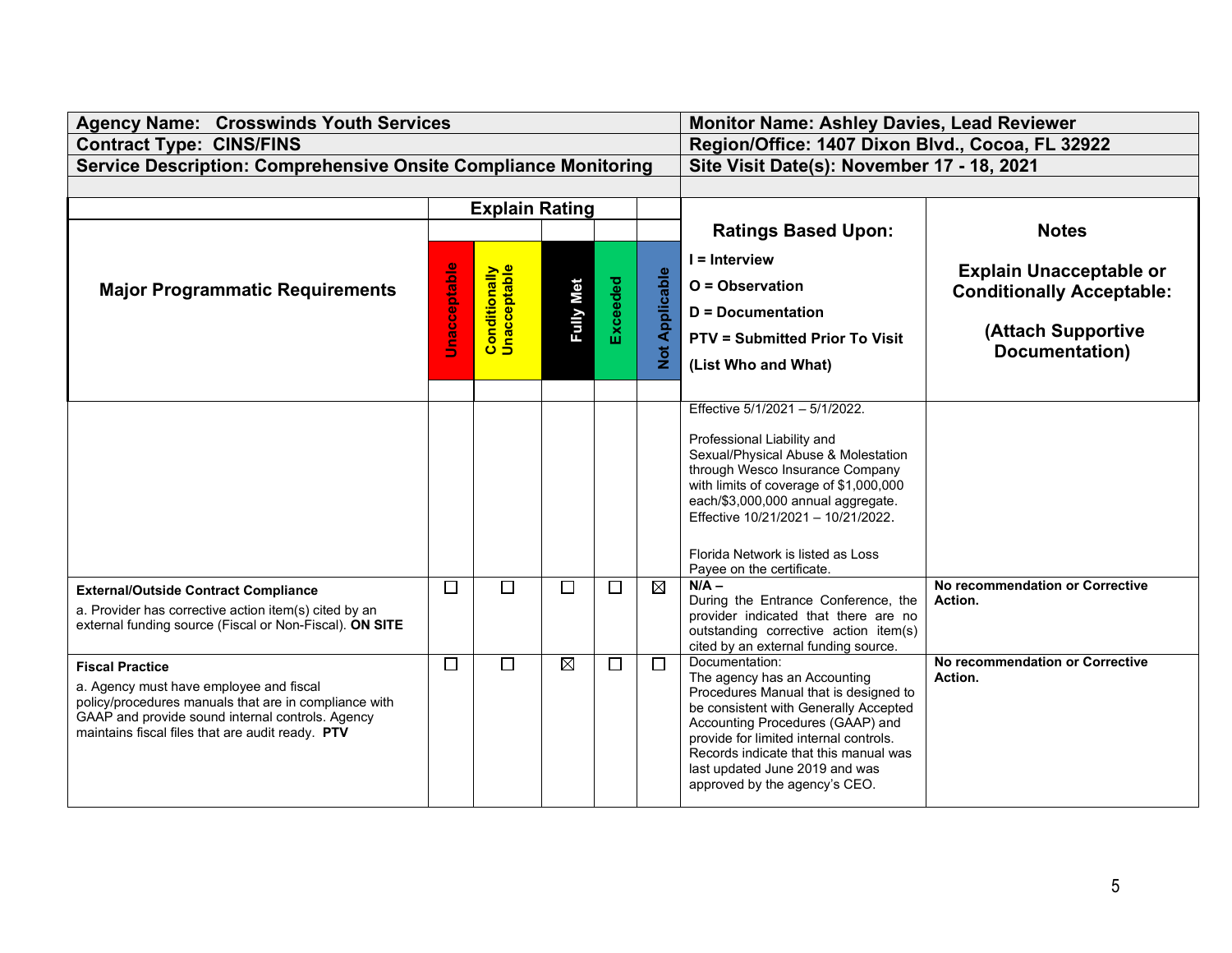| <b>Agency Name: Crosswinds Youth Services</b>                                                                                                                                                                                                       |                     | <b>Monitor Name: Ashley Davies, Lead Reviewer</b> |                  |          |                       |                                                                                                                                                                                                                                                                                                                                                                                                                                                                                                                                                                                                                                                 |                                            |  |
|-----------------------------------------------------------------------------------------------------------------------------------------------------------------------------------------------------------------------------------------------------|---------------------|---------------------------------------------------|------------------|----------|-----------------------|-------------------------------------------------------------------------------------------------------------------------------------------------------------------------------------------------------------------------------------------------------------------------------------------------------------------------------------------------------------------------------------------------------------------------------------------------------------------------------------------------------------------------------------------------------------------------------------------------------------------------------------------------|--------------------------------------------|--|
| <b>Contract Type: CINS/FINS</b>                                                                                                                                                                                                                     |                     |                                                   |                  |          |                       | Region/Office: 1407 Dixon Blvd., Cocoa, FL 32922                                                                                                                                                                                                                                                                                                                                                                                                                                                                                                                                                                                                |                                            |  |
| <b>Service Description: Comprehensive Onsite Compliance Monitoring</b>                                                                                                                                                                              |                     |                                                   |                  |          |                       | Site Visit Date(s): November 17 - 18, 2021                                                                                                                                                                                                                                                                                                                                                                                                                                                                                                                                                                                                      |                                            |  |
|                                                                                                                                                                                                                                                     |                     |                                                   |                  |          |                       |                                                                                                                                                                                                                                                                                                                                                                                                                                                                                                                                                                                                                                                 |                                            |  |
|                                                                                                                                                                                                                                                     |                     | <b>Explain Rating</b>                             |                  |          |                       |                                                                                                                                                                                                                                                                                                                                                                                                                                                                                                                                                                                                                                                 |                                            |  |
|                                                                                                                                                                                                                                                     |                     |                                                   |                  |          |                       | <b>Ratings Based Upon:</b>                                                                                                                                                                                                                                                                                                                                                                                                                                                                                                                                                                                                                      | <b>Notes</b>                               |  |
|                                                                                                                                                                                                                                                     |                     |                                                   |                  |          |                       | $I =$ Interview                                                                                                                                                                                                                                                                                                                                                                                                                                                                                                                                                                                                                                 |                                            |  |
|                                                                                                                                                                                                                                                     | <b>Unacceptable</b> |                                                   |                  |          | <b>Not Applicable</b> | O = Observation                                                                                                                                                                                                                                                                                                                                                                                                                                                                                                                                                                                                                                 | <b>Explain Unacceptable or</b>             |  |
| <b>Major Programmatic Requirements</b>                                                                                                                                                                                                              |                     | <b>Conditionally</b><br>Unacceptable              | <b>Fully Met</b> | Exceeded |                       |                                                                                                                                                                                                                                                                                                                                                                                                                                                                                                                                                                                                                                                 | <b>Conditionally Acceptable:</b>           |  |
|                                                                                                                                                                                                                                                     |                     |                                                   |                  |          |                       | D = Documentation                                                                                                                                                                                                                                                                                                                                                                                                                                                                                                                                                                                                                               |                                            |  |
|                                                                                                                                                                                                                                                     |                     |                                                   |                  |          |                       | <b>PTV = Submitted Prior To Visit</b>                                                                                                                                                                                                                                                                                                                                                                                                                                                                                                                                                                                                           | (Attach Supportive<br>Documentation)       |  |
|                                                                                                                                                                                                                                                     |                     |                                                   |                  |          |                       | (List Who and What)                                                                                                                                                                                                                                                                                                                                                                                                                                                                                                                                                                                                                             |                                            |  |
|                                                                                                                                                                                                                                                     |                     |                                                   |                  |          |                       |                                                                                                                                                                                                                                                                                                                                                                                                                                                                                                                                                                                                                                                 |                                            |  |
| b. Agency maintains a general ledger and the<br>corresponding source documents. General ledger must be<br>set up to track the activity of the grant separately<br>(standard account numbers / separate funds for each<br>revenue source, etc.). PTV | $\Box$              | $\Box$                                            | $\boxtimes$      | $\Box$   | $\Box$                | Documentation:<br>Agency maintains a detailed cost<br>accounting general ledger system with<br>corresponding source documents.<br>General Ledger (GL) is structured to<br>track all funding sources and there are<br>separate funds for each revenue<br>source. The GL for the CINS/FINS<br>cost center for the FY 2020-2021, was<br>reviewed.                                                                                                                                                                                                                                                                                                  | No recommendation or Corrective<br>Action. |  |
| c. Petty cash ledger system is balanced and all cash<br>disbursements are compliant with financial policies and<br>allowable under the contract. (Disbursements/invoices are<br>approved & monitored by management.) -ON SITE                       | $\Box$              | $\Box$                                            | $\boxtimes$      | $\Box$   | $\Box$                | Interview and Documentation:<br>Petty cash is stored in a secure<br>location in the Shelter Manager's<br>office. The agency designates an<br>alternate custodian in the absence of<br>the COO as needed. All cash<br>disbursements are allowable and are<br>documented on a Petty Cash listing.<br>Receipts are submitted for<br>reconciliation and record keeping.<br>The established petty cash fund<br>amount is \$300 and may be increased<br>if necessary. The agency provided<br>reconciliations for the past six months.<br>Copies of the petty cash process and<br>fund reconciliations were reviewed.<br>Petty cash is replenished and | No recommendation or Corrective<br>Action. |  |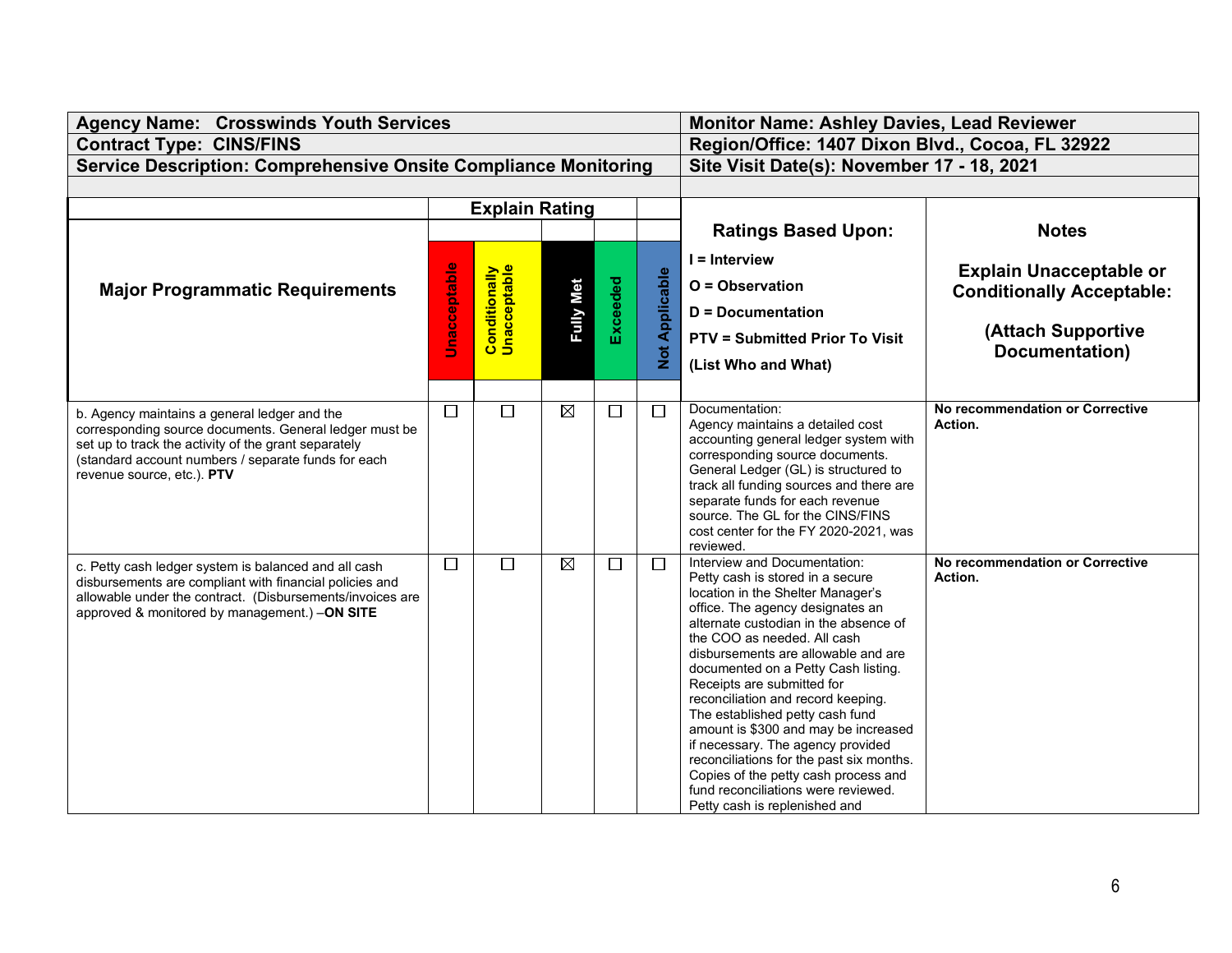| <b>Agency Name: Crosswinds Youth Services</b>                                                                                                                                                                                                                                                                |                                                      | <b>Monitor Name: Ashley Davies, Lead Reviewer</b> |                  |          |                       |                                                                                                                                                                                                                                                                                                                                                                                                                                                                                                                                                                                                                                                                                                                                                                                                                                                                                                                                                                |                                                                                                            |  |
|--------------------------------------------------------------------------------------------------------------------------------------------------------------------------------------------------------------------------------------------------------------------------------------------------------------|------------------------------------------------------|---------------------------------------------------|------------------|----------|-----------------------|----------------------------------------------------------------------------------------------------------------------------------------------------------------------------------------------------------------------------------------------------------------------------------------------------------------------------------------------------------------------------------------------------------------------------------------------------------------------------------------------------------------------------------------------------------------------------------------------------------------------------------------------------------------------------------------------------------------------------------------------------------------------------------------------------------------------------------------------------------------------------------------------------------------------------------------------------------------|------------------------------------------------------------------------------------------------------------|--|
| <b>Contract Type: CINS/FINS</b>                                                                                                                                                                                                                                                                              |                                                      |                                                   |                  |          |                       | Region/Office: 1407 Dixon Blvd., Cocoa, FL 32922                                                                                                                                                                                                                                                                                                                                                                                                                                                                                                                                                                                                                                                                                                                                                                                                                                                                                                               |                                                                                                            |  |
| <b>Service Description: Comprehensive Onsite Compliance Monitoring</b>                                                                                                                                                                                                                                       |                                                      |                                                   |                  |          |                       | Site Visit Date(s): November 17 - 18, 2021                                                                                                                                                                                                                                                                                                                                                                                                                                                                                                                                                                                                                                                                                                                                                                                                                                                                                                                     |                                                                                                            |  |
|                                                                                                                                                                                                                                                                                                              |                                                      |                                                   |                  |          |                       |                                                                                                                                                                                                                                                                                                                                                                                                                                                                                                                                                                                                                                                                                                                                                                                                                                                                                                                                                                |                                                                                                            |  |
|                                                                                                                                                                                                                                                                                                              |                                                      | <b>Explain Rating</b>                             |                  |          |                       |                                                                                                                                                                                                                                                                                                                                                                                                                                                                                                                                                                                                                                                                                                                                                                                                                                                                                                                                                                |                                                                                                            |  |
|                                                                                                                                                                                                                                                                                                              |                                                      |                                                   |                  |          |                       | <b>Ratings Based Upon:</b>                                                                                                                                                                                                                                                                                                                                                                                                                                                                                                                                                                                                                                                                                                                                                                                                                                                                                                                                     | <b>Notes</b>                                                                                               |  |
| <b>Major Programmatic Requirements</b>                                                                                                                                                                                                                                                                       | Jnacceptable<br><b>Conditionally</b><br>Unacceptable |                                                   | <b>Fully Met</b> | Exceeded | <b>Not Applicable</b> | $I =$ Interview<br>O = Observation<br><b>D</b> = Documentation<br><b>PTV = Submitted Prior To Visit</b><br>(List Who and What)                                                                                                                                                                                                                                                                                                                                                                                                                                                                                                                                                                                                                                                                                                                                                                                                                                 | <b>Explain Unacceptable or</b><br><b>Conditionally Acceptable:</b><br>(Attach Supportive<br>Documentation) |  |
|                                                                                                                                                                                                                                                                                                              |                                                      |                                                   |                  |          |                       | reconciled weekly or on an as needed                                                                                                                                                                                                                                                                                                                                                                                                                                                                                                                                                                                                                                                                                                                                                                                                                                                                                                                           |                                                                                                            |  |
| d. Financial records and reports are current. Includes bank<br>statements reconciled within 6 weeks of receipt. Vendor<br>invoices past 6 months. Invoices are submitted on a<br>monthly basis with supporting documentation.<br>(Disbursements/invoices are approved & monitored by<br>management). ON SITE | $\Box$                                               | $\Box$                                            | $\boxtimes$      | $\Box$   | $\Box$                | basis.<br>Documentation:<br>Documents reviewed included Bank<br><b>Statements and Bank Reconciliations</b><br>for account with Bank of America for<br>the period March 2021 through<br>September 2021. Financial<br>Statements are reported on a monthly<br>basis. Statements are consistent with<br>bank reconciliations and are also<br>conducted on a monthly basis. These<br>are generated within the first two<br>weeks of the following month for the<br>prior month's statements. The<br>Agency's CFO oversees the process,<br>and a Business Specialist documents<br>the journal entries on a monthly basis.<br>All accounts payable and cash<br>receipts are still being recorded. The<br>agency maintains individual vendor<br>files which are kept in secure file<br>cabinets in the finance office and<br>disbursements are approved by<br>management. Monthly invoices for the<br>Florida Network are submitted with<br>supporting documentation. | No recommendation or Corrective<br>Action.                                                                 |  |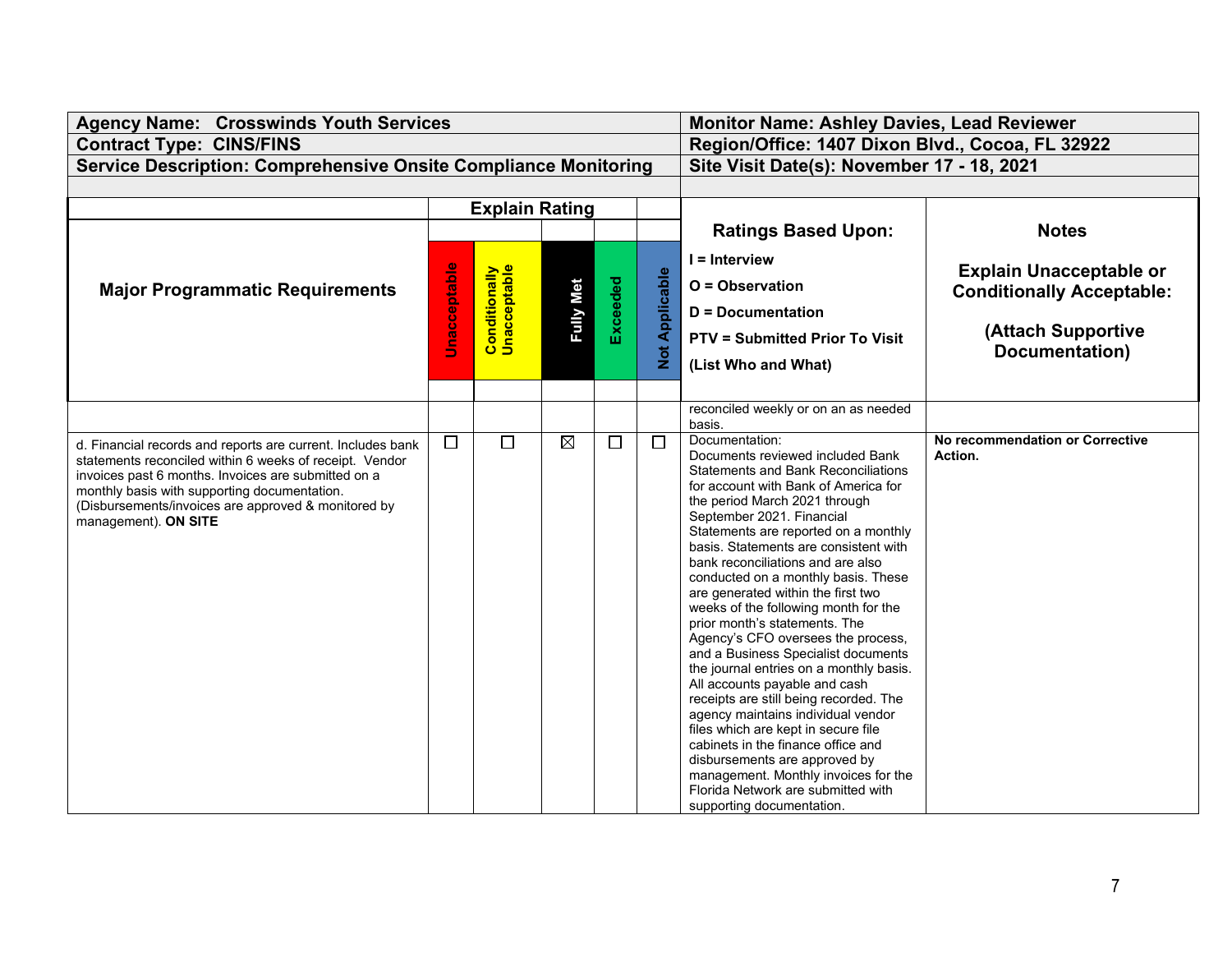| <b>Agency Name: Crosswinds Youth Services</b>                                                                                                                                                                                                                                                                                |                     | <b>Monitor Name: Ashley Davies, Lead Reviewer</b> |                  |          |                             |                                                                                                                                                                                                                                                                                                                                                                                                                                                                                          |                                                                                                            |  |
|------------------------------------------------------------------------------------------------------------------------------------------------------------------------------------------------------------------------------------------------------------------------------------------------------------------------------|---------------------|---------------------------------------------------|------------------|----------|-----------------------------|------------------------------------------------------------------------------------------------------------------------------------------------------------------------------------------------------------------------------------------------------------------------------------------------------------------------------------------------------------------------------------------------------------------------------------------------------------------------------------------|------------------------------------------------------------------------------------------------------------|--|
| <b>Contract Type: CINS/FINS</b>                                                                                                                                                                                                                                                                                              |                     |                                                   |                  |          |                             | Region/Office: 1407 Dixon Blvd., Cocoa, FL 32922                                                                                                                                                                                                                                                                                                                                                                                                                                         |                                                                                                            |  |
| <b>Service Description: Comprehensive Onsite Compliance Monitoring</b>                                                                                                                                                                                                                                                       |                     |                                                   |                  |          |                             | Site Visit Date(s): November 17 - 18, 2021                                                                                                                                                                                                                                                                                                                                                                                                                                               |                                                                                                            |  |
|                                                                                                                                                                                                                                                                                                                              |                     |                                                   |                  |          |                             |                                                                                                                                                                                                                                                                                                                                                                                                                                                                                          |                                                                                                            |  |
|                                                                                                                                                                                                                                                                                                                              |                     | <b>Explain Rating</b>                             |                  |          |                             |                                                                                                                                                                                                                                                                                                                                                                                                                                                                                          |                                                                                                            |  |
|                                                                                                                                                                                                                                                                                                                              |                     |                                                   |                  |          |                             | <b>Ratings Based Upon:</b>                                                                                                                                                                                                                                                                                                                                                                                                                                                               | <b>Notes</b>                                                                                               |  |
| <b>Major Programmatic Requirements</b>                                                                                                                                                                                                                                                                                       | <b>Unacceptable</b> | <b>Conditionally</b><br>Unacceptable              | <b>Fully Met</b> | Exceeded | Applicable<br>$\frac{1}{2}$ | $I =$ Interview<br>$O = Observation$<br><b>D</b> = Documentation<br><b>PTV = Submitted Prior To Visit</b><br>(List Who and What)                                                                                                                                                                                                                                                                                                                                                         | <b>Explain Unacceptable or</b><br><b>Conditionally Acceptable:</b><br>(Attach Supportive<br>Documentation) |  |
|                                                                                                                                                                                                                                                                                                                              |                     |                                                   |                  |          |                             |                                                                                                                                                                                                                                                                                                                                                                                                                                                                                          |                                                                                                            |  |
| e. Agency maintains inventory in accordance with a written<br>policy and FNYFS contractual requirements. If over<br>\$1,000 inventory has DJJ Property Inventory Number/Tag.<br>In the event the provider has purchased computer<br>equipment an Informational Resources Request (IRR)<br>been submitted to DJJ. PTV/ON SITE | $\Box$              | $\Box$                                            | $\Box$           | $\Box$   | $\boxtimes$                 | $N/A$ – The agency has not purchased<br>any items with FNYFS monies since<br>the last time on-site.                                                                                                                                                                                                                                                                                                                                                                                      | No recommendation or Corrective<br>Action.                                                                 |  |
| f. Agency submits payroll taxes and deposits (and<br>retirement deposits as applicable), Employee IRS Form<br>W-2 and Independent Contractors IRS Form 1099 forms<br>prior to federal requirements. ON SITE                                                                                                                  | П                   | П                                                 | $\boxtimes$      | $\Box$   | $\Box$                      | Documentation:<br>The agency uses a contracted payroll<br>service provider to do payroll. The<br>agency uses Paycor for payroll and<br>taxes. Evidence of the submission of<br>the required quarterly payroll taxes<br>was provided via copies of 941s, 4th<br>quarter of 2020, and first 3 quarters of<br>2021 demonstrating the filing of payroll<br>taxes. No overages or adjustments<br>were documented on the last quarter's<br>report. ADP also submits the W2s<br>electronically. | No recommendation or Corrective<br>Action.                                                                 |  |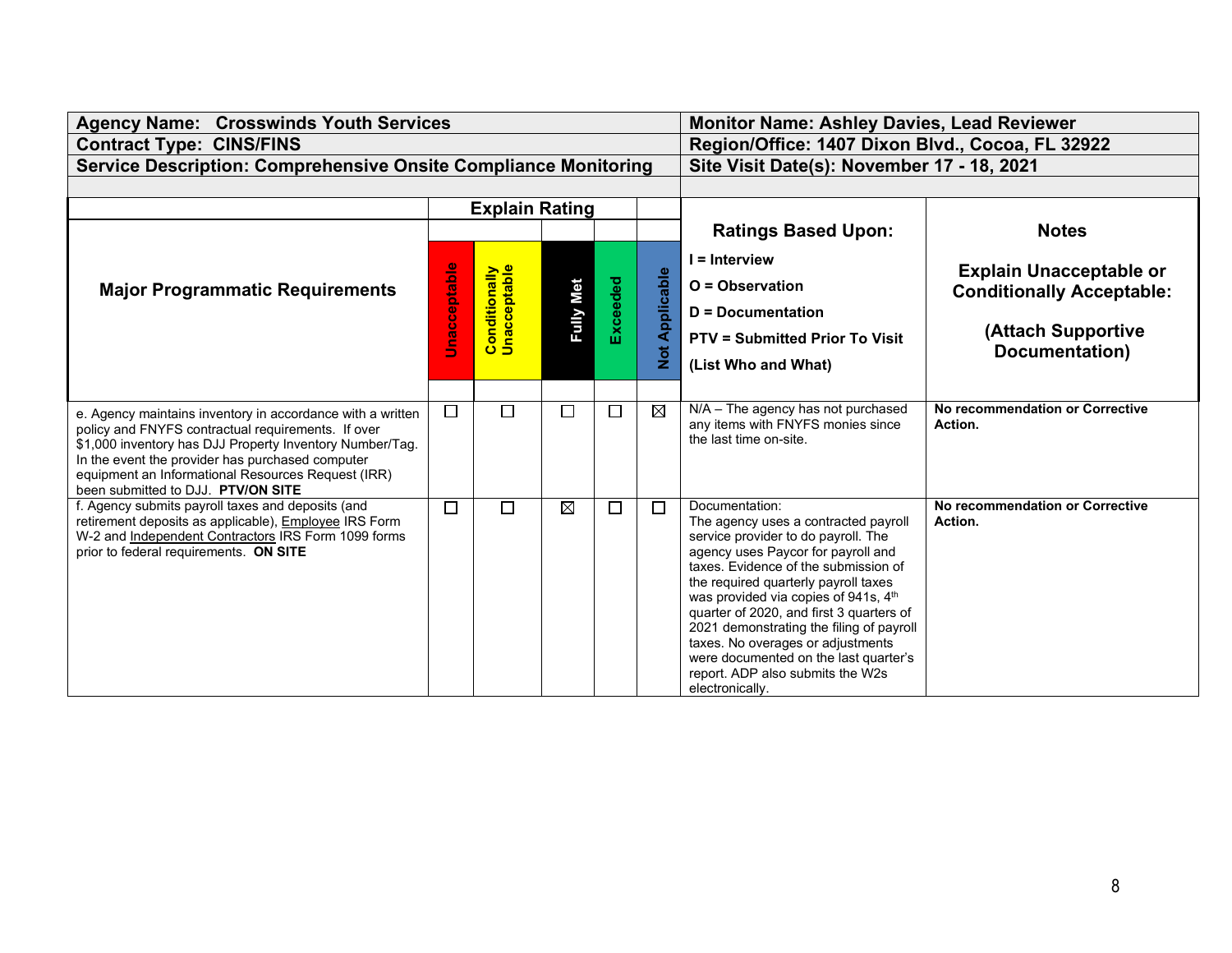| <b>Agency Name: Crosswinds Youth Services</b>                                                                                                                                                                                                                                                                                                                                                                                                                                                                                          |                                                             | <b>Monitor Name: Ashley Davies, Lead Reviewer</b> |                  |          |                       |                                                                                                                                                                                                                                                                                                                                                                                                                         |                                                                                                            |  |
|----------------------------------------------------------------------------------------------------------------------------------------------------------------------------------------------------------------------------------------------------------------------------------------------------------------------------------------------------------------------------------------------------------------------------------------------------------------------------------------------------------------------------------------|-------------------------------------------------------------|---------------------------------------------------|------------------|----------|-----------------------|-------------------------------------------------------------------------------------------------------------------------------------------------------------------------------------------------------------------------------------------------------------------------------------------------------------------------------------------------------------------------------------------------------------------------|------------------------------------------------------------------------------------------------------------|--|
| <b>Contract Type: CINS/FINS</b>                                                                                                                                                                                                                                                                                                                                                                                                                                                                                                        |                                                             |                                                   |                  |          |                       | Region/Office: 1407 Dixon Blvd., Cocoa, FL 32922                                                                                                                                                                                                                                                                                                                                                                        |                                                                                                            |  |
| <b>Service Description: Comprehensive Onsite Compliance Monitoring</b>                                                                                                                                                                                                                                                                                                                                                                                                                                                                 |                                                             |                                                   |                  |          |                       | Site Visit Date(s): November 17 - 18, 2021                                                                                                                                                                                                                                                                                                                                                                              |                                                                                                            |  |
|                                                                                                                                                                                                                                                                                                                                                                                                                                                                                                                                        |                                                             |                                                   |                  |          |                       |                                                                                                                                                                                                                                                                                                                                                                                                                         |                                                                                                            |  |
|                                                                                                                                                                                                                                                                                                                                                                                                                                                                                                                                        |                                                             | <b>Explain Rating</b>                             |                  |          |                       |                                                                                                                                                                                                                                                                                                                                                                                                                         |                                                                                                            |  |
|                                                                                                                                                                                                                                                                                                                                                                                                                                                                                                                                        |                                                             |                                                   |                  |          |                       | <b>Ratings Based Upon:</b>                                                                                                                                                                                                                                                                                                                                                                                              | <b>Notes</b>                                                                                               |  |
| <b>Major Programmatic Requirements</b>                                                                                                                                                                                                                                                                                                                                                                                                                                                                                                 | <b>Unacceptable</b><br><b>Conditionally</b><br>Unacceptable |                                                   | <b>Fully Met</b> | Exceeded | <b>Not Applicable</b> | $I =$ Interview<br>O = Observation<br><b>D</b> = Documentation<br><b>PTV = Submitted Prior To Visit</b><br>(List Who and What)                                                                                                                                                                                                                                                                                          | <b>Explain Unacceptable or</b><br><b>Conditionally Acceptable:</b><br>(Attach Supportive<br>Documentation) |  |
| g. Budget to actual reports prepared and reviewed by<br>appropriate management. Variance from the budget is<br>investigated and explained. PTV/ON SITE                                                                                                                                                                                                                                                                                                                                                                                 | $\Box$                                                      | $\Box$                                            | $\boxtimes$      | $\Box$   | $\Box$                | Documentation:<br>The Combined Funds Status Report<br>was reviewed for the current fiscal<br>year, July 1 - September 30, 2021.<br>The CEO and CFO review the<br>variances monthly and quarterly with<br>the finance committee of the Board of<br>Directors. Expenses are approved<br>prior to expenditure to place controls<br>on spending.                                                                            | No recommendation or Corrective<br>Action.                                                                 |  |
| h. A Single Audit is performed as part of the annual audit if<br>expenses are greater than \$500,000. The agency must<br>submit a Corrective Action Plan for findings cited in the<br>management letter and single audit. An annual financial<br>audit was completed within 120 days after the previous<br>fiscal year/calendar year and that a copy was provided to<br>the Network unless and extension has been requested<br>and approved in writing. Copy of Audit is submitted to the<br>FNYFS by December 31st. Obtain from FNYFS | $\Box$                                                      | $\Box$                                            | $\boxtimes$      | $\Box$   | $\Box$                | Documentation:<br>The agency has a single audit that<br>was completed by Whittaker Cooper<br>Financial Group for year ending June<br>30, 2020. Per the audit report, a<br>management letter was not required.<br>This document had no reported audit<br>findings. As a result of this, a<br>corrective action response plan was<br>not required. The program reported a<br>copy was submitted directly to the<br>FNYFS. | No recommendation or Corrective<br>Action.                                                                 |  |
| i. Agency maintains confidentiality policy with written<br>policies and procedures to ensure the security and privacy<br>of all employee and client data. Personal information is<br>not easily accessible. Agency maintains a backup system<br>in case of accidental loss of financial information. Security<br>procedures are in place to protect laptops. Obsolete                                                                                                                                                                  | $\Box$                                                      | $\Box$                                            | $\boxtimes$      | $\Box$   | □                     | Documentation:<br>CINS/FINS residential and non-<br>residential services Standard<br>Operating Procedures for<br>Confidentiality, Record Retention,<br>Record Loss Prevention, Client                                                                                                                                                                                                                                   | No recommendation or Corrective<br>Action.                                                                 |  |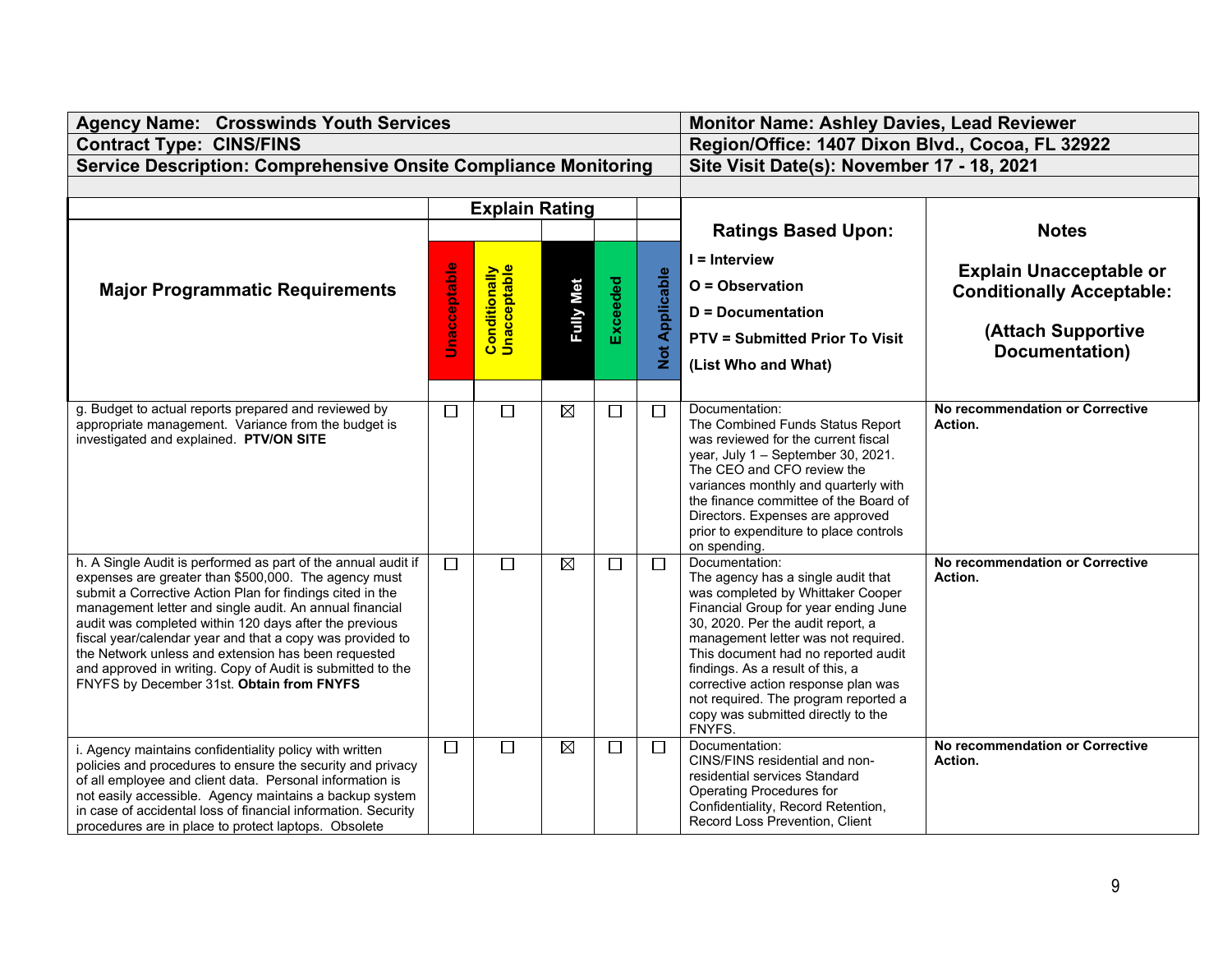| <b>Agency Name: Crosswinds Youth Services</b>                                              |                       |                                            | <b>Monitor Name: Ashley Davies, Lead Reviewer</b> |          |                             |                                                                                                                                                    |                                                                                                            |
|--------------------------------------------------------------------------------------------|-----------------------|--------------------------------------------|---------------------------------------------------|----------|-----------------------------|----------------------------------------------------------------------------------------------------------------------------------------------------|------------------------------------------------------------------------------------------------------------|
| <b>Contract Type: CINS/FINS</b>                                                            |                       |                                            | Region/Office: 1407 Dixon Blvd., Cocoa, FL 32922  |          |                             |                                                                                                                                                    |                                                                                                            |
| <b>Service Description: Comprehensive Onsite Compliance Monitoring</b>                     |                       | Site Visit Date(s): November 17 - 18, 2021 |                                                   |          |                             |                                                                                                                                                    |                                                                                                            |
|                                                                                            |                       |                                            |                                                   |          |                             |                                                                                                                                                    |                                                                                                            |
|                                                                                            | <b>Explain Rating</b> |                                            |                                                   |          |                             |                                                                                                                                                    |                                                                                                            |
|                                                                                            |                       |                                            |                                                   |          |                             | <b>Ratings Based Upon:</b>                                                                                                                         | <b>Notes</b>                                                                                               |
| <b>Major Programmatic Requirements</b>                                                     | nacceptable           | <b>Conditionally</b><br>Unacceptable       | <b>Fully Met</b>                                  | Exceeded | Applicable<br>$\frac{1}{2}$ | l = Interview<br>$O =$ Observation<br><b>D</b> = Documentation<br><b>PTV = Submitted Prior To Visit</b><br>(List Who and What)                     | <b>Explain Unacceptable or</b><br><b>Conditionally Acceptable:</b><br>(Attach Supportive<br>Documentation) |
| documents are shredded, and computer hard drives are<br>wiped prior to discarding. ON SITE |                       |                                            |                                                   |          |                             | Record Management, and Mobile<br>Computing and Storage Devices are<br>maintained and were reviewed. No<br>changes were made to these<br>documents. |                                                                                                            |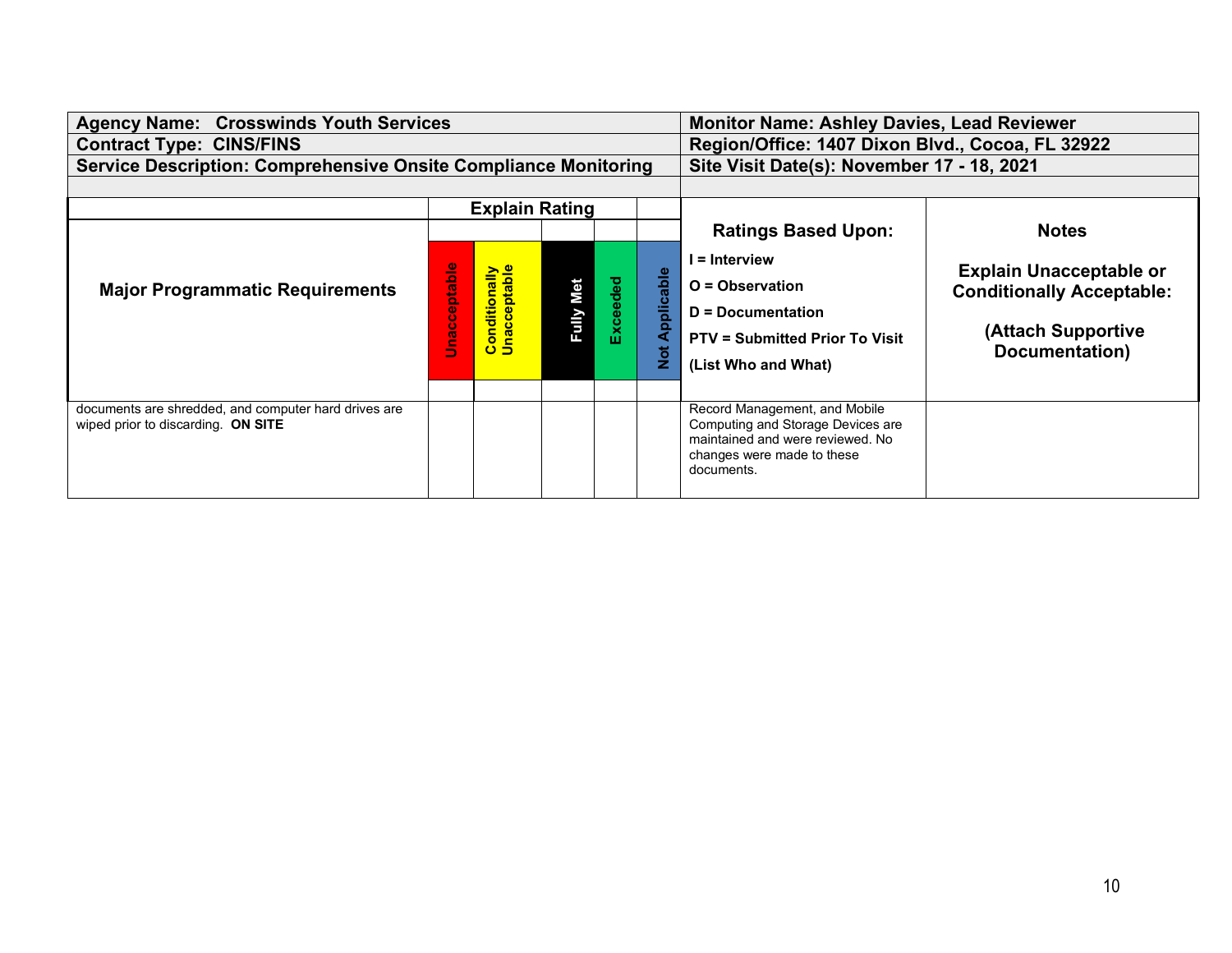# **CONCLUSION**

Crosswinds Youth Services has met the requirements for the CINS/FINS contract as a result of full compliance with eleven applicable indicators of the Administrative and Fiscal Contract Monitoring Tool. Two of the thirteen indicators were not applicable because: 1) the provider does not have any outstanding corrective action item(s) cited by an external funding source, and 2) does not have any current inventory purchased with DJJ/FN Funds. Consequently, t**he overall compliance rate for this contract monitoring visit is 100%.** There are no corrective actions cited and no recommendation is made as a result of the contract monitoring visit. Overall, the provider is performing satisfactorily in meeting the fiscal and administrative terms of its contract. In addition, the majority of indicators reviewed were carried out in a manner which meets the standard as described in the report findings.

#### **SUMMARY OF RECOMMENDATIONS**

#### **Recommendation**

There were no recommendations as a result of this review.

If required, the provider must submit a corrective action plan to address corrective actions cited in the corresponding section of this report. The provider's Corrective Action Plan should address the issues, corrective actions item cited, time frames and staff responsible. Responses to items cited for corrective actions are due to the Florida Network and the Florida Network Contract Manager within fourteen (14) working days of receipt of this report (See Florida Network Site for the Service Provider Corrective Action Form). The Florida Network Contract Manager will then review the response to the corrective action(s) to determine if the response adequately addresses the problem identified in the report within three (3) days. Upon approval the provider will then implement the approved measure to address the item(s) cited in the report. If the corrective action is successful in resolving the items cited in the report the contract monitor will notify the Provider in writing that the desired resolution has been achieved. Log on to the Florida Network [\(www.floridanetwork.org\)](http://www.floridanetwork.org/) website forms section and download the Service Provider Corrective Action Tracking Form.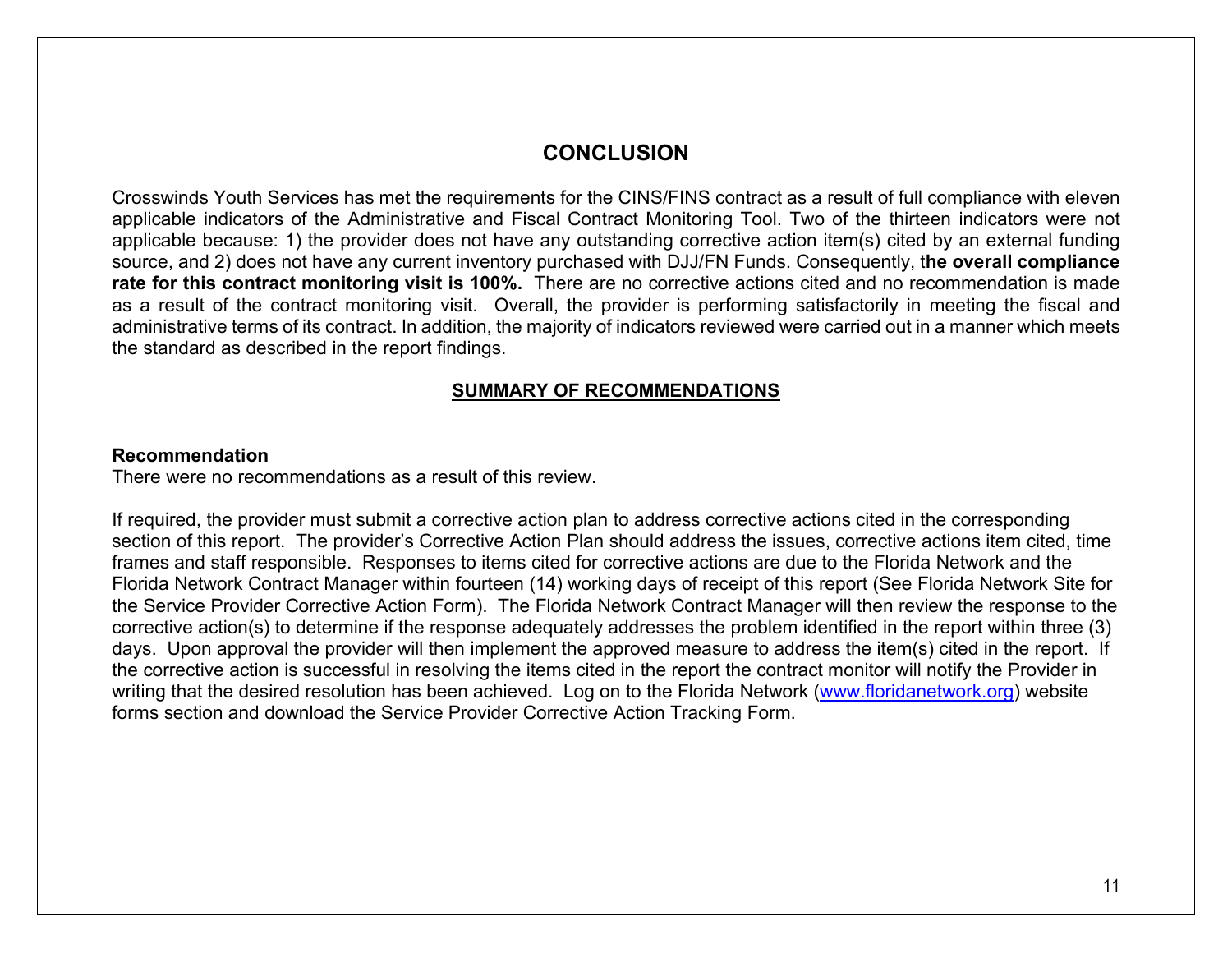

# **Florida Network of Youth and Family Services Quality Improvement Program Report**

CINS/FINS Program Review of Crosswinds Youth Services

November 17 - 18, 2021

**Compliance Monitoring Services Provided by** 

**FIFOREFRONT**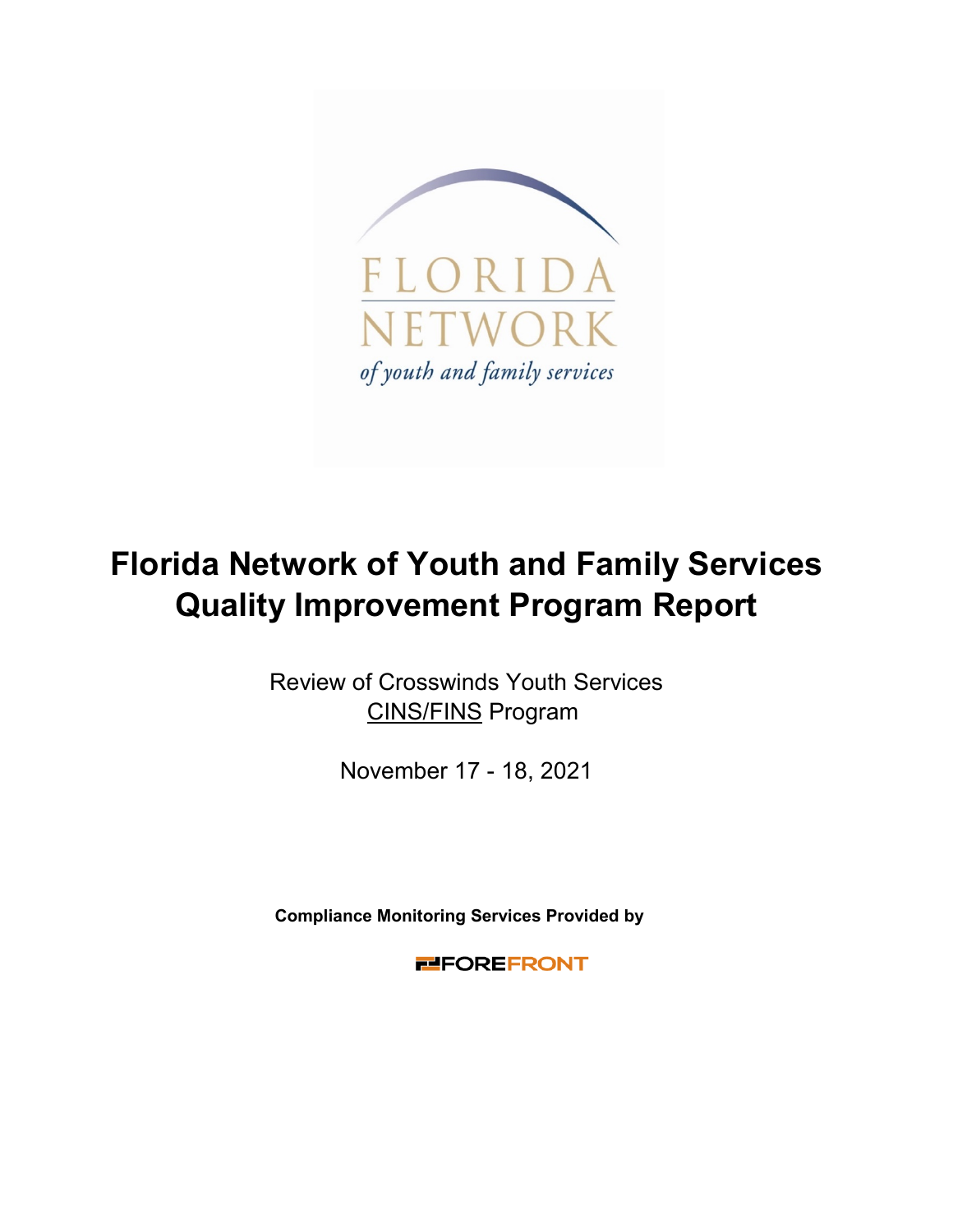# **CINS/FINS Rating Profile**

**Standard 1: Management Accountability**

| 1.01 Background Screening                                                                                                              |                               | <b>Satisfactory</b>                        |
|----------------------------------------------------------------------------------------------------------------------------------------|-------------------------------|--------------------------------------------|
| 1.02 Provision of an Abuse Free Environment                                                                                            |                               | <b>Satisfactory</b>                        |
| <b>1.03 Incident Reporting</b>                                                                                                         |                               | Limited                                    |
| <b>1.04 Training Requirements</b>                                                                                                      |                               | <b>Satisfactory</b>                        |
| 1.05 Analyzing and Reporting Information                                                                                               |                               | <b>Satisfactory</b>                        |
| <b>1.06 Client Transportation</b>                                                                                                      |                               | <b>Satisfactory</b>                        |
| <b>1.07 Outreach Services</b>                                                                                                          |                               | <b>Satisfactory</b>                        |
|                                                                                                                                        |                               |                                            |
| Percent of indicators rated Satisfactory: 85.71 %                                                                                      |                               |                                            |
| Percent of indicators rated Limited: 14.29 %                                                                                           |                               |                                            |
| Percent of indicators rated Failed: 0 %                                                                                                |                               |                                            |
|                                                                                                                                        |                               |                                            |
| <b>Standard 2: Intervention and Case Management</b>                                                                                    |                               |                                            |
| 2.01 Screening and Intake                                                                                                              |                               | <b>Satisfactory</b>                        |
| 2.02 Needs Assessment                                                                                                                  |                               | <b>Satisfactory</b>                        |
| 2.03 Case/Service Plan                                                                                                                 |                               | <b>Satisfactory</b>                        |
| 2.04 Case Management & Service Delivery                                                                                                |                               | <b>Satisfactory</b>                        |
| <b>2.05 Counseling Services</b><br><b>2.06 Adjudication/Petition Process</b>                                                           |                               | <b>Satisfactory</b>                        |
| 2.07 Youth Records                                                                                                                     |                               | <b>Satisfactory</b><br><b>Satisfactory</b> |
| 2.08 Sexual Orientation, Gender Identity, Gender Expression                                                                            |                               | <b>Satisfactory</b>                        |
| <b>2.09 Special Populations</b>                                                                                                        |                               | <b>Satisfactory</b>                        |
| 2.10 Stop Now and Plan (SNAP)                                                                                                          |                               | Limited                                    |
| Percent of indicators rated Satisfactory: 90 %<br>Percent of indicators rated Limited: 10 %<br>Percent of indicators rated Failed: 0 % |                               |                                            |
| <b>Standard 3: Shelter Care &amp; Special Populations</b>                                                                              |                               |                                            |
| <b>3.01 Shelter Environment</b>                                                                                                        |                               | Limited                                    |
| 3.02 Program Orientation                                                                                                               |                               | <b>Satisfactory</b>                        |
| 3.03 Room Assignment                                                                                                                   |                               | <b>Satisfactory</b>                        |
| 3.04 Log Books                                                                                                                         |                               | <b>Satisfactory</b>                        |
| 3.05 Behavior Management Strategies                                                                                                    |                               | <b>Satisfactory</b>                        |
| 3.06 Staffing and Youth Supervision<br><b>3.07 Special Populations</b>                                                                 |                               | <b>Satisfactory</b><br><b>Satisfactory</b> |
|                                                                                                                                        |                               |                                            |
| Percent of indicators rated Satisfactory: 85.71 %                                                                                      |                               |                                            |
| Percent of indicators rated Limited: 14.29 %                                                                                           |                               |                                            |
| Percent of indicators rated Failed: 0 %                                                                                                |                               |                                            |
|                                                                                                                                        |                               |                                            |
| <b>Standard 4: Mental Health/Health Services</b>                                                                                       |                               |                                            |
|                                                                                                                                        |                               |                                            |
| 4.01 Healthcare Admission Screening                                                                                                    |                               | Satisfactory                               |
| <b>4.02 Suicide Prevention</b><br><b>4.03 Medications</b>                                                                              |                               | <b>Satisfactory</b>                        |
| 4.04 Medical/Mental Health Alert Process                                                                                               |                               | <b>Satisfactory</b><br><b>Satisfactory</b> |
| 4.05 Episodic/Emergency Care                                                                                                           |                               | <b>Satisfactory</b>                        |
|                                                                                                                                        |                               |                                            |
| Percent of indicators rated Satisfactory: 100 %<br>Percent of indicators rated Limited: 0 %<br>Percent of indicators rated Failed: 0 % |                               |                                            |
|                                                                                                                                        | <b>Overall Rating Summary</b> |                                            |
|                                                                                                                                        |                               |                                            |

**Percent of indicators rated Satisfactory: 89.66 % Percent of indicators rated Limited: 10.34 % Percent of indicators rated Failed: 0 %**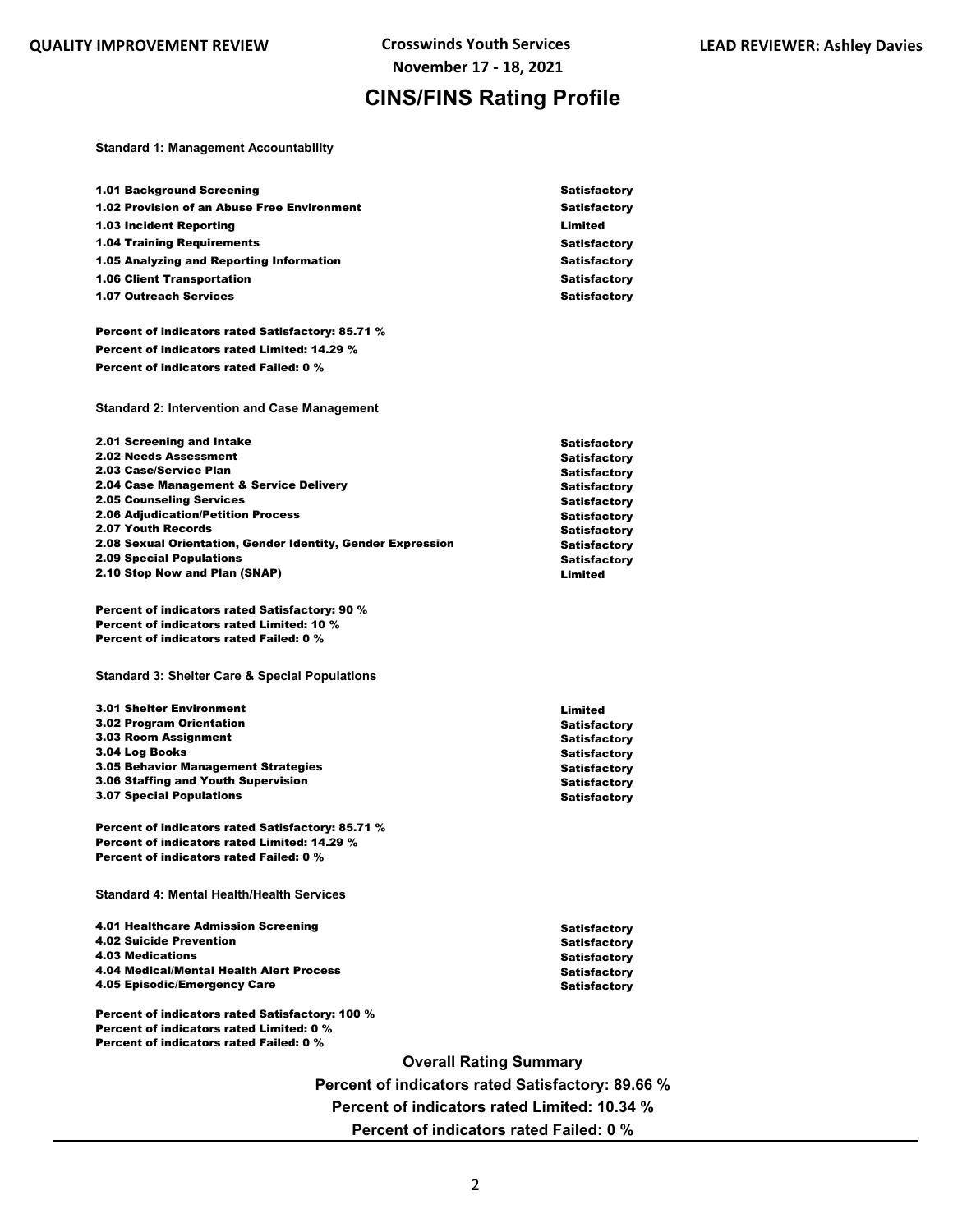# **Rating Definitions**

Ratings were assigned to each indicator by the review team using the following definitions:

| <b>Satisfactory Compliance</b> | No exceptions to the requirements of the indicator; limited,<br>unintentional, and/or non-systemic exceptions that do not result in<br>reduced or substandard service delivery; or exceptions with corrective |
|--------------------------------|---------------------------------------------------------------------------------------------------------------------------------------------------------------------------------------------------------------|
| <b>Limited Compliance</b>      | Exceptions to the requirements of the indicator that result in the<br>interruption of service delivery, and typically require oversight by<br>management to address the issues systemically.                  |
| <b>Failed Compliance</b>       | The absence of a component(s) essential to the requirements of the<br>indicator that typically requires immediate follow-up and response to<br>remediate the issue and ensure service delivery.               |
| Not Applicable                 | Does not apply.                                                                                                                                                                                               |

## **Reviewers**

#### **Members**

Ashley Davies - Lead Reviewer Consultant-Forefront LLC/Florida Network of Youth and Family Services Melissa Johnson – Regional Monitor, Department of Juvenile Justice

Brittany Brown - Children's Home Society

Julie Edison - Hillsborough County

Myiah White - Urban League of Palm Beach County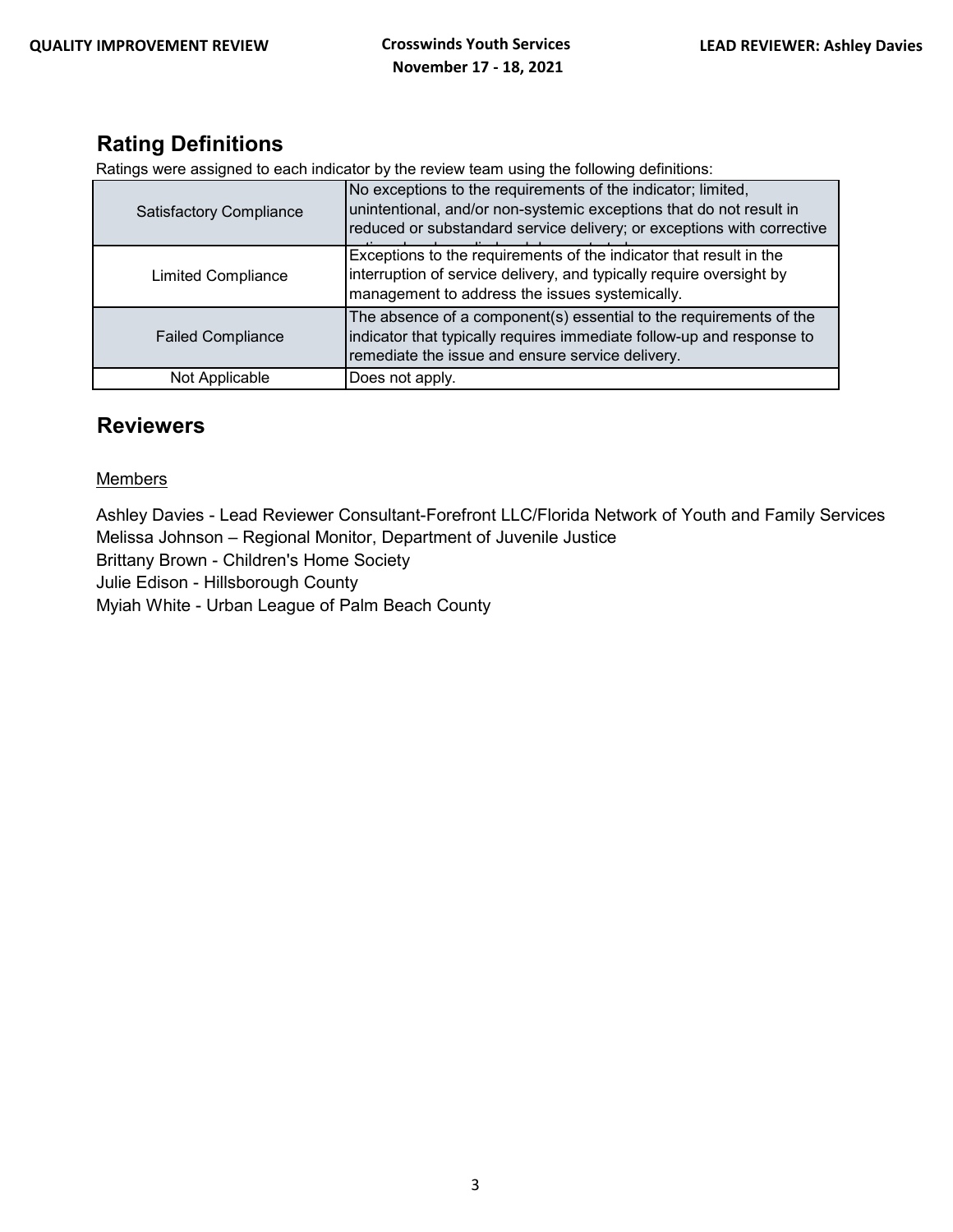## **Methodology**

This review was conducted in accordance with FDJJ-1720 (Quality Assurance Policy and Procedures), and focused on the areas of (1) Management Accountability, (2) Intervention and Case Management, (3) Shelter Care/Health Services, and (4) Mental Health/Health Services, which are included in the Children/Families in Need of Services (CINS/FINS) Standards (Effective August 1, 2021).

- **X** Chief Executive Officer Case Manager Case Manager Nurse Full time
- 
- 
- 
- **X** Counselor Licensed **X** Human Resources

- **X** Affidavit of Good Moral Character **X** Fire Prevention Plan **X** Youth Handbook
- 
- 
- **X** Continuity of Operation Plan **X** Fire Drill Log **7** # Personnel /Volunteer Records
- **X** Contract Monitoring Reports **X** Medical and Mental Health Alerts **7** # Training Records
- **X** Contract Scope of Services **X** Precautionary Observation Logs **5** # Youth Records (Closed)
- 
- 
- 

**Persons Interviewed**

- **X** Chief Financial Officer **Counselor Non-Licensed** Nurse Part time Chief Operating Officer **Advocate** Advocate **Advocate Advocate Advocate** Advocate Advocate Advocate Advocate Advocate Advocate Advocate Advocate Advocate Advocate Advocate Advocate Advocate Advocate Advocate Advocate Advoc Executive Director **X** Direct – Care Full time **1** # Program Supervisors Program Director **Director** Direct – Part time **# Food Service Personnel X** Program Manager **Direct – Care On-Call # Healthcare Staff** Program Coordinator **International International International Accordination** # Maintenance Personnel **X** Clinical Director **X Volunteer 1999** Volunteer **1999** Volunteer **1999** Volunteer **1999** Volunteer **1999** Volunteer **1999** Volunteer **1999** Volunteer **1999** Volunteer **1999** Volunteer **1999** Volunteer **1999** Volunte
- -
	-
	-
	- -
		-
		-
	- **Documents Reviewed**
	- Accreditation Reports **X** Table of Organization **Victor** Visitation Logs
- **X** CCC Reports **X** Grievance Process/Records **5** # Health Records **X** Logbooks **Key Control Log <b>5** # MH/SA Records
	-
	-
	-
- **X** Egress Plans **X** Program Schedules **5** # Youth Records (Open)
- **X** Fire Inspection Report **X** List of Supplemental Contracts # Other:
- **X** Exposure Control Plan **X** Vehicle Inspection Reports

### **Observations During Review**

- **Intake <b>X** Posting of Abuse Hotline Staff Supervision of Youth Program Activities Tool Inventory and Storage **X** Facility and Grounds Recreation **X** Toxic Item Inventory & Storage **X** First Aid Kit(s) Searches **Discharge Group** Discharge Group **X** Security Video Tapes **Treatment Team Meetings** Meals Social Skill Modeling by Staff Youth Movement and Counts **X** Signage that all youth welcome **X** Medication Administration **Staff Interactions with Youth X** Census Board
	-
	-
	- -
		-
	-
	-

#### **Comments**

Due to COVID-19, this review was conducted via hybrid (virtually and on-site).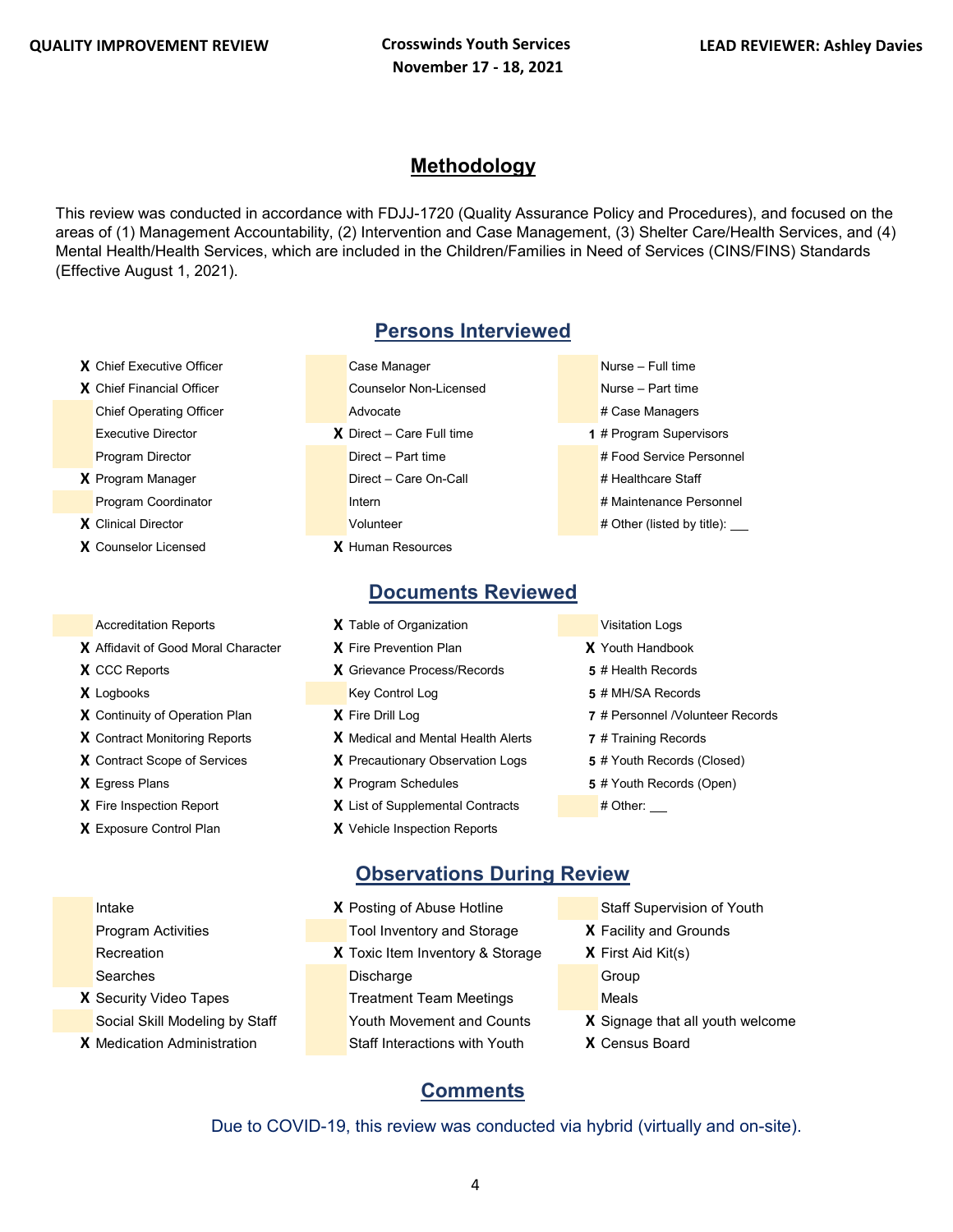#### Monitoring Purpose:

The purpose of this monitoring is to provide an annual quality improvement program review. This is to verify the agency adheres to all current CINS/FINS standards and contract compliance requirements for residential and non-residential services.

#### Strengths and Innovative Approaches

Crosswinds has promoted Peter Phillips from Transitional Living Coordinator to Director of Residential Services. Peter has over 20 years of experience directing programs and working with young people.

Crosswinds has also added Case Managers to the shelter to help with the implementation of the Florida Network Nirvana assessment and provide more oversight.

Salaries for Youth Specialists have increased from \$11.00 an hour to \$12.00 an hour, with some staff (based on education, experience, and seniority) making \$15.00 an hour.

Crosswinds has been using alternative scheduling to help recruit staff. There are now positions that have a 4-day work week and weekend only shifts.

Staff have taken part in several focus groups to help create a shelter program that addresses the needs of the youth, people we serve, and staff.

Crosswinds is working with local medical facilities and clinics that can respond to youth requiring testing, and/or medical intervention, as a result of being exposed to or infected with COVID-19.

The Wi-Fi and CCTV system was upgraded.

Jesse Jordan, Youth Ambassador was hired to work with youth and staff to develop and support additional programming for educational, recreational, and cultural activities that adhere to social distancing guidelines.

Referrals have been a challenge, but they have picked up their numbers significantly over the past few months with the return to more in-person learning.

The shelter has 6 vacancies for Youth Specialists.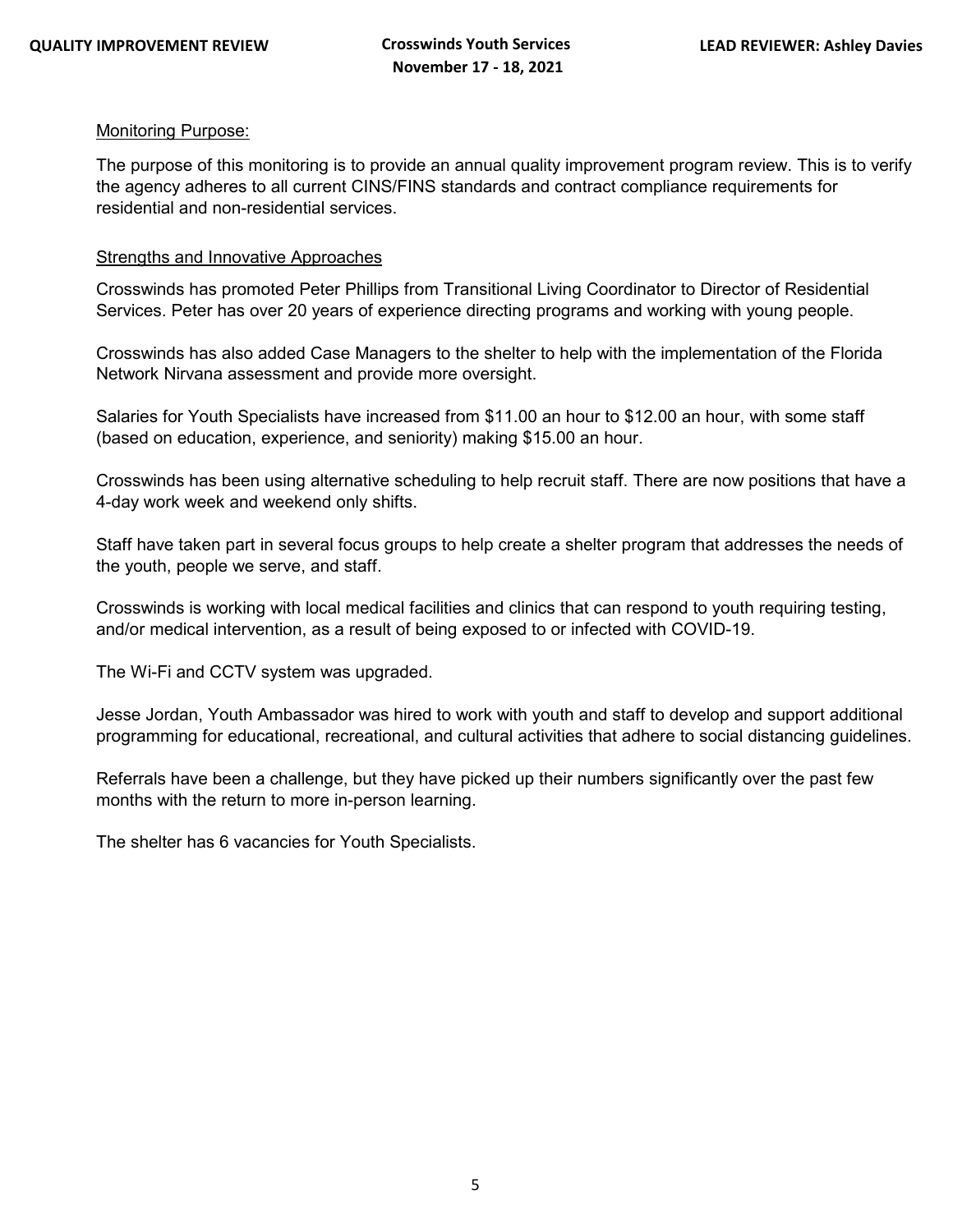#### Narrative Summary

Crosswinds Youth Services is a contracted member agency with the Florida Network of Youth and Family Services, Inc. to provide Children in Need of Services and Families in Need of Services (CINS/FINS). Crosswinds also provides a broad range of services to families and youth under 18 years of age with various risks. The agency serves many profiles, including youth that have run away, are truant, and/or ungovernable in Brevard County. Further, other programs and services include transitional housing and skills training for young adults, street outreach for homeless youth, assistance for youth aging out of the foster care system, and intervention services for youth that may be headed toward or involved in the juvenile justice system.

Crosswinds non-residential program services are provided to youth and families in Brevard County in the local schools, community locations (such as libraries, community centers, youth after school programs), or in their homes.

#### The overall findings for the QI review for Crosswinds Youth Services are summarized as follows:

Standard 1: This standard has a total of seven indicators regarding management accountability. Six of the indicators were rated satisfactory. Indicator 1.03 Incident Reporting was rated limited. There were also exceptions noted in indicators 1.04 Training Requirements and 1.06 Client Transportation. The exception noted in 1.04 was due to one staff not completing two required trainings in the required time frame. The exception noted in 1.06 was due to three single client transports not documenting supervisor approval and purpose of travel not noted on transportation logs. All other indicators in standard 1 were rated satisfactory with no exceptions.

Standard 2: This standard has a total of ten indicators that relate to intervention and case management. Nine of the ten indicators were rated satisfactory. Indicator 2.10 Stop Now and Plan (SNAP) was rated limited. All other indicators in standard 2 were rated satisfactory with no exceptions.

Standard 3: This standard has a total of seven indicators regarding shelter care. Six indicators were rated satisfactory with an exception noted in 3.04 Logbooks. The exception noted in 3.04 was due to two weeks of no Program Director or designee documenting a review of the logbook and staff, supervisors, and counselors not indicating the dates they reviewed when reviewing the logbook. Five other indicators in standard 3 were rated satisfactory with no exceptions. The Shelter Environment indicator was rated as Limited.

Standard 4: This standard has a total of five indicators regarding mental health and health services. All five indicators were rated satisfactory with no exceptions noted.

#### Summary of Deficiencies resulting in Limited Rating:

Standard 1: Indicator 1.03 Incident Reporting was rated a limited due to no documentation to verify a youth was placed on 1:1 supervision, one incident not being documented on an incident reporting form, none of the incidents being documented in the logbook, and not being able to determine if one incident was reviewed and signed by a supervisor.

Standard 2: Indicator 2.10 Stop Now and Plan (SNAP) was rated a limited due to 3 files not containing a pre TRF, 2 closed files not containing a post TRF, class "Shoot for your Goal" sheet not found for 2 classes,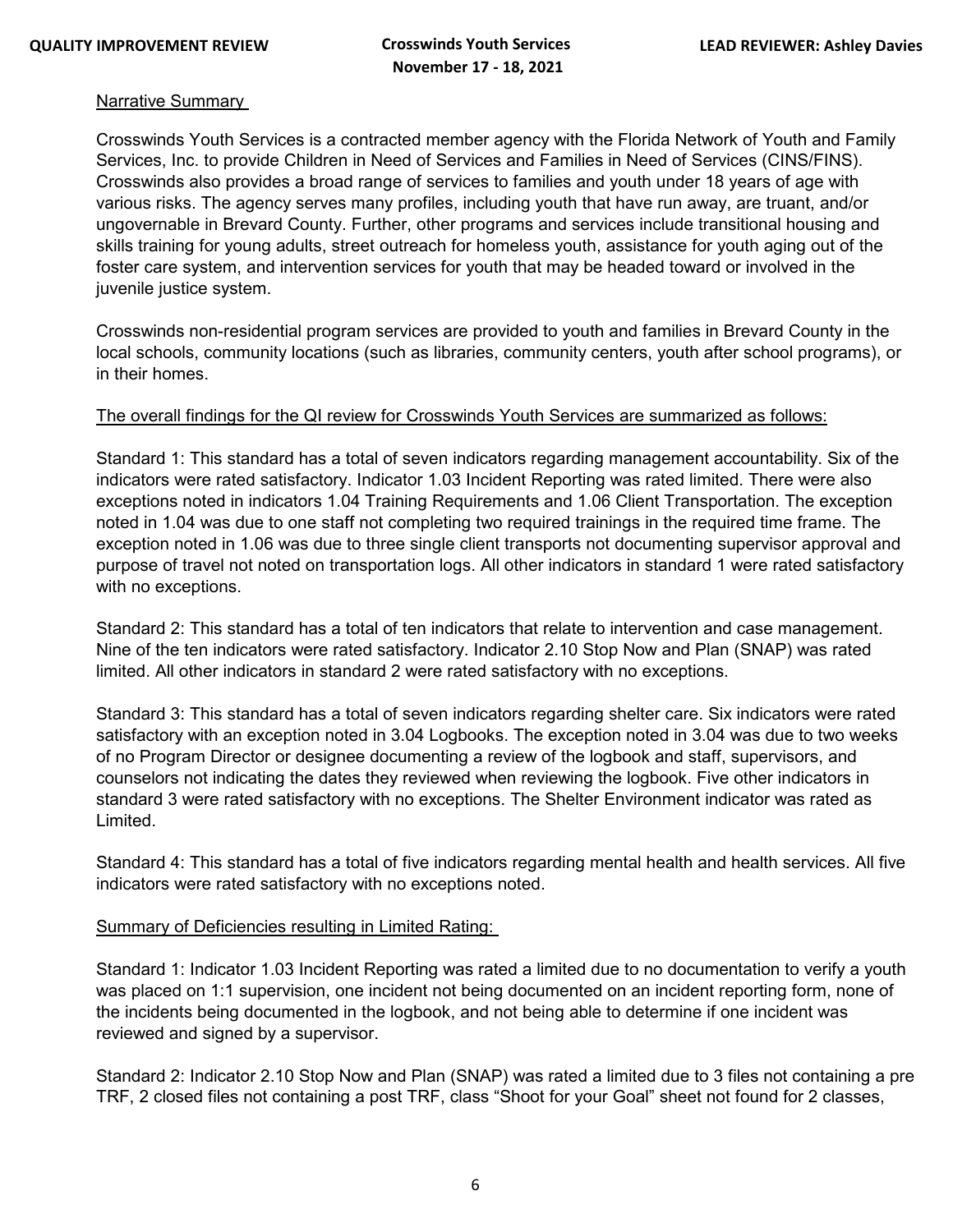none of the 3 classes documented a pre or post MoCE was completed, one of the classes did not have a pre evaluation for the teacher, and none of the classes had a post evaluation for the youth or teachers.

Standard 3: Indicator 3.01 was rated as Limited due to several of the findings observed to be completed by the end of the review and not previously. Furthermore, there was an involvement of hazardous materials discovered and two fire extinguishers were not replaced within the proper time.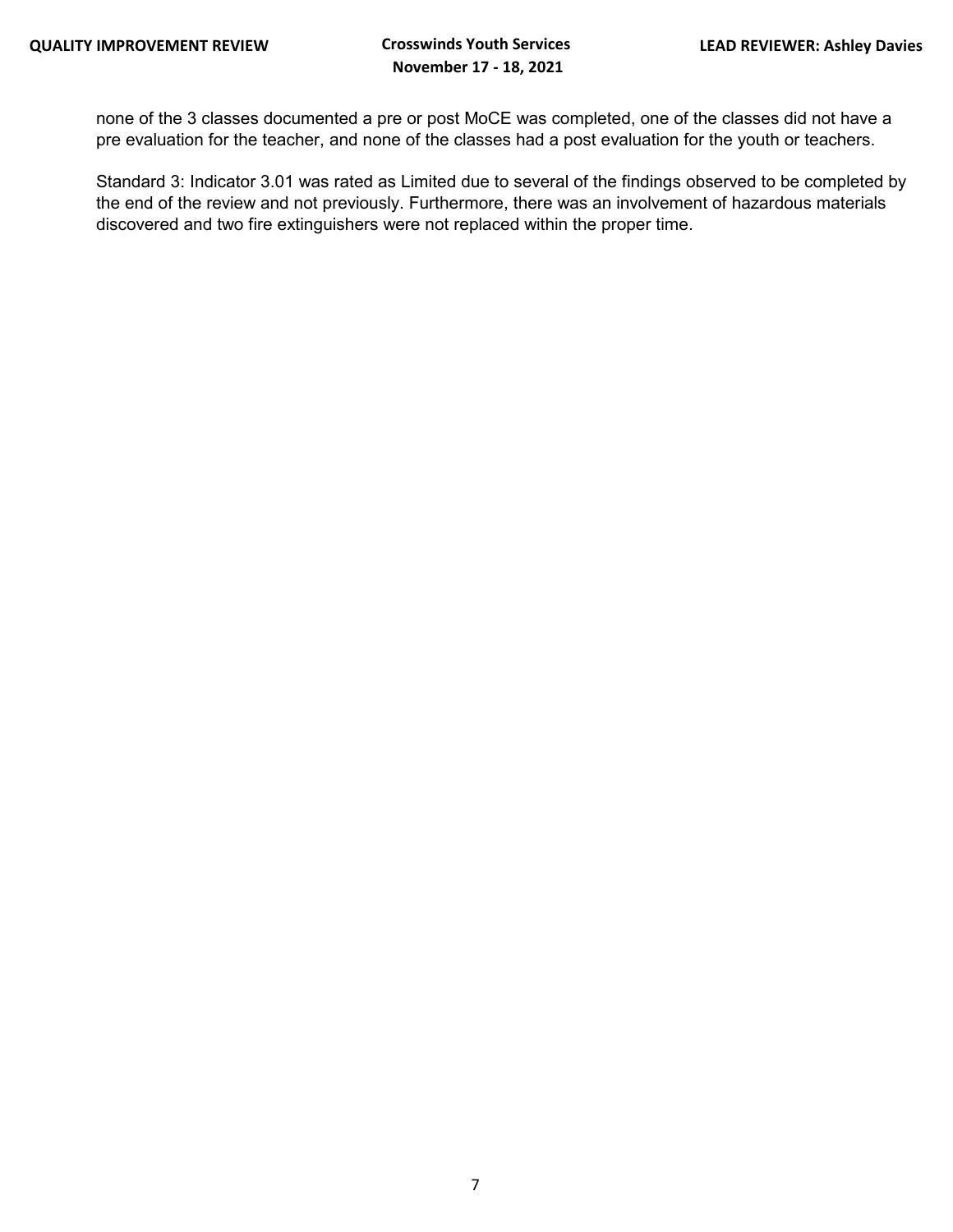# **CINS/FINS QUALITY IMPROVEMENT TOOL**

| <b>Quality Improvement</b><br>Indicators:                                                                                                                                                                                                                                   | <b>Satisfactory</b><br>(S)                      | <b>Non-compliant</b><br>(F) | No Eligible Items<br>for Review (N) | <b>No Practice (NP</b> | <b>Not Applicable</b><br>(N/A)                                                                                                                        | <b>Review Based Upon</b>                                                                                                                                                                                    | <b>Notes</b> |  |  |  |  |  |
|-----------------------------------------------------------------------------------------------------------------------------------------------------------------------------------------------------------------------------------------------------------------------------|-------------------------------------------------|-----------------------------|-------------------------------------|------------------------|-------------------------------------------------------------------------------------------------------------------------------------------------------|-------------------------------------------------------------------------------------------------------------------------------------------------------------------------------------------------------------|--------------|--|--|--|--|--|
|                                                                                                                                                                                                                                                                             | <b>Standard One - Management Accountability</b> |                             |                                     |                        |                                                                                                                                                       |                                                                                                                                                                                                             |              |  |  |  |  |  |
| 1.01: Background Screening (BS) and compliance with DJJ OIG statewide procedures regarding BS of employees, contractors and volunteers                                                                                                                                      |                                                 |                             |                                     |                        |                                                                                                                                                       |                                                                                                                                                                                                             |              |  |  |  |  |  |
| Provider has a written policy and procedure that meets the requirement for Indicator 1.01                                                                                                                                                                                   |                                                 |                             |                                     |                        |                                                                                                                                                       | <b>YES</b>                                                                                                                                                                                                  |              |  |  |  |  |  |
|                                                                                                                                                                                                                                                                             |                                                 |                             |                                     |                        | If NO, explain here:                                                                                                                                  |                                                                                                                                                                                                             |              |  |  |  |  |  |
|                                                                                                                                                                                                                                                                             |                                                 |                             |                                     |                        | A policy is in place titled 1-4 Background Screening.<br>The policy was last reviewed in September 2021 and<br>signed by the Chief Executive Officer. |                                                                                                                                                                                                             |              |  |  |  |  |  |
| Agency utilizes an employee suitability<br>prescreening assessment with a<br>passing rate criterion prior to an offer of<br>hire for direct care staff working with<br>youth or the agency has provided an<br>explanation for staff hired with a non-<br>passing/low score. | X                                               |                             |                                     |                        |                                                                                                                                                       | A total of seven new staff were hired since the last QI<br>review. The agency uses the Berke Assessment. All<br>seven staff completed the Berke Assessment prior to<br>hire and documented a passing score. |              |  |  |  |  |  |
| Background screening completed prior<br>to hire/start date or exemption obtained<br>prior to working with youth (if rated<br>ineligible) for new hires,<br>volunteers/interns, and contractors                                                                              | X                                               |                             |                                     |                        |                                                                                                                                                       | There were a total of seven staff hired since the last<br>QI review. All seven staff had a background screening<br>prior to hire with an eligible rating.                                                   |              |  |  |  |  |  |
| Agency has evidence for employees<br>who have had a break in service and<br>who are in good standing and<br>reemployed with the same agency<br>without an additional suitability<br>assessment or background screening if<br>the break is less than 90 days.                |                                                 |                             | X                                   |                        |                                                                                                                                                       | There were no applicable staff during this QI review.                                                                                                                                                       |              |  |  |  |  |  |
| Five-year re-screening completed every<br>5 years from initial date of hire                                                                                                                                                                                                 | $\boldsymbol{\mathsf{x}}$                       |                             |                                     |                        |                                                                                                                                                       | There was one staff applicable for a re-screening<br>during this review period. The re-screening was<br>completed prior to the staff's retained fingerprints<br>expiration date.                            |              |  |  |  |  |  |
| Annual Affidavit of Compliance with<br>Level 2 Screening Standards (Form<br>IG/BSU-006) is completed and sent to<br>BSU by January 31st?                                                                                                                                    | X                                               |                             |                                     |                        |                                                                                                                                                       | The agency submitted the Annual Affidavit of<br>Compliance with Level 2 Screening Standards via<br>email on December 23, 2020.                                                                              |              |  |  |  |  |  |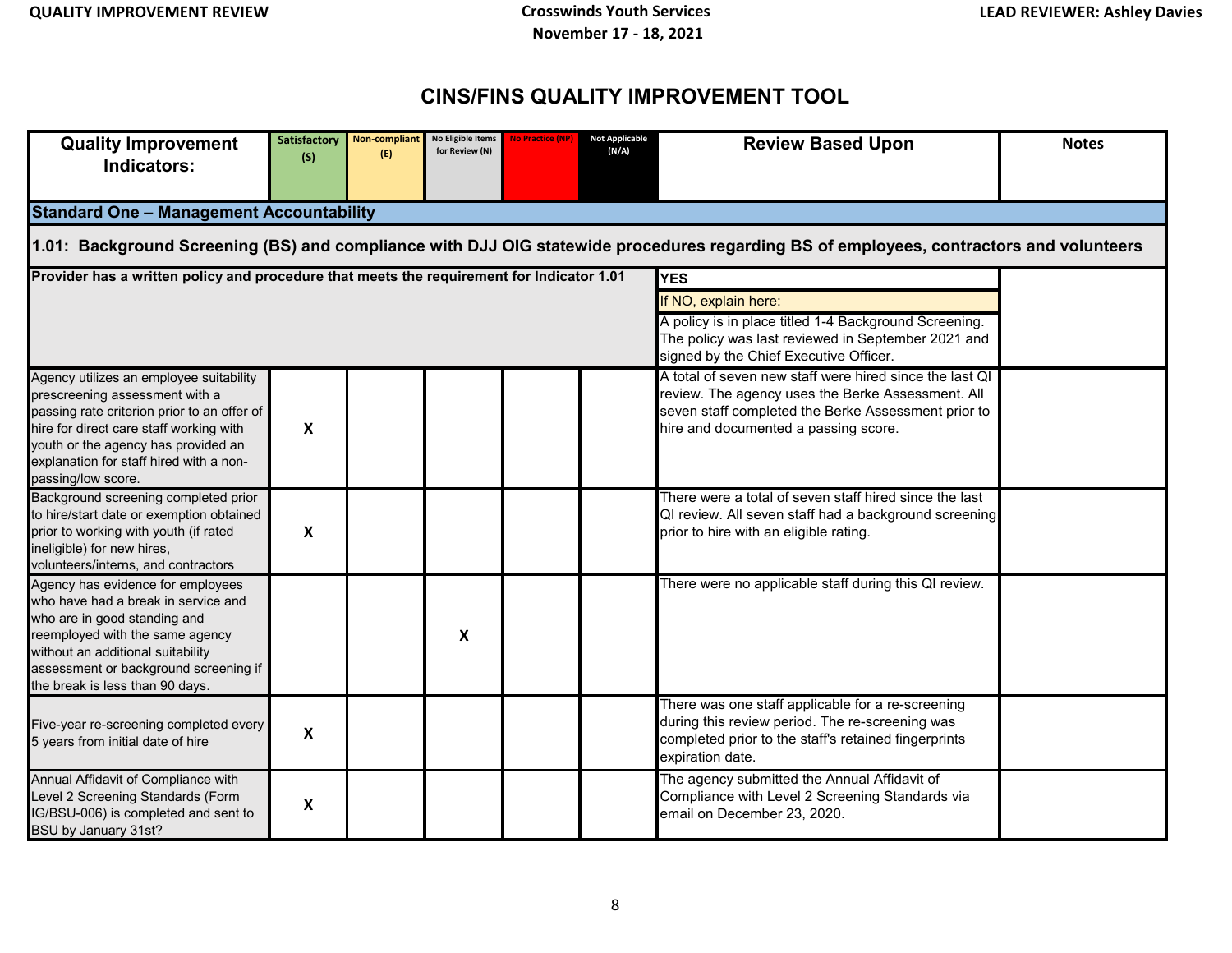| Proof of E-Verify for all new employees<br>obtained from the Department of                                           | $\boldsymbol{\mathsf{X}}$                                                                                  |  |                                               |                                                                                                                                                                                                                                                                                                                                                                                         |                       | Documentation of approval of E-Verify work eligibility<br>was provided for all seven new staff hired.                                                                                                                                               |  |  |  |  |  |
|----------------------------------------------------------------------------------------------------------------------|------------------------------------------------------------------------------------------------------------|--|-----------------------------------------------|-----------------------------------------------------------------------------------------------------------------------------------------------------------------------------------------------------------------------------------------------------------------------------------------------------------------------------------------------------------------------------------------|-----------------------|-----------------------------------------------------------------------------------------------------------------------------------------------------------------------------------------------------------------------------------------------------|--|--|--|--|--|
| <b>Homeland Security</b>                                                                                             |                                                                                                            |  |                                               |                                                                                                                                                                                                                                                                                                                                                                                         |                       |                                                                                                                                                                                                                                                     |  |  |  |  |  |
|                                                                                                                      | 1.02: Provision of an abuse free environment to ensure safety and abuse free environment for youth in care |  |                                               |                                                                                                                                                                                                                                                                                                                                                                                         |                       |                                                                                                                                                                                                                                                     |  |  |  |  |  |
| Provider has a written policy and procedure that meets the requirement for Indicator 1.02                            |                                                                                                            |  |                                               | <b>YES</b><br>If NO, explain here:<br>The program has four policies relating to the<br>Provision of an Abuse Free Environment. The four<br>policies are 1-2 Abuse Reporting - by Client, 1-3<br>Abuse Reporting - by Staff, 1-8 Employee Conduct<br>and Ethics, and 1-21 Grievances. The policies were<br>last reviewed in September 2021 and signed by the<br>Chief Executive Officer. |                       |                                                                                                                                                                                                                                                     |  |  |  |  |  |
| <b>Rating Criteria</b>                                                                                               | Satisfactory                                                                                               |  | Non-compliant No Eligible Items<br>for Review | <b>No Practice</b>                                                                                                                                                                                                                                                                                                                                                                      | <b>Not Applicable</b> |                                                                                                                                                                                                                                                     |  |  |  |  |  |
| <b>Abuse Free Environment</b>                                                                                        |                                                                                                            |  |                                               |                                                                                                                                                                                                                                                                                                                                                                                         |                       |                                                                                                                                                                                                                                                     |  |  |  |  |  |
| Agency has a code of conduct of policy<br>and there is evidence that staff are<br>aware of agency's code of conduct. | $\boldsymbol{\mathsf{X}}$                                                                                  |  |                                               |                                                                                                                                                                                                                                                                                                                                                                                         |                       | The program has policy 1-8 Employee Conduct &<br>Ethics in place. The policy indicates all staff must<br>adhere to the program's code of ethics. All staff<br>review all program policies at hire.                                                  |  |  |  |  |  |
| Child Abuse Registry telephone number<br>is visible to youth and posted common<br>areas of the facility              | $\boldsymbol{\mathsf{X}}$                                                                                  |  |                                               |                                                                                                                                                                                                                                                                                                                                                                                         |                       | Child Abuse telephone number was observed posted<br>in the dayroom of the shelter during the on-site tour of<br>the facility.                                                                                                                       |  |  |  |  |  |
| Youth were informed of the Abuse and<br>Contact Number (see youth survey<br>results)                                 | $\boldsymbol{\mathsf{X}}$                                                                                  |  |                                               |                                                                                                                                                                                                                                                                                                                                                                                         |                       | The Florida Abuse Hotline number and procedures<br>are documented in the Youth handbook given to each<br>youth at intake. All five shelter files reviewed<br>documented the youth received the handbook during<br>their orientation to the program. |  |  |  |  |  |
| Management takes immediate action to<br>address any incidents of threats or<br>abuse                                 |                                                                                                            |  | X                                             |                                                                                                                                                                                                                                                                                                                                                                                         |                       | There were no incidents of threats or abuse reported<br>during the review period requiring management<br>action.                                                                                                                                    |  |  |  |  |  |
| <b>Grievance Process</b>                                                                                             |                                                                                                            |  |                                               |                                                                                                                                                                                                                                                                                                                                                                                         |                       |                                                                                                                                                                                                                                                     |  |  |  |  |  |
| Agency has a formal grievance process                                                                                | $\boldsymbol{\mathsf{X}}$                                                                                  |  |                                               |                                                                                                                                                                                                                                                                                                                                                                                         |                       | Policy 1-21 Grievances outlines the program's formal<br>grievance process.                                                                                                                                                                          |  |  |  |  |  |
| Locked box accessible to only<br>management and available to youth in a<br>common area                               | $\boldsymbol{\mathsf{X}}$                                                                                  |  |                                               |                                                                                                                                                                                                                                                                                                                                                                                         |                       | During the on-site tour it was observed that the<br>program has an accessible grievance box that was<br>locked and located in the dayroom of the shelter.                                                                                           |  |  |  |  |  |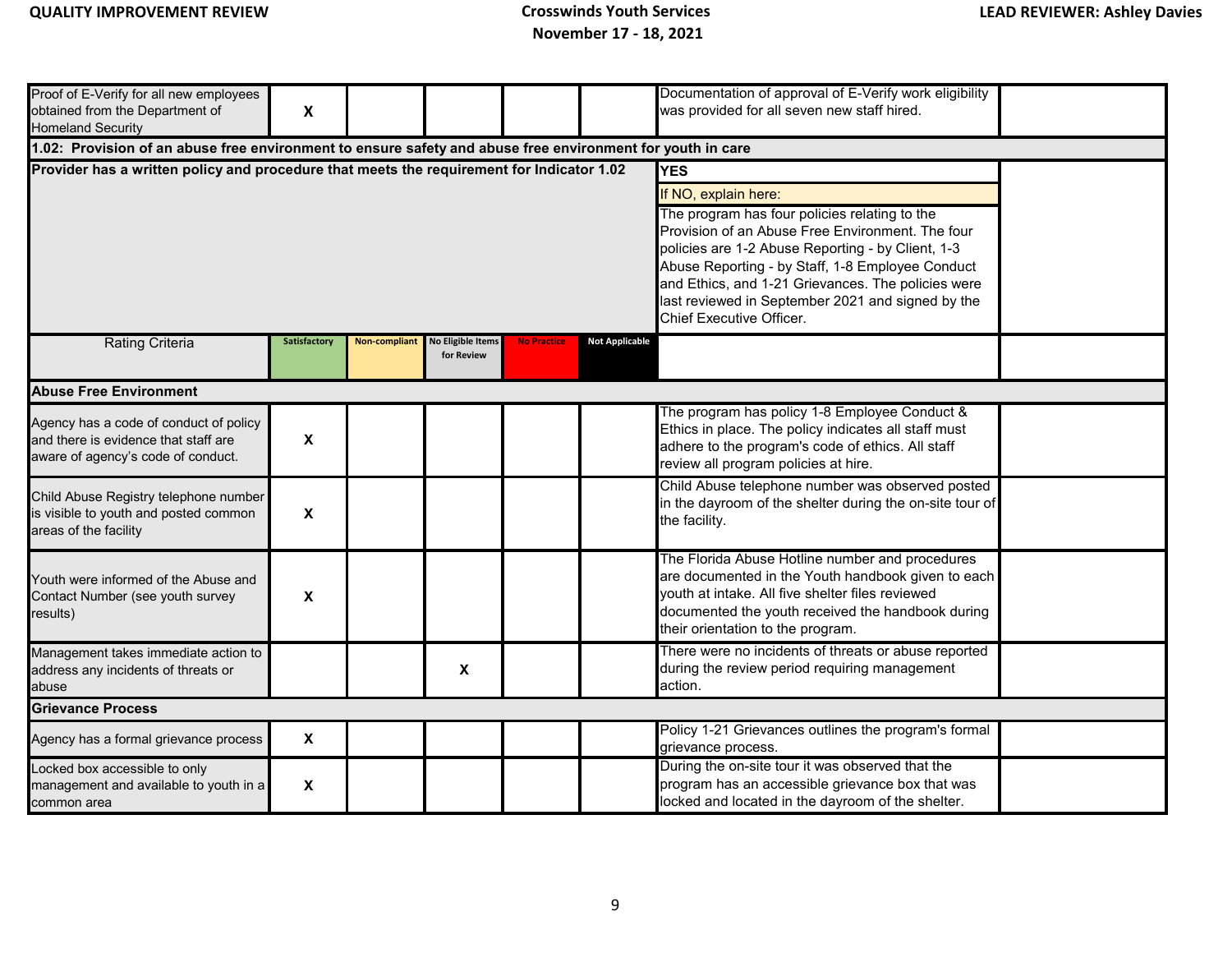| Direct care does not handle the<br>complaint/grievance unless assistance<br>is asked for by the youth. Program<br>director/supervisor will have access to<br>and manage grievances unless it is<br>owards themselves.                                 | $\boldsymbol{\mathsf{X}}$ |               |                                        |                    |                       | There were three grievances submitted in the last six<br>months. Each grievance was accessed and managed<br>by the CYS Compliance Administrator. Grievances<br>and findings are maintained in the Finance<br>Department for a minimum period of one year. |                                                                                                                               |
|-------------------------------------------------------------------------------------------------------------------------------------------------------------------------------------------------------------------------------------------------------|---------------------------|---------------|----------------------------------------|--------------------|-----------------------|-----------------------------------------------------------------------------------------------------------------------------------------------------------------------------------------------------------------------------------------------------------|-------------------------------------------------------------------------------------------------------------------------------|
| 72-hour resolution requirement by<br>management. If this does NOT occur<br>within the 72 hour period, there is<br>sufficient documentation explaining the<br>cause for the delay in resolution.                                                       | X                         |               |                                        |                    |                       | All three grievances reviewed were resolved within<br>the 72 hour period. Documentation was provided to<br>show each youth was satisfied with the resolution.                                                                                             |                                                                                                                               |
| 1.03: Incident Reporting                                                                                                                                                                                                                              |                           |               |                                        |                    |                       |                                                                                                                                                                                                                                                           |                                                                                                                               |
|                                                                                                                                                                                                                                                       |                           |               |                                        |                    |                       | The program has two policies relating to Incident<br>Reporting. The two policies are 1-11 Incident<br>Reporting and 1-18 Central Communication Center.<br>The policies were last reviewed in September 2021<br>and signed by the Chief Executive Officer. |                                                                                                                               |
| <b>Rating Criteria</b>                                                                                                                                                                                                                                | Satisfactory              | Non-compliant | <b>No Eligible Items</b><br>for Review | <b>No Practice</b> | <b>Not Applicable</b> |                                                                                                                                                                                                                                                           |                                                                                                                               |
| During the past 6 months, the<br>program notified the Department's<br><b>CCC (Central Communication</b><br>Center) no later than two hours after<br>any reportable incident occurred or<br>within two hours of the program<br>earning of the incident | $\mathbf x$               |               |                                        |                    |                       | For all 3 reports reviewed, each was reported to the<br>CCC within 2 hours following a reportable incident or<br>within 2 hours of program learning of incident.                                                                                          |                                                                                                                               |
| The program completes follow-up<br>communication tasks/special<br>nstructions as required by the CCC                                                                                                                                                  |                           | X             |                                        |                    |                       | For each report, no follow up was required by the<br>CCC. However, one CCC report had documented the<br>program was going to place the youth on 1:1<br>supervision.                                                                                       | Exception:<br>There was no<br>documentation available<br>for review to verify this<br>youth was placed on 1:1<br>supervision. |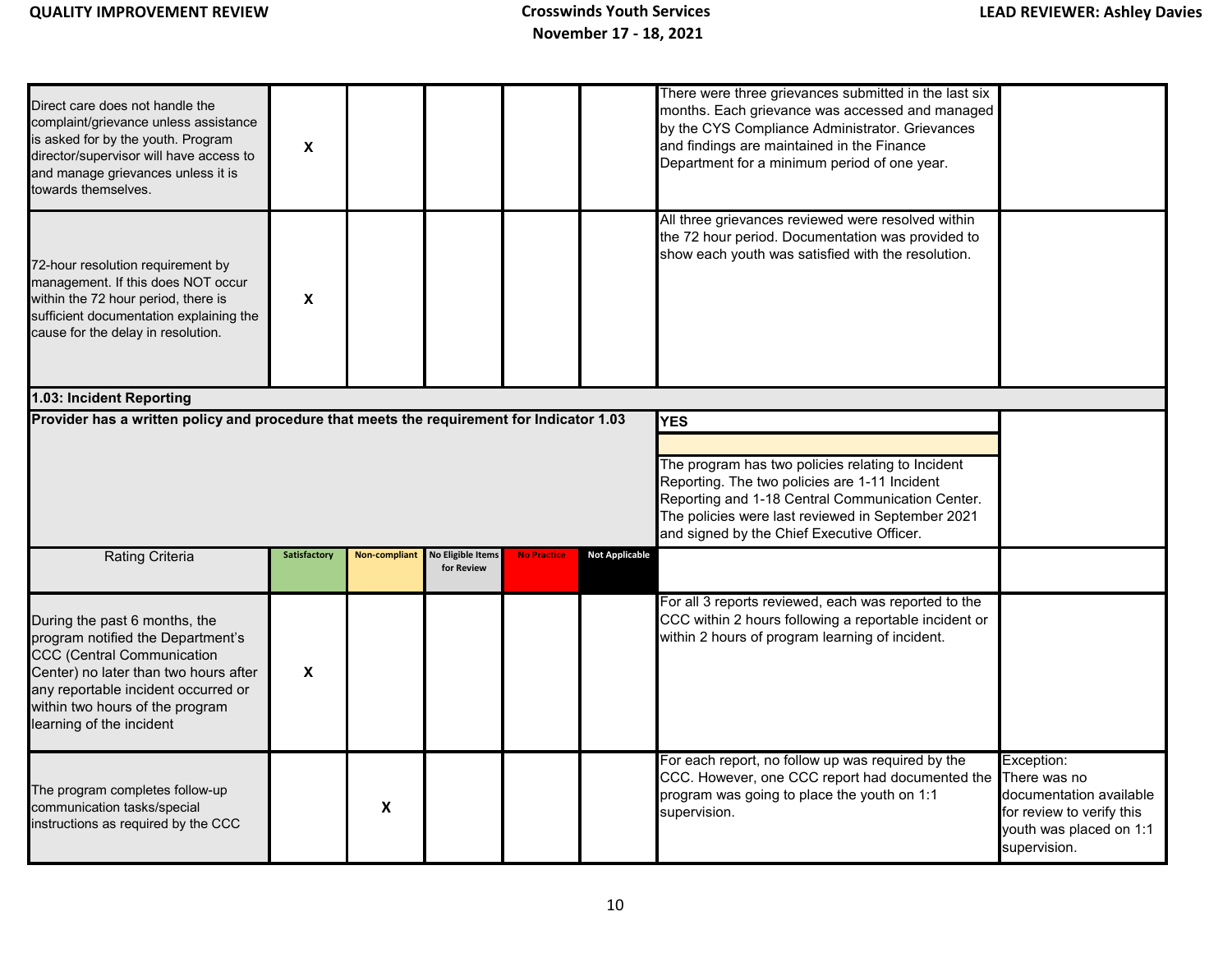| Incidents are documented in the<br>program logs and on incident reporting<br>forms                                                                                                                                                                                 |              | X             |                                        |                    |                       | Two of the three incidents were documented on<br>incident reporting forms.                                                                                                       | Exceptions:<br>One incident was not<br>documented on an<br>incident reporting form.<br>None of the incidents<br>were documented in the<br>program's logbook.                    |
|--------------------------------------------------------------------------------------------------------------------------------------------------------------------------------------------------------------------------------------------------------------------|--------------|---------------|----------------------------------------|--------------------|-----------------------|----------------------------------------------------------------------------------------------------------------------------------------------------------------------------------|---------------------------------------------------------------------------------------------------------------------------------------------------------------------------------|
| All incident reports are reviewed and<br>signed by program supervisors/directors                                                                                                                                                                                   |              | X             |                                        |                    |                       | Two of the three incidents were reviewed and signed<br>by program supervisors.                                                                                                   | Exception:<br>One incident did not have<br>an incident reporting form<br>so it could not be<br>determined if the incident<br>was reviewed and signed<br>by program supervisors. |
|                                                                                                                                                                                                                                                                    |              |               |                                        |                    |                       | 1.04: Training Requirements (Staff receives training in the necessary and essential skills required to provide CINS/FINS services and perform specific job functions)            |                                                                                                                                                                                 |
| Provider has a written policy and procedure that meets the requirement for Indicator 1.04                                                                                                                                                                          |              |               |                                        |                    |                       | <b>YES</b>                                                                                                                                                                       |                                                                                                                                                                                 |
|                                                                                                                                                                                                                                                                    |              |               |                                        |                    |                       | If NO, explain here:                                                                                                                                                             |                                                                                                                                                                                 |
|                                                                                                                                                                                                                                                                    |              |               |                                        |                    |                       | A policy is in place titled 1-23 Training Requirements.<br>The policy was last reviewed in September 2021 and<br>signed by the Chief Executive Officer.                          |                                                                                                                                                                                 |
| <b>Rating Criteria</b>                                                                                                                                                                                                                                             | Satisfactory | Non-compliant | <b>No Eligible Items</b><br>for Review | <b>No Practice</b> | <b>Not Applicable</b> |                                                                                                                                                                                  |                                                                                                                                                                                 |
| <b>First Year Direct Care Staff</b>                                                                                                                                                                                                                                |              |               |                                        |                    |                       |                                                                                                                                                                                  |                                                                                                                                                                                 |
| All staff completed the United States<br>Department of Justice (DOJ) Civil<br>Rights & Federal Funds training within<br>30 days from date of hire. (Staff hired<br>before January 1 <sup>st</sup> were required to<br>complete no later than December 31,<br>2020) | X            |               |                                        |                    |                       | There were three newly hired staff training files<br>reviewed. All three staff completed the DOJ Civil<br>Rights and Federal Funds training in the first thirty<br>days of hire. |                                                                                                                                                                                 |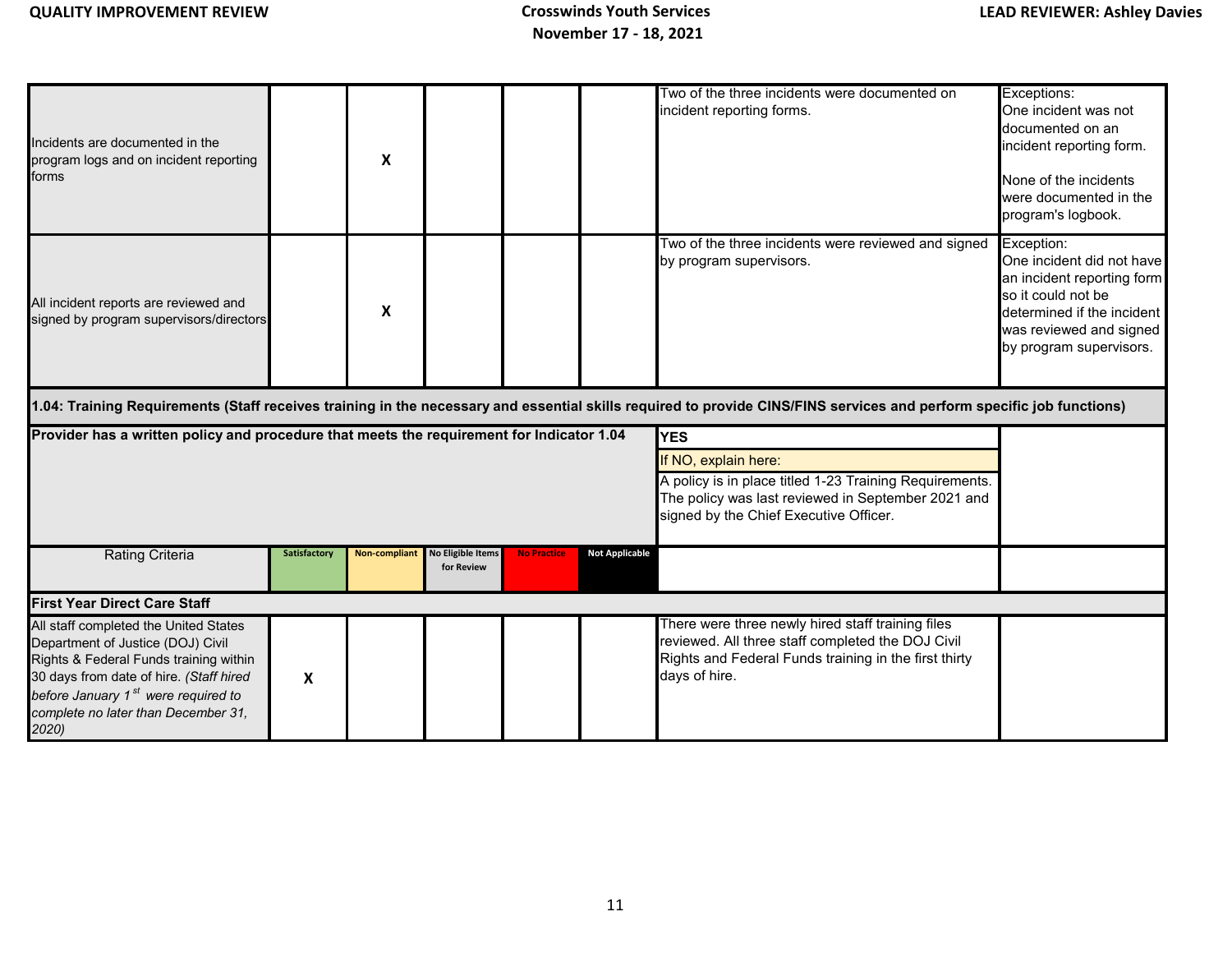| All staff receives all mandatory training<br>during the first 90 days of employment<br>from date of hire.                                                                                                                                                                                                              |                  | X |   |            | There were three first year staff training files<br>reviewed. Two of the three staff completed all<br>mandatory training required during the first 90 days.                                                                         | Exception:<br>One staff completed the<br><b>CINS/FINS Core training</b><br>outside the 90 day<br>requirement and this staff<br>also did not complete<br><b>Medication Administration</b><br>training. |
|------------------------------------------------------------------------------------------------------------------------------------------------------------------------------------------------------------------------------------------------------------------------------------------------------------------------|------------------|---|---|------------|-------------------------------------------------------------------------------------------------------------------------------------------------------------------------------------------------------------------------------------|-------------------------------------------------------------------------------------------------------------------------------------------------------------------------------------------------------|
| Non-licensed Mental Health Clinical Shelter Staff (within first year of employment)                                                                                                                                                                                                                                    |                  |   |   |            |                                                                                                                                                                                                                                     |                                                                                                                                                                                                       |
| Non-licensed mental health clinical<br>shelter staff Assessment of Suicide Risk<br>Training                                                                                                                                                                                                                            |                  |   | X |            | There were no non-licensed clinical staff requiring this<br>training during this review period.                                                                                                                                     |                                                                                                                                                                                                       |
| Documentation of non-licensed mental<br>health clinical staff person's training in<br>Assessment of Suicide Risk form or<br>written confirmation by a licensed<br>mental health professional of training<br>(includes date, signature and license<br>number of the licensed mental health<br>professional supervisor). |                  |   | X |            | There were no non-licensed clinical staff requiring this<br>training during this review period.                                                                                                                                     |                                                                                                                                                                                                       |
| <b>In-Service Direct Care Staff</b>                                                                                                                                                                                                                                                                                    |                  |   |   |            |                                                                                                                                                                                                                                     |                                                                                                                                                                                                       |
| Direct care staff completes 24 hours of<br>mandatory refresher Florida Network,<br>SkillPro, and job-related training<br>annually (40 hours if the program has a<br>DCF child caring license).                                                                                                                         | $\boldsymbol{x}$ |   |   |            | There were four in-service staff training files reviewed<br>and all four documented over forty hours of training<br>for the last completed training cycle. All four staff also<br>documented all required trainings were completed. |                                                                                                                                                                                                       |
| <b>Required Training Documentation</b>                                                                                                                                                                                                                                                                                 |                  |   |   |            |                                                                                                                                                                                                                                     |                                                                                                                                                                                                       |
| The program maintains an individual<br>training file for each staff, which<br>includes an annual employee training<br>hours tracking form and related<br>documentation, such as certificates,<br>sign-in sheets, and agendas for each<br>training attended.                                                            | X                |   |   |            | In all training files there was a tracking form with all<br>trainings, date completed, and hours. Also, training<br>files included training certificates and training<br>worksheets.                                                |                                                                                                                                                                                                       |
| Provider has a written policy and procedure that meets the requirement for Indicator 1.05                                                                                                                                                                                                                              |                  |   |   | <b>YES</b> |                                                                                                                                                                                                                                     |                                                                                                                                                                                                       |
|                                                                                                                                                                                                                                                                                                                        |                  |   |   |            | If NO, explain here:                                                                                                                                                                                                                |                                                                                                                                                                                                       |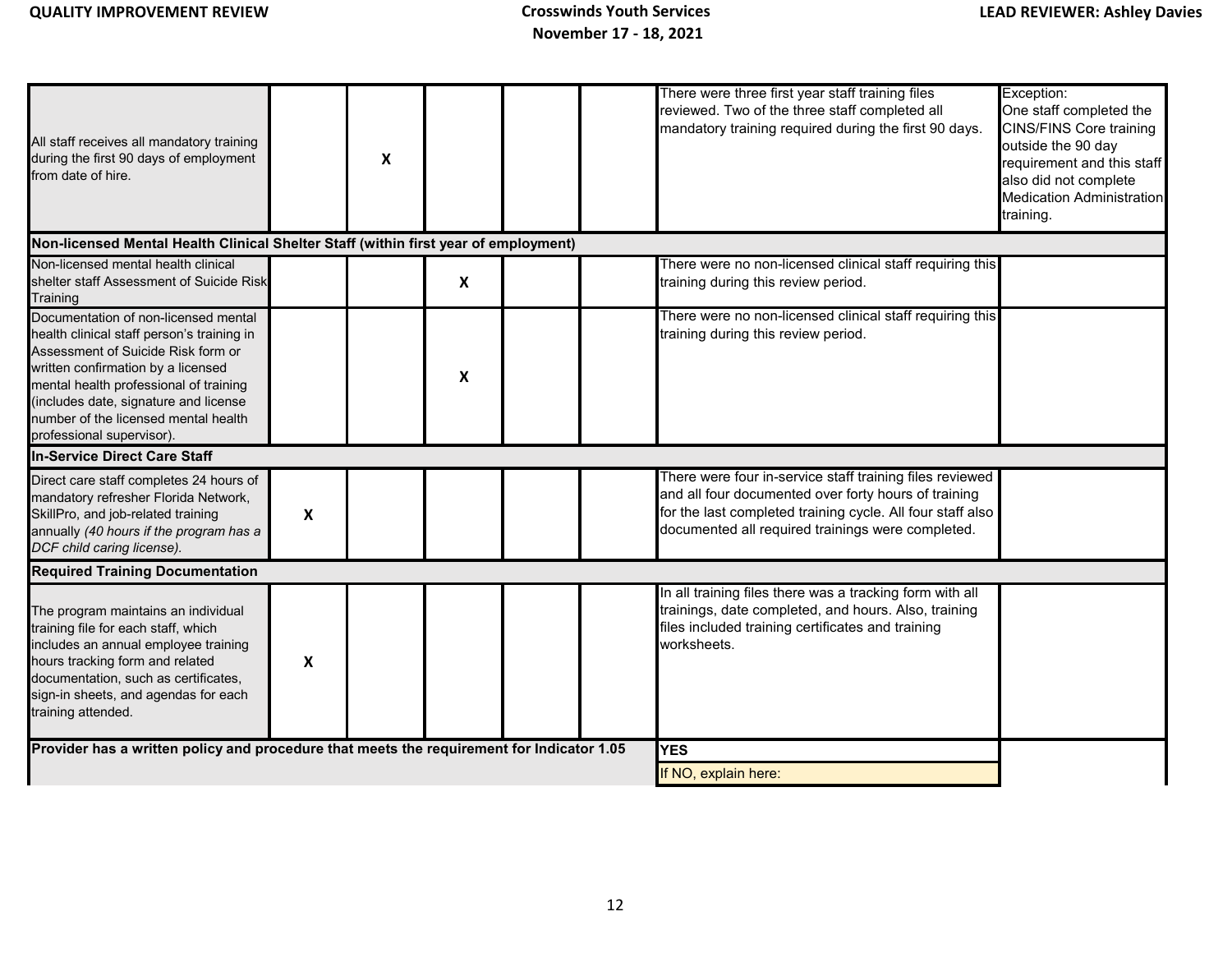|                                                                                                                                                                                                                                                                                                                                             |                           |               |                                        |                    |                       | The program has two policies relating to Analyzing<br>and Reporting Information. The two policies are 1-15<br>Quality Improvement Initiatives and 1-27 Analyzing<br>and Reporting Information. The policies were last<br>reviewed in September 2021 and signed by the Chief<br>Executive Officer.                                                                                                                                                                                                                                                                                                      |  |
|---------------------------------------------------------------------------------------------------------------------------------------------------------------------------------------------------------------------------------------------------------------------------------------------------------------------------------------------|---------------------------|---------------|----------------------------------------|--------------------|-----------------------|--------------------------------------------------------------------------------------------------------------------------------------------------------------------------------------------------------------------------------------------------------------------------------------------------------------------------------------------------------------------------------------------------------------------------------------------------------------------------------------------------------------------------------------------------------------------------------------------------------|--|
| <b>Rating Criteria</b>                                                                                                                                                                                                                                                                                                                      | Satisfactory              | Non-compliant | <b>No Eligible Items</b><br>for Review | <b>No Practice</b> | <b>Not Applicable</b> |                                                                                                                                                                                                                                                                                                                                                                                                                                                                                                                                                                                                        |  |
| Case record review reports demonstrate<br>reviews are conducted quarterly, at a<br>minimum                                                                                                                                                                                                                                                  | $\boldsymbol{\mathsf{X}}$ |               |                                        |                    |                       | A sample of case records are reviewed each month<br>for both shelter and community counseling programs.<br>The last five months, May through September 2021,<br>were reviewed to confirm this practice.                                                                                                                                                                                                                                                                                                                                                                                                |  |
| The program conducts reviews of<br>incidents, accidents, and grievances<br>quarterly, at a minimum                                                                                                                                                                                                                                          | X                         |               |                                        |                    |                       | Incidents and accidents are discussed in the<br>Quarterly Risk Management report. The last two<br>quarterly reports were reviewed. Grievances are<br>discussed at the monthly QIC meetings. The last six<br>monthly meetings were reviewed.                                                                                                                                                                                                                                                                                                                                                            |  |
| The program conducts an annual review<br>of customer satisfaction data                                                                                                                                                                                                                                                                      | X                         |               |                                        |                    |                       | A Customer Satisfaction Data Report was provided<br>for the last fiscal year from July 2020 - June 2021.<br>The report summarized all customer satisfaction<br>surveys completed during that time frame.                                                                                                                                                                                                                                                                                                                                                                                               |  |
| The program conducts an annual review<br>of outcome data and (if applicable)<br>there is evidence of annual<br>reconciliation that occurs through<br>communication from the Florida<br>Network via email or phone call when<br>corrections are needed and the<br>information is corrected and submitted<br>within the requested timeframes. | X                         |               |                                        |                    |                       | A monthly Data Snapshot Report, that reviews<br>outcome data and NetMIS data, is reviewed every<br>month by the CFO then an email is sent to all<br>management and team leaders with the report<br>attached and the analysis/statistics broken down by<br>the CFO and compared to corresponding quarters of<br>the previous FY. This report is then also reviewed at<br>the monthly CQI meetings and President meetings.<br>The last annual reconciliation was conducted with the<br>Florida Network via email on May 4, 2021. All<br>corrections were made and submitted in requested<br>time frames. |  |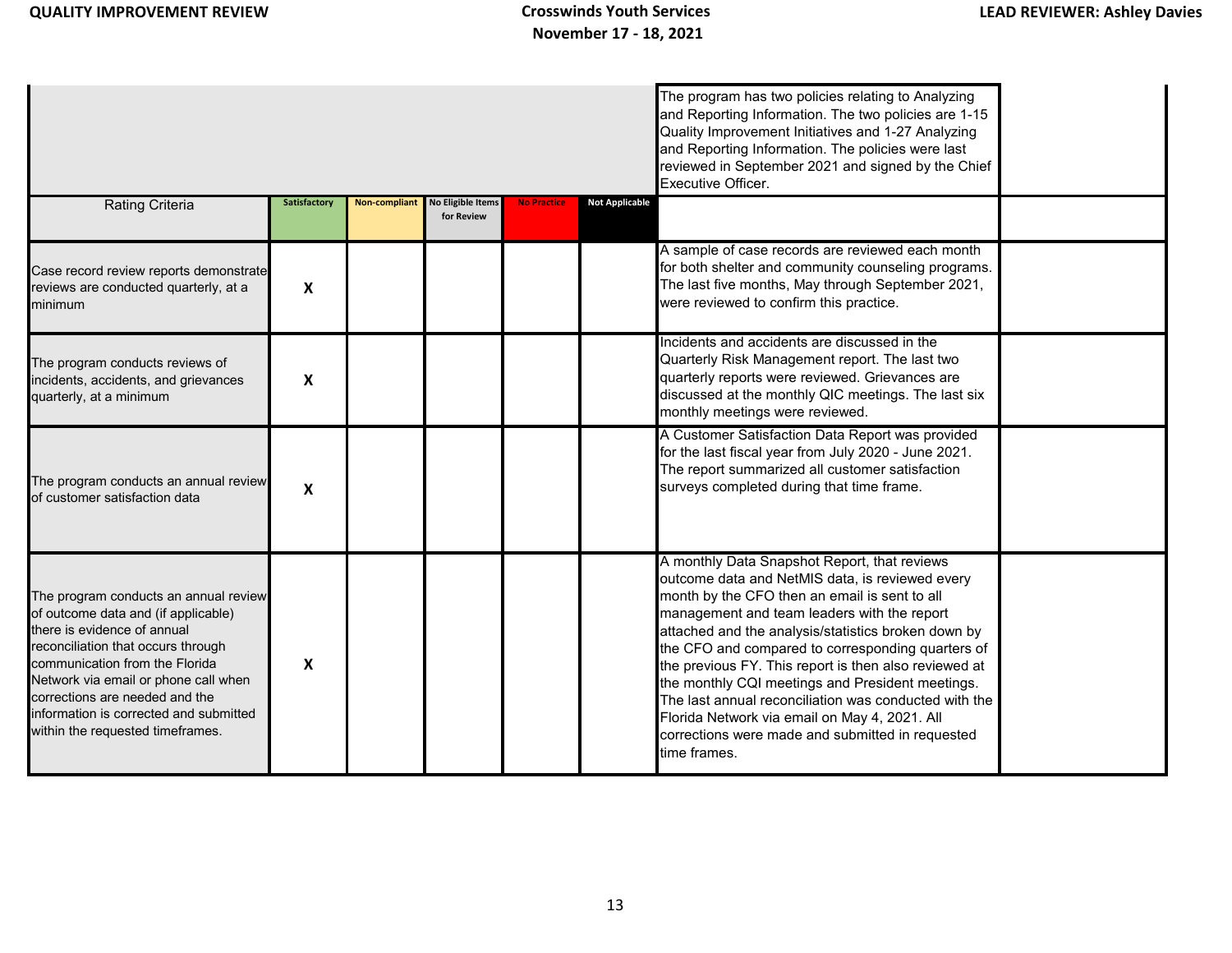| The program conducts a monthly review<br>of NetMIS data reports. The program<br>submits NetMIS invoices by the fourth<br>business day of the following reporting<br>month.                                                                                                                                                | $\boldsymbol{\mathsf{x}}$ |  |  | A monthly Data Snapshot Report, that reviews<br>outcome data and NetMIS data, is reviewed every<br>month by the CFO then an email is sent to all<br>management and team leaders with the report<br>attached and the analysis/statistics broken down by<br>the CFO and compared to corresponding quarters of<br>the previous FY. This report is then also reviewed at<br>the monthly CQI meetings and President meetings.<br>Invoices were provided for the last six months to show<br>they were submitted to the Florida Network by the 4th<br>business day each month. |  |
|---------------------------------------------------------------------------------------------------------------------------------------------------------------------------------------------------------------------------------------------------------------------------------------------------------------------------|---------------------------|--|--|-------------------------------------------------------------------------------------------------------------------------------------------------------------------------------------------------------------------------------------------------------------------------------------------------------------------------------------------------------------------------------------------------------------------------------------------------------------------------------------------------------------------------------------------------------------------------|--|
| The Florida Network conducts monthly<br>reconciliation by comparing NetMIS<br>data to JJIS data. Agency has evidence<br>that they have reconciled any<br>differences noted.                                                                                                                                               | $\boldsymbol{\mathsf{X}}$ |  |  | The CFO conducts a monthly reconciliation between<br>JJIS and NetMIS and corrects any errors if needed.                                                                                                                                                                                                                                                                                                                                                                                                                                                                 |  |
| The program has a process in place to<br>review and improve accuracy of data<br>entry & collection                                                                                                                                                                                                                        | $\boldsymbol{\mathsf{X}}$ |  |  | NetMIS data reports from the Florida Network are<br>reviewed monthly by key program leaders for<br>reconciliation. Changes are then made as needed.                                                                                                                                                                                                                                                                                                                                                                                                                     |  |
| There is documentation that findings are<br>regularly reviewed by management and<br>communicated to staff and<br>stakeholders.                                                                                                                                                                                            | $\boldsymbol{\mathsf{x}}$ |  |  | There is documentation findings are communicated to<br>staff and stakeholders during monthly staff meetings,<br>CQI meetings, and President meetings.                                                                                                                                                                                                                                                                                                                                                                                                                   |  |
| There is evidence the program<br>demonstrates that critical performance<br>data reports are shared with the Board<br>of Directors frequently. All final reports<br>that include a Limited or Failed score is<br>submitted electronically or by mail to the<br>providers Executive Committee on the<br>Board of Directors. | $\boldsymbol{\mathsf{X}}$ |  |  | The Board of Directors receives a copy of all data<br>reports relating to program performance.                                                                                                                                                                                                                                                                                                                                                                                                                                                                          |  |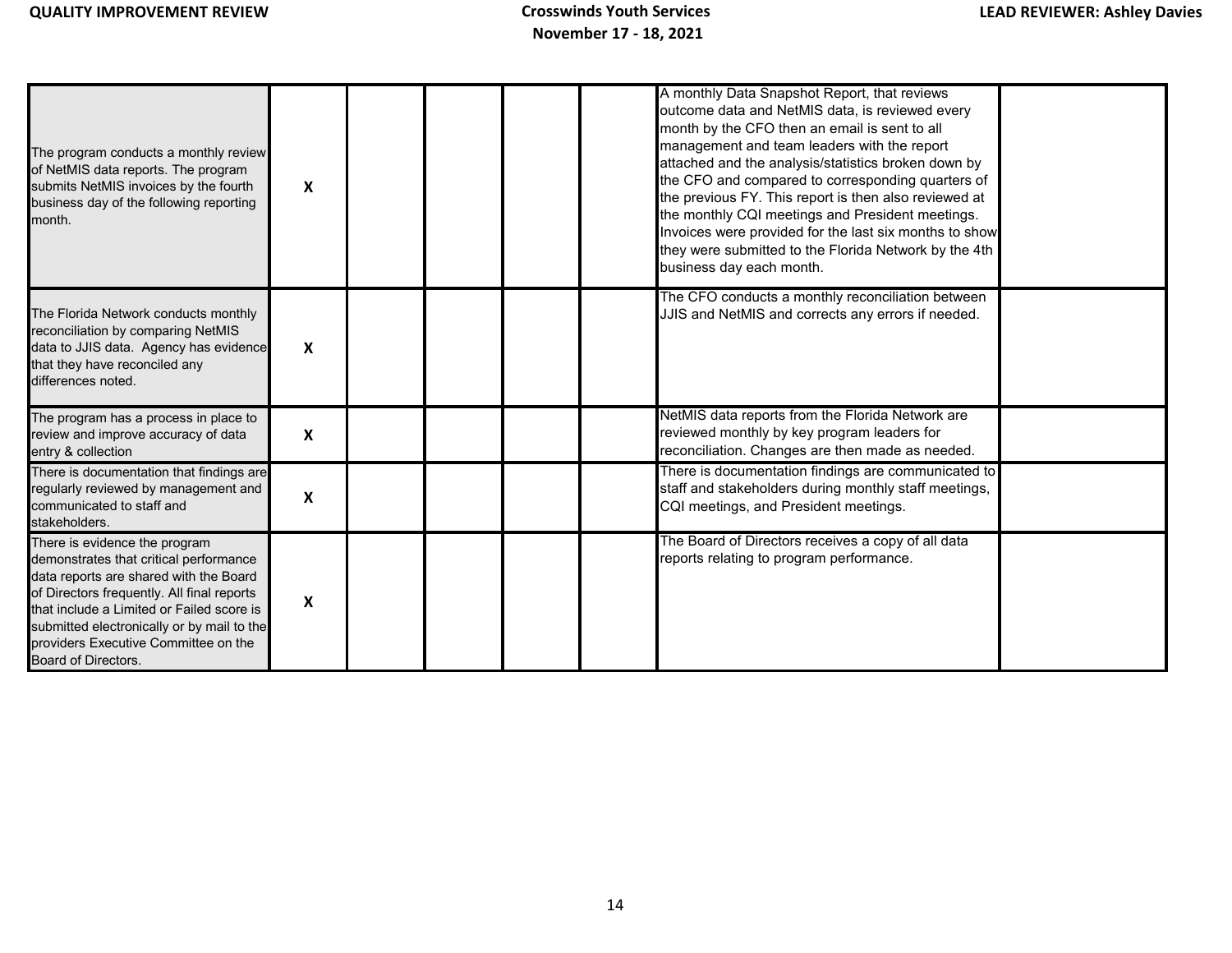| There is evidence that strengths and<br>weaknesses are identified.<br>improvements are implemented or<br>modified, and staff are informed and<br>involved throughout the process.                                                                                               | X |                           |  | Monthly meeting minutes from various different<br>meetings provided by the program showed strengths<br>and weaknesses being identified and discussed with<br>staff. There were also Quality Improvement/Corrective<br>Action Plans put into place for any program areas<br>identified as needing improvement. Each one of these<br>Corrective Action Plans were reviewed during various<br>monthly meetings and a chronological record was<br>maintained with each Corrective Action Plan that<br>documented each time the Plan was discussed and<br>documented the progress or actions taken during that<br>discussion. |                                                                                                                     |
|---------------------------------------------------------------------------------------------------------------------------------------------------------------------------------------------------------------------------------------------------------------------------------|---|---------------------------|--|--------------------------------------------------------------------------------------------------------------------------------------------------------------------------------------------------------------------------------------------------------------------------------------------------------------------------------------------------------------------------------------------------------------------------------------------------------------------------------------------------------------------------------------------------------------------------------------------------------------------------|---------------------------------------------------------------------------------------------------------------------|
| Provider has a written policy and procedure that meets the requirement for Indicator 1.06                                                                                                                                                                                       |   |                           |  | <b>YES</b><br>If NO, explain here:<br>A policy is in place titled 5-12 Transportation of Youth.<br>The policy was last reviewed in September 2021 and<br>signed by the Chief Executive Officer.                                                                                                                                                                                                                                                                                                                                                                                                                          |                                                                                                                     |
| Approved agency drivers are agency<br>staff approved by administrative<br>personnel to drive client(s) in agency or<br>approved private vehicle                                                                                                                                 | X |                           |  | The agency maintains a list of staff approved to<br>drive youth.                                                                                                                                                                                                                                                                                                                                                                                                                                                                                                                                                         |                                                                                                                     |
| Approved agency drivers are<br>documented as having a valid Florida<br>driver's license and are covered under<br>company insurance policy                                                                                                                                       | X |                           |  | Employee Drivers License and Driving Record are<br>validated at a minimum of two times per year. Staff<br>are covered under the agency's insurance policy.                                                                                                                                                                                                                                                                                                                                                                                                                                                               |                                                                                                                     |
| Agency's Transportation policy prohibit<br>transporting a client without maintaining<br>at least one other passenger in the<br>vehicle during the trip and include<br>exceptions in the event that a 3 $^{\sf rd}$ party<br>is NOT present in the vehicle while<br>transporting | X |                           |  | The agency's policy 5-12 Transportation of Youth<br>prohibits transporting a client without maintaining at<br>least one other passenger in the vehicle during the<br>trip and includes exceptions when a 3rd party cannot<br>be present.                                                                                                                                                                                                                                                                                                                                                                                 |                                                                                                                     |
| In the event that a 3rd party cannot be<br>obtained for transport, the agency's<br>supervisor or managerial personnel<br>consider the clients' history, evaluation,<br>and recent behavior                                                                                      |   | $\boldsymbol{\mathsf{X}}$ |  | Transportation logs were reviewed for the last six<br>months. There were 80 single client transports<br>documented. All but 3 transports documented a<br>supervisor approval was obtained prior to the<br>transport taking place.                                                                                                                                                                                                                                                                                                                                                                                        | Exception:<br>Three transports did not<br>document a supervisor<br>approval prior to the<br>transport taking place. |
| The 3 <sup>rd</sup> party an approved volunteer,<br>intern, agency staff, or other youth                                                                                                                                                                                        | X |                           |  | The 3rd party present on transports reviewed for the<br>last six months was either an agency staff member or<br>another youth.                                                                                                                                                                                                                                                                                                                                                                                                                                                                                           |                                                                                                                     |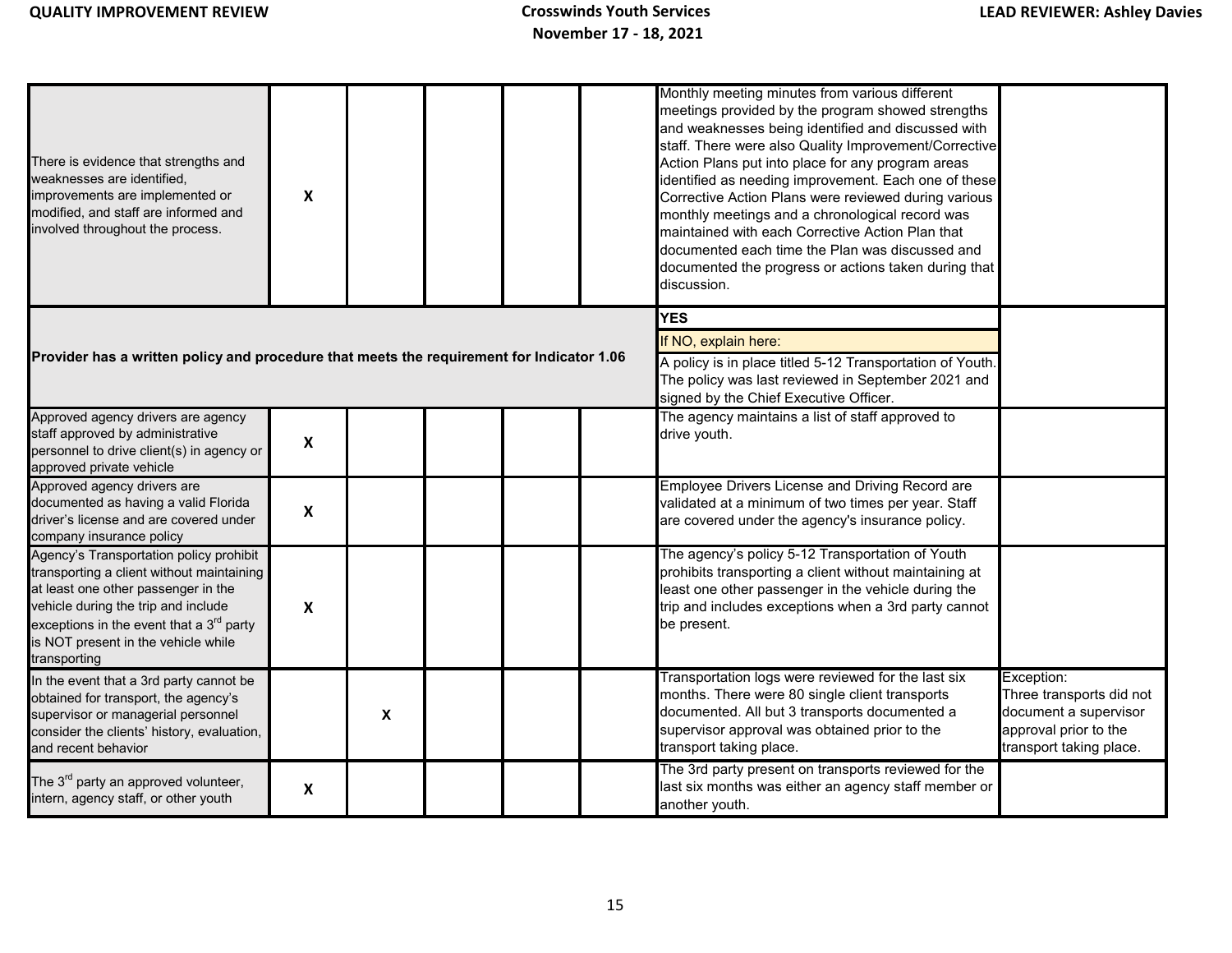| There is documentation of use of<br>vehicle that notes name or initials of<br>driver, date and time, mileage, number<br>of passengers, purpose of travel and<br>location.                                          |              | X                    |                                        |                                                                                                                                                                                                              |                       | A Transportation Log is maintained in each vehicle<br>used to transport youth. This documentation provided<br>staff initials, date and time, mileage, number of<br>passengers, program, and travel location.                                                                                                                              | Exception:<br>The transportation log<br>does not note the<br>purpose of travel. |
|--------------------------------------------------------------------------------------------------------------------------------------------------------------------------------------------------------------------|--------------|----------------------|----------------------------------------|--------------------------------------------------------------------------------------------------------------------------------------------------------------------------------------------------------------|-----------------------|-------------------------------------------------------------------------------------------------------------------------------------------------------------------------------------------------------------------------------------------------------------------------------------------------------------------------------------------|---------------------------------------------------------------------------------|
|                                                                                                                                                                                                                    |              |                      |                                        |                                                                                                                                                                                                              |                       | <b>YES</b>                                                                                                                                                                                                                                                                                                                                |                                                                                 |
| Provider has a written policy and procedure that meets the requirement for Indicator 1.07                                                                                                                          |              |                      |                                        | If NO, explain here:<br>A policy is in place titled 1-14 Public Awareness and<br>Targeted Outreach Services. The policy was last<br>reviewed in September 2021 and signed by the Chief<br>Executive Officer. |                       |                                                                                                                                                                                                                                                                                                                                           |                                                                                 |
| Rating Criteria                                                                                                                                                                                                    | Satisfactory | <b>Non-compliant</b> | <b>Jo Eligible Items</b><br>for Review | <b>No Practice</b>                                                                                                                                                                                           | <b>Not Applicable</b> |                                                                                                                                                                                                                                                                                                                                           |                                                                                 |
| The program has a lead staff member<br>designated to participate in local DJJ<br>board and council meetings with<br>evidence that includes minutes of the<br>event or other verification of staff<br>participation | X            |                      |                                        |                                                                                                                                                                                                              |                       | Meeting agendas and minutes were provided to show<br>participation in Circuit 18 Juvenile Justice Advisory<br>Board meetings over the last six months. There was<br>documentation a staff participated in the JAC<br>Advisory Board meetings over the last six months.                                                                    |                                                                                 |
| Outreach and prevention services are<br>provided by designated staff and include<br>increasing community awareness,<br>offering informational and educational<br>CINS/FINS services to youth and<br>families.      | X            |                      |                                        |                                                                                                                                                                                                              |                       | The agency provided an outreach report which<br>included title of event, date of event, number of youth<br>and adults in event, purpose of event, and what area<br>event took place in the community. Report was<br>provided for the last six months and included<br>outreach events at local schools and community<br>events each month. |                                                                                 |
| The program maintains written<br>agreements with other community<br>partners which include services<br>provided and a comprehensive referral<br>process.                                                           | X            |                      |                                        |                                                                                                                                                                                                              |                       | Agency has thirty-five formal interagency agreements<br>with community partners including local schools,<br>mental health and substance abuse facilities, and<br>sheriff's department. All agreements were current.                                                                                                                       |                                                                                 |
|                                                                                                                                                                                                                    |              |                      |                                        |                                                                                                                                                                                                              |                       | <b>YES</b>                                                                                                                                                                                                                                                                                                                                |                                                                                 |
| Provider has a written policy and procedure that meets the requirement for Indicator 2.01                                                                                                                          |              |                      |                                        | If NO, explain here:<br>A policy is in place titled 2-2 Screening and Intake.<br>The policy was last reviewed in September 2021 and<br>signed by the Chief Executive Officer.                                |                       |                                                                                                                                                                                                                                                                                                                                           |                                                                                 |
| <b>Rating Criteria</b>                                                                                                                                                                                             | Satisfactory | <b>Non-compliant</b> | <b>No Eligible Items</b><br>for Review | <b>No Practice</b>                                                                                                                                                                                           | <b>Not Applicable</b> |                                                                                                                                                                                                                                                                                                                                           |                                                                                 |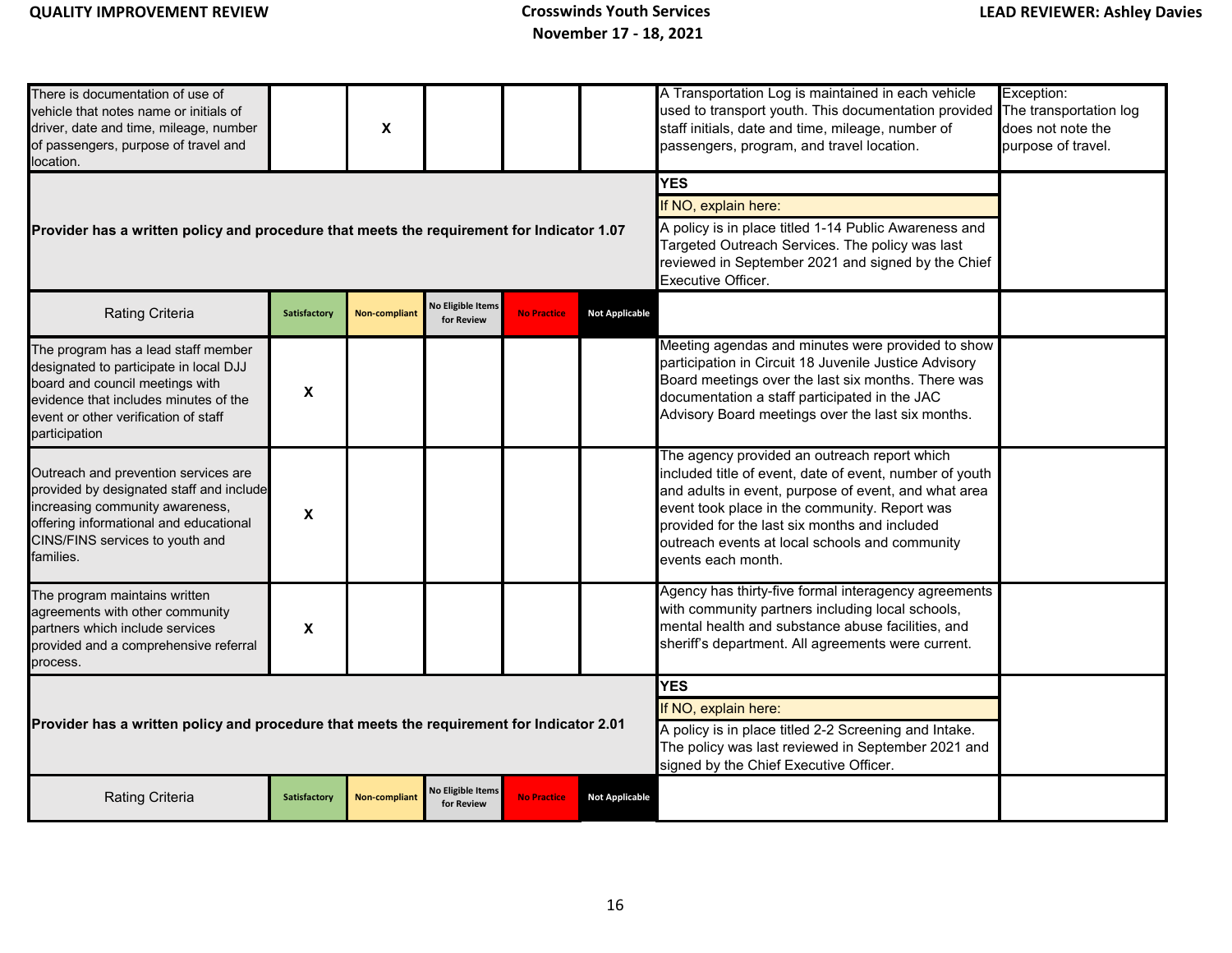|                                                                                                                                                                                                                                                                                       |                           |                      |                                        |                    |                                                                                                                                                   | There were five shelter files reviewed, two open and                                                                                                                                         |  |
|---------------------------------------------------------------------------------------------------------------------------------------------------------------------------------------------------------------------------------------------------------------------------------------|---------------------------|----------------------|----------------------------------------|--------------------|---------------------------------------------------------------------------------------------------------------------------------------------------|----------------------------------------------------------------------------------------------------------------------------------------------------------------------------------------------|--|
| <b>Shelter youth:</b> Eligibility screening is<br>completed immediately for all shelter<br>placement inquiries. If staff on duty<br>cannot complete the screening, an on-<br>call supervisor is contacted and<br>eligibility is determined within 30<br>minutes from initial inquiry. | X                         |                      |                                        |                    |                                                                                                                                                   | three closed. All five files documented an eligibility<br>screening was completed immediately.                                                                                               |  |
|                                                                                                                                                                                                                                                                                       |                           |                      |                                        |                    |                                                                                                                                                   |                                                                                                                                                                                              |  |
| <b>Community counseling: Eligibility</b><br>screening is completed within 3<br>business days of referral by a trained<br>staff using the NetMIS form                                                                                                                                  | $\pmb{\chi}$              |                      |                                        |                    |                                                                                                                                                   | There were five community counseling files reviewed,<br>three open and two closed. All five files documented<br>an eligibility screening was completed within three<br>days of the referral. |  |
| There is evidence all referrals for<br>service is screened for eligibility and is<br>logged in NetMIS within 72 hours of<br>screening completion.                                                                                                                                     | $\boldsymbol{\mathsf{x}}$ |                      |                                        |                    |                                                                                                                                                   | All ten files were screened for eligibility and logged<br>into NetMIS within 72 Hours of Screening Completion.                                                                               |  |
| Youth and parents/guardians receive<br>the following in writing:                                                                                                                                                                                                                      |                           |                      |                                        |                    |                                                                                                                                                   | All ten files showed evidence that parent/guardians<br>received available service options, and rights and<br>responsibilities of youth and parents in writing.                               |  |
| a. Available service options                                                                                                                                                                                                                                                          | X                         |                      |                                        |                    |                                                                                                                                                   |                                                                                                                                                                                              |  |
| b. Rights and responsibilities of youth<br>and parents/guardians                                                                                                                                                                                                                      |                           |                      |                                        |                    |                                                                                                                                                   |                                                                                                                                                                                              |  |
| The following is also available to the<br>youth and parents/guardians:                                                                                                                                                                                                                |                           |                      |                                        |                    |                                                                                                                                                   | All ten files explained possible actions occurring<br>through involvement with CINS/FINS services and<br>grievance procedures.                                                               |  |
| a. Possible actions occurring through<br>involvement with CINS/FINS services<br>(case staffing committee, CINS petition,<br>CINS adjudication)                                                                                                                                        | $\pmb{\chi}$              |                      |                                        |                    |                                                                                                                                                   |                                                                                                                                                                                              |  |
| b. Grievance procedures                                                                                                                                                                                                                                                               |                           |                      |                                        |                    |                                                                                                                                                   |                                                                                                                                                                                              |  |
|                                                                                                                                                                                                                                                                                       |                           |                      |                                        |                    |                                                                                                                                                   | <b>YES</b>                                                                                                                                                                                   |  |
|                                                                                                                                                                                                                                                                                       |                           |                      |                                        |                    | If NO, explain here:                                                                                                                              |                                                                                                                                                                                              |  |
| Provider has a written policy and procedure that meets the requirement for Indicator 2.02                                                                                                                                                                                             |                           |                      |                                        |                    | A policy is in place titled 2-3 Needs Assessment. The<br>policy was last reviewed in September 2021 and<br>signed by the Chief Executive Officer. |                                                                                                                                                                                              |  |
| Rating Criteria                                                                                                                                                                                                                                                                       | Satisfactory              | <b>Non-compliant</b> | <b>No Eligible Items</b><br>for Review | <b>No Practice</b> | <b>Not Applicable</b>                                                                                                                             |                                                                                                                                                                                              |  |
| <b>Completion of Needs Assessment</b>                                                                                                                                                                                                                                                 |                           |                      |                                        |                    |                                                                                                                                                   |                                                                                                                                                                                              |  |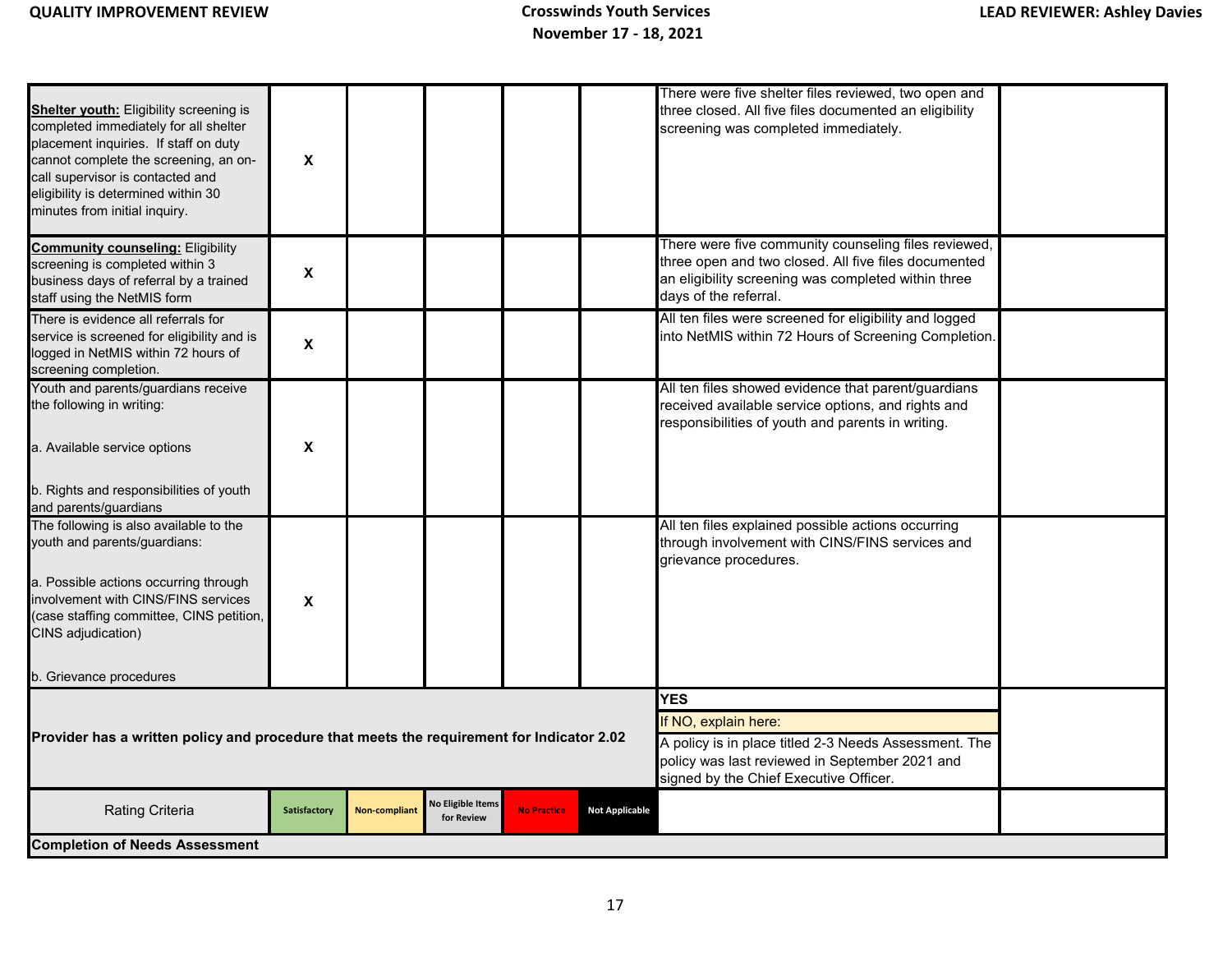| Shelter Youth: Needs Assessment                                                                                                                                                                                             | X                         |                      |                                        |                    |                       | All 5 shelter files showed that the Needs Assessment                                                                                                                                                                                              |  |
|-----------------------------------------------------------------------------------------------------------------------------------------------------------------------------------------------------------------------------|---------------------------|----------------------|----------------------------------------|--------------------|-----------------------|---------------------------------------------------------------------------------------------------------------------------------------------------------------------------------------------------------------------------------------------------|--|
| nitiated within 72 hours of admission<br>Non-Residential youth: Needs<br>Assessment is done within 2 to 3 face-<br>o-face contacts after the initial intake<br>OR updated, if most recent assessment<br>s over 6 months old | $\boldsymbol{\mathsf{X}}$ |                      |                                        |                    |                       | was initiated within 72 Hours of Admission.<br>All five community counseling files documented the<br>Needs Assessment was completed within 2 to 3 face-<br>to-face contacts.                                                                      |  |
| <b>Needs Assessment is conducted by a</b><br>pachelor's or master's level staff<br>member                                                                                                                                   | $\boldsymbol{\mathsf{X}}$ |                      |                                        |                    |                       | All ten Needs Assessments were conducted by a<br>bachelor's or master's level staff member.                                                                                                                                                       |  |
| <b>Needs Assessment includes a</b><br>supervisor's review signature upon<br>completion                                                                                                                                      | $\boldsymbol{\mathsf{X}}$ |                      |                                        |                    |                       | All ten Needs Assessments included a supervisor's<br>review signature upon completion.                                                                                                                                                            |  |
| Suicide Risk as a Result of the Needs Assessment                                                                                                                                                                            |                           |                      |                                        |                    |                       |                                                                                                                                                                                                                                                   |  |
| Youth was identified with an elevated<br>isk of suicide as a result of the Needs<br>Assessment                                                                                                                              |                           |                      | X                                      |                    |                       | None of the ten files reviewed identified the youth with<br>an elevated risk of suicide as a result of the Needs<br>Assessment.                                                                                                                   |  |
| If yes, the youth was referred for an<br>Assessment of Suicide Risk conducted<br>by or under the direct supervision of a<br>icensed mental health professional                                                              |                           |                      | X                                      |                    |                       | None of the ten files reviewed identified the youth with<br>an elevated risk of suicide as a result of the Needs<br>Assessment.                                                                                                                   |  |
|                                                                                                                                                                                                                             |                           |                      |                                        |                    |                       | <b>YES</b>                                                                                                                                                                                                                                        |  |
| Provider has a written policy and procedure that meets the requirement for Indicator 2.03                                                                                                                                   |                           |                      |                                        |                    |                       | If NO, explain here:<br>A policy is in place titled 2-4 Service Planning. The<br>policy was last reviewed in September 2021 and<br>signed by the Chief Executive Officer.                                                                         |  |
| Rating Criteria                                                                                                                                                                                                             | Satisfactory              | <b>Non-compliant</b> | <b>No Eligible Items</b><br>for Review | <b>No Practice</b> | <b>Not Applicable</b> |                                                                                                                                                                                                                                                   |  |
| Case/Service plan is developed within 7<br>working days of Needs Assessment                                                                                                                                                 | $\pmb{\mathsf{X}}$        |                      |                                        |                    |                       | There were ten files reviewed, five shelter (two open<br>and three closed) and five community counseling<br>(three open and two closed). All ten files had a<br>Case/Service Plan developed within seven working<br>days of the Needs Assessment. |  |
| Case plan service Plan includes:                                                                                                                                                                                            |                           |                      |                                        |                    |                       | In all ten files the Case/Service Plan included:                                                                                                                                                                                                  |  |
| 1. Individualized and prioritized need(s)<br>and goal(s) identified by the Needs<br>Assessment                                                                                                                              |                           |                      |                                        |                    |                       | individualized and prioritized needs and goals<br>identified by the Needs Assessment, service type,<br>frequency, and location; target dates for completion,                                                                                      |  |
| 2. Service type, frequency, location                                                                                                                                                                                        |                           |                      |                                        |                    |                       | signature of youth, parent/guardian, counselor, and<br>supervisor; and the date the plan was initiated. All five                                                                                                                                  |  |
| 3. Person(s) responsible                                                                                                                                                                                                    |                           |                      |                                        |                    |                       | closed files reviewed documented actual completion                                                                                                                                                                                                |  |
| 4. Target date(s) for completion and<br>Actual completion date(s)                                                                                                                                                           | X                         |                      |                                        |                    |                       | dates.                                                                                                                                                                                                                                            |  |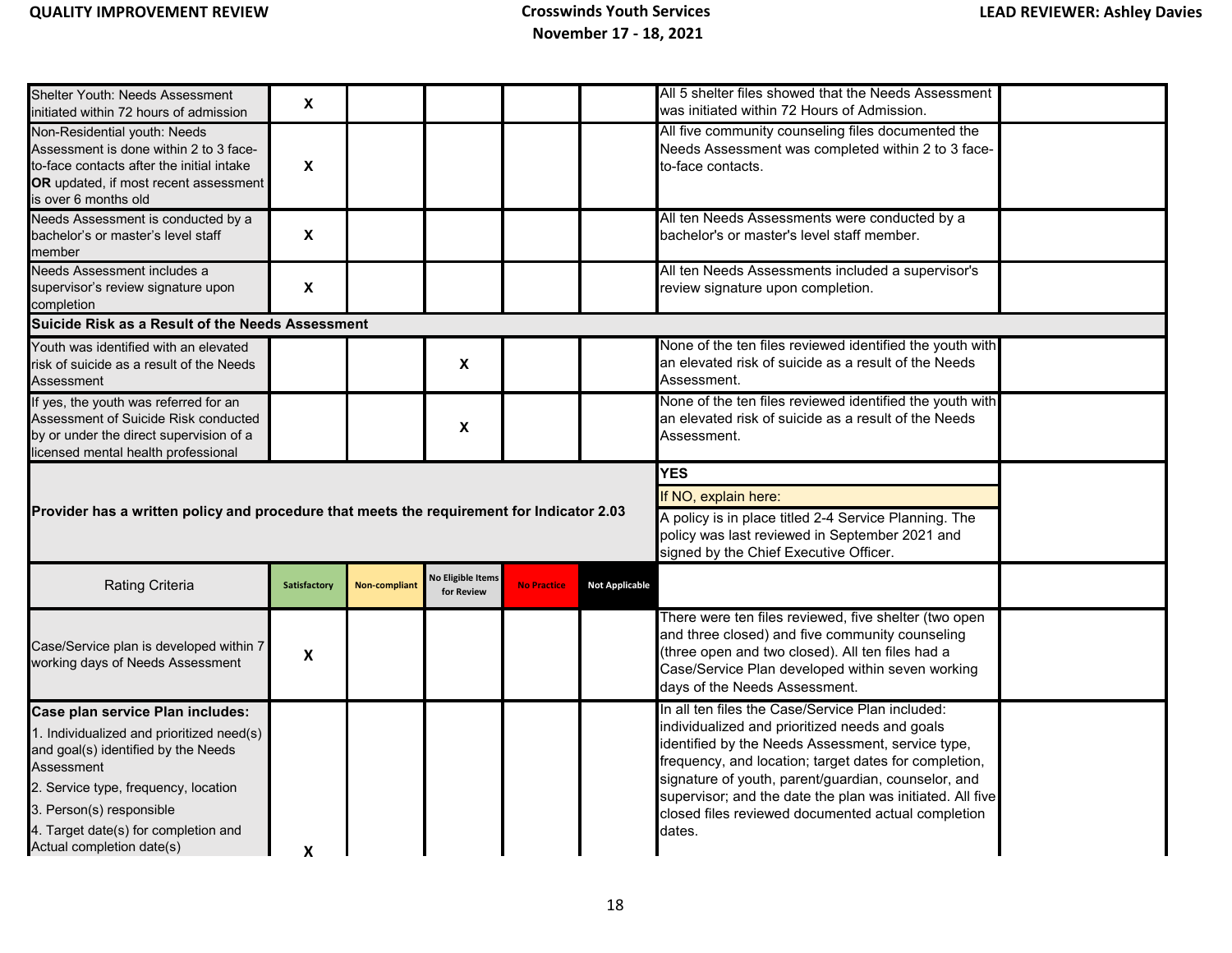| 5. Signature of youth, parent/ guardian,<br>counselor, and supervisor<br>6. Date the plan was initiated<br>Case/service plans are reviewed for<br>progress/revised by counselor and                                                                                                                                                                                                                                                    |                           |                      |                                        |                                                                                                                                                                                                                                                                                          |                       | None of the shelter files were applicable for a thirty<br>day review for progress of the Case/Service Plans                                                                                                                                                                                                                                                                                                                                                                                                                               |  |
|----------------------------------------------------------------------------------------------------------------------------------------------------------------------------------------------------------------------------------------------------------------------------------------------------------------------------------------------------------------------------------------------------------------------------------------|---------------------------|----------------------|----------------------------------------|------------------------------------------------------------------------------------------------------------------------------------------------------------------------------------------------------------------------------------------------------------------------------------------|-----------------------|-------------------------------------------------------------------------------------------------------------------------------------------------------------------------------------------------------------------------------------------------------------------------------------------------------------------------------------------------------------------------------------------------------------------------------------------------------------------------------------------------------------------------------------------|--|
| parent (if available) every 30 days for<br>the first three months and every 6<br>months after                                                                                                                                                                                                                                                                                                                                          | $\boldsymbol{\mathsf{x}}$ |                      |                                        |                                                                                                                                                                                                                                                                                          |                       | due to the youth being in the program less than thirty<br>days. All five community counseling files were<br>applicable for thirty day reviews and documented all<br>were completed as required.                                                                                                                                                                                                                                                                                                                                           |  |
| Provider has a written policy and procedure that meets the requirement for Indicator 2.04                                                                                                                                                                                                                                                                                                                                              |                           |                      |                                        | <b>YES</b><br>If NO, explain here:<br>The program has two policies relating to Case<br>Management and Service Delivery. The two policies<br>are 2-5 Services and 2-6 Case Management. The<br>policies were last reviewed in September 2021 and<br>signed by the Chief Executive Officer. |                       |                                                                                                                                                                                                                                                                                                                                                                                                                                                                                                                                           |  |
| Rating Criteria                                                                                                                                                                                                                                                                                                                                                                                                                        | <b>Satisfactory</b>       | <b>Non-compliant</b> | <b>Jo Eligible Items</b><br>for Review | <b>No Practice</b>                                                                                                                                                                                                                                                                       | <b>Not Applicable</b> |                                                                                                                                                                                                                                                                                                                                                                                                                                                                                                                                           |  |
| Counselor/Case Manager is assigned                                                                                                                                                                                                                                                                                                                                                                                                     | $\pmb{\chi}$              |                      |                                        |                                                                                                                                                                                                                                                                                          |                       | There were ten files reviewed, five shelter files (two<br>open and three closed) and five community<br>counseling files (three open and two closed). All ten<br>files had a counselor assigned.                                                                                                                                                                                                                                                                                                                                           |  |
| The Counselor/Case Manager<br>completes the following as applicable:<br>1. Establishes referral needs and<br>coordinates referrals to services based<br>upon the on-going assessment of the<br>youth's/family's problems and needs<br>2. Coordinates service plan<br>implementation<br>3. Monitors youth's/family's progress in<br>services<br>4. Provides support for families<br>5. Monitors out-of-home placement (if<br>necessary) |                           |                      |                                        |                                                                                                                                                                                                                                                                                          |                       | There were five community counseling files reviewed<br>(two closed and three open) and five shelter files<br>reviewed (three closed and two open). All ten files<br>establish referral needs and coordinated referrals to<br>services based upon the ongoing assessment of the<br>youth's/family's problems and needs, coordinated<br>service plan implementation, monitored<br>youth's/family's progress in service, and provided<br>support to families.<br>None of the files were applicable for monitoring out-of-<br>home placement. |  |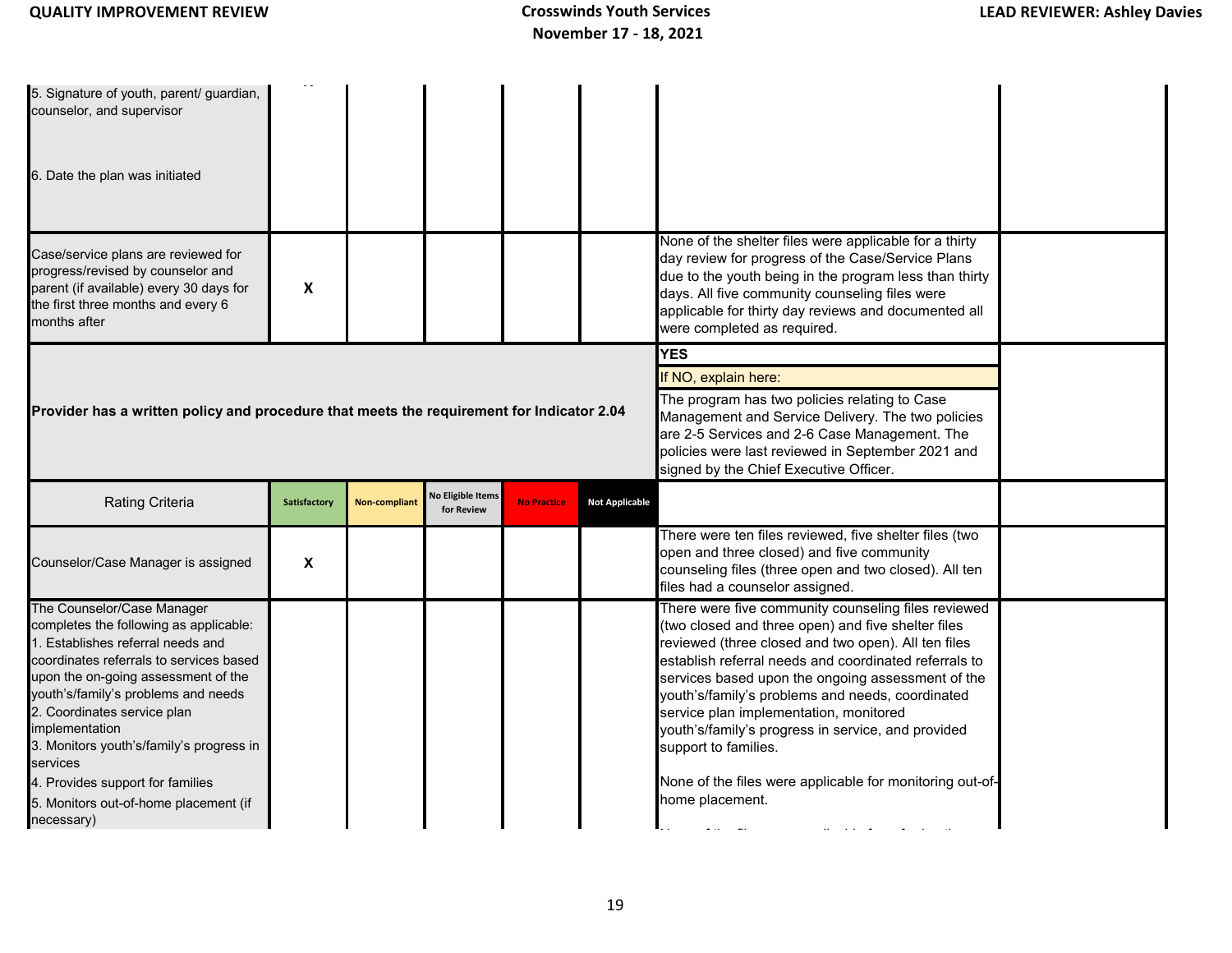| 6. Makes referrals to the case staffing to<br>address problems and needs of the<br>youth/family<br>7. Accompanies youth and<br>parent/guardian to court hearings and<br>related appointments<br>8. Refers the youth/family for additional<br>services when appropriate<br>9. Provides case monitoring and<br>reviews court orders<br>10. Provides case termination notes<br>11. Provides follow-up after 30 days of<br>exit<br>12. Provides follow-up after 60 days of<br>exit | X            |                      |                                        |                    |                       | None of the files were applicable for referring the<br>youth and family to the case staffing committee.<br>None of the files were applicable for accompanying<br>youth/guardian to court hearings and related<br>appointments.<br>All ten files referred the youth/family for additional<br>services. All five applicable files provided case<br>termination documentation. There were four files<br>applicable for providing follow-up after thirty days of<br>exit and three files after sixty days of exit. All follow-<br>ups were completed as required. |  |
|--------------------------------------------------------------------------------------------------------------------------------------------------------------------------------------------------------------------------------------------------------------------------------------------------------------------------------------------------------------------------------------------------------------------------------------------------------------------------------|--------------|----------------------|----------------------------------------|--------------------|-----------------------|---------------------------------------------------------------------------------------------------------------------------------------------------------------------------------------------------------------------------------------------------------------------------------------------------------------------------------------------------------------------------------------------------------------------------------------------------------------------------------------------------------------------------------------------------------------|--|
| The program maintains written<br>agreements with other community<br>partners that include services provided<br>and a comprehensive referral process                                                                                                                                                                                                                                                                                                                            | X            |                      |                                        |                    |                       | Agency has thirty-five formal interagency agreements<br>with community partners including local schools,<br>mental health and substance abuse facilities, and<br>sheriff's department. All agreements were current.                                                                                                                                                                                                                                                                                                                                           |  |
|                                                                                                                                                                                                                                                                                                                                                                                                                                                                                |              |                      |                                        |                    |                       | <b>YES</b>                                                                                                                                                                                                                                                                                                                                                                                                                                                                                                                                                    |  |
|                                                                                                                                                                                                                                                                                                                                                                                                                                                                                |              |                      |                                        |                    |                       | If NO, explain here:                                                                                                                                                                                                                                                                                                                                                                                                                                                                                                                                          |  |
| Provider has a written policy and procedure that meets the requirement for Indicator 2.05                                                                                                                                                                                                                                                                                                                                                                                      |              |                      |                                        |                    |                       | The program has two policies relating to Counseling<br>Services. The two policies 2-7 Counseling/Youth<br>Records and 3-8 Group Counseling. The policies<br>were last reviewed in September 2021 and signed by<br>the Chief Executive Officer.                                                                                                                                                                                                                                                                                                                |  |
| <b>Rating Criteria</b>                                                                                                                                                                                                                                                                                                                                                                                                                                                         | Satisfactory | <b>Non-compliant</b> | <b>Jo Eligible Items</b><br>for Review | <b>No Practice</b> | <b>Not Applicable</b> |                                                                                                                                                                                                                                                                                                                                                                                                                                                                                                                                                               |  |
| Youth and families receive counseling<br>services, in accordance with the youth's<br>case/service plan, to address needs<br>identified during the assessment<br>process                                                                                                                                                                                                                                                                                                        | X            |                      |                                        |                    |                       | There were ten files reviewed, five shelter files (two<br>open and three closed) and five community<br>counseling files (three open and two closed). Service<br>plans and case notes maintained demonstrated all<br>ten youth received counseling services to address<br>needs identified during the assessment process.                                                                                                                                                                                                                                      |  |
| <b>Shelter Program</b>                                                                                                                                                                                                                                                                                                                                                                                                                                                         |              |                      |                                        |                    |                       |                                                                                                                                                                                                                                                                                                                                                                                                                                                                                                                                                               |  |
| Shelter programs provides individual<br>and family counseling                                                                                                                                                                                                                                                                                                                                                                                                                  | X            |                      |                                        |                    |                       | All five shelter files reviewed demonstrated individual<br>and/or family counseling was offered.                                                                                                                                                                                                                                                                                                                                                                                                                                                              |  |
| Group counseling sessions held a<br>minimum of five days per week                                                                                                                                                                                                                                                                                                                                                                                                              | X            |                      |                                        |                    |                       | All five shelter files reviewed documented group<br>sessions at least five days per week.                                                                                                                                                                                                                                                                                                                                                                                                                                                                     |  |
| Group counseling sessions consist of:                                                                                                                                                                                                                                                                                                                                                                                                                                          |              |                      |                                        |                    |                       | All groups reviewed were at least thirty minutes in<br>$\mathbf{r}=(\mathbf{r}\mathbf{r})\in\mathbf{r}$ .                                                                                                                                                                                                                                                                                                                                                                                                                                                     |  |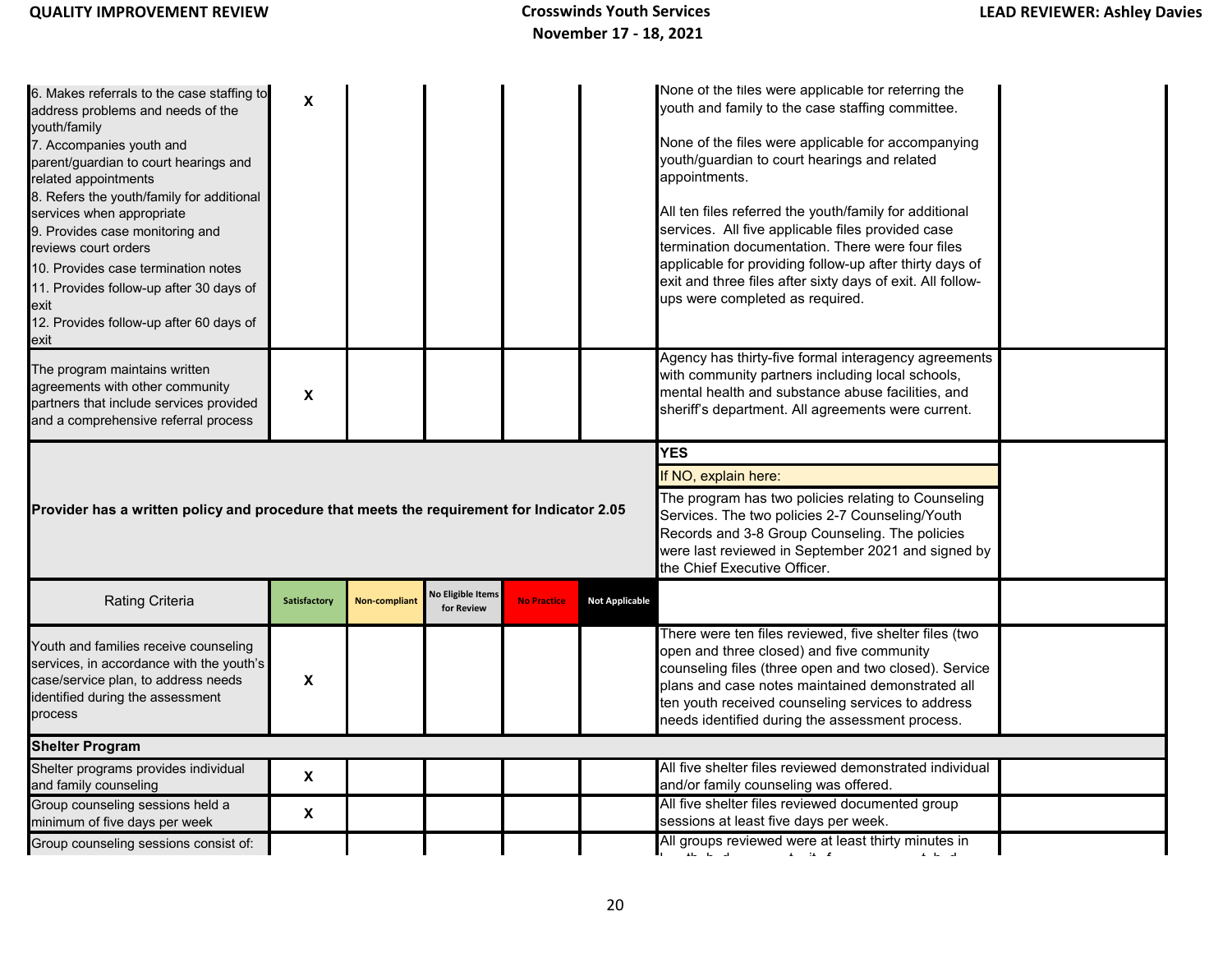| a. Length of at least 30 minutes<br>b. Opportunity for youth engagement<br>c. Clear and relevant topic<br>(informational/developmental/<br>educational)<br>d. Clear leader or facilitator<br><b>Community Counseling</b>                                                                                                                                                                                                           | X            |  |  | length, had an opportunity for engagement, had a<br>clear and relevant topic, and had a clear leader.                                                                                                                         |  |
|------------------------------------------------------------------------------------------------------------------------------------------------------------------------------------------------------------------------------------------------------------------------------------------------------------------------------------------------------------------------------------------------------------------------------------|--------------|--|--|-------------------------------------------------------------------------------------------------------------------------------------------------------------------------------------------------------------------------------|--|
| Community counseling programs<br>provide therapeutic community-based<br>services designed to provide the<br>intervention necessary to stabilize the<br>family. Services are provided in the<br>youth's home, a community location, the<br>local provider's counseling office or<br>virtually if written documentation is<br>provided in the youth's file for reasons<br>why it is in the best interest of the youth<br>and family. | X            |  |  | All five community counseling files reviewed<br>documented therapeutic services were provided by<br>agency staff and were documented in the case notes.<br>Referral needs were established and provided to all<br>five youth. |  |
| <b>Counseling Services</b>                                                                                                                                                                                                                                                                                                                                                                                                         |              |  |  | All ten files reviewed documented coordination                                                                                                                                                                                |  |
| Reflect all case files for coordination<br>between presenting problem(s),<br>psychosocial assessment, case/service<br>plan, case/service plan reviews, case<br>management, and follow-up                                                                                                                                                                                                                                           | $\pmb{\chi}$ |  |  | between presenting problems, the needs<br>assessment, service plan, service plan reviews, case<br>management, and follow-up.                                                                                                  |  |
| Maintain individual case files on all<br>youth and adhere to all laws regarding<br>confidentiality                                                                                                                                                                                                                                                                                                                                 | X            |  |  | An individual youth file was maintained for all ten<br>youth files reviewed.                                                                                                                                                  |  |
| Case notes maintained for all<br>counseling services provided and<br>documents youth's progress                                                                                                                                                                                                                                                                                                                                    | X            |  |  | All ten youth files included case notes that<br>documented services provided including counseling<br>and the youth's progress.                                                                                                |  |
| On-going internal process that ensures<br>clinical reviews of case records and<br>staff performance                                                                                                                                                                                                                                                                                                                                | X            |  |  | All ten files reviewed were signed by the supervisor<br>and/or licensed professional.<br>In addition, a sample of case records are reviewed<br>each month for both shelter and community<br>counseling programs.              |  |
|                                                                                                                                                                                                                                                                                                                                                                                                                                    |              |  |  | <b>YES</b>                                                                                                                                                                                                                    |  |
|                                                                                                                                                                                                                                                                                                                                                                                                                                    |              |  |  | If NO, explain here:                                                                                                                                                                                                          |  |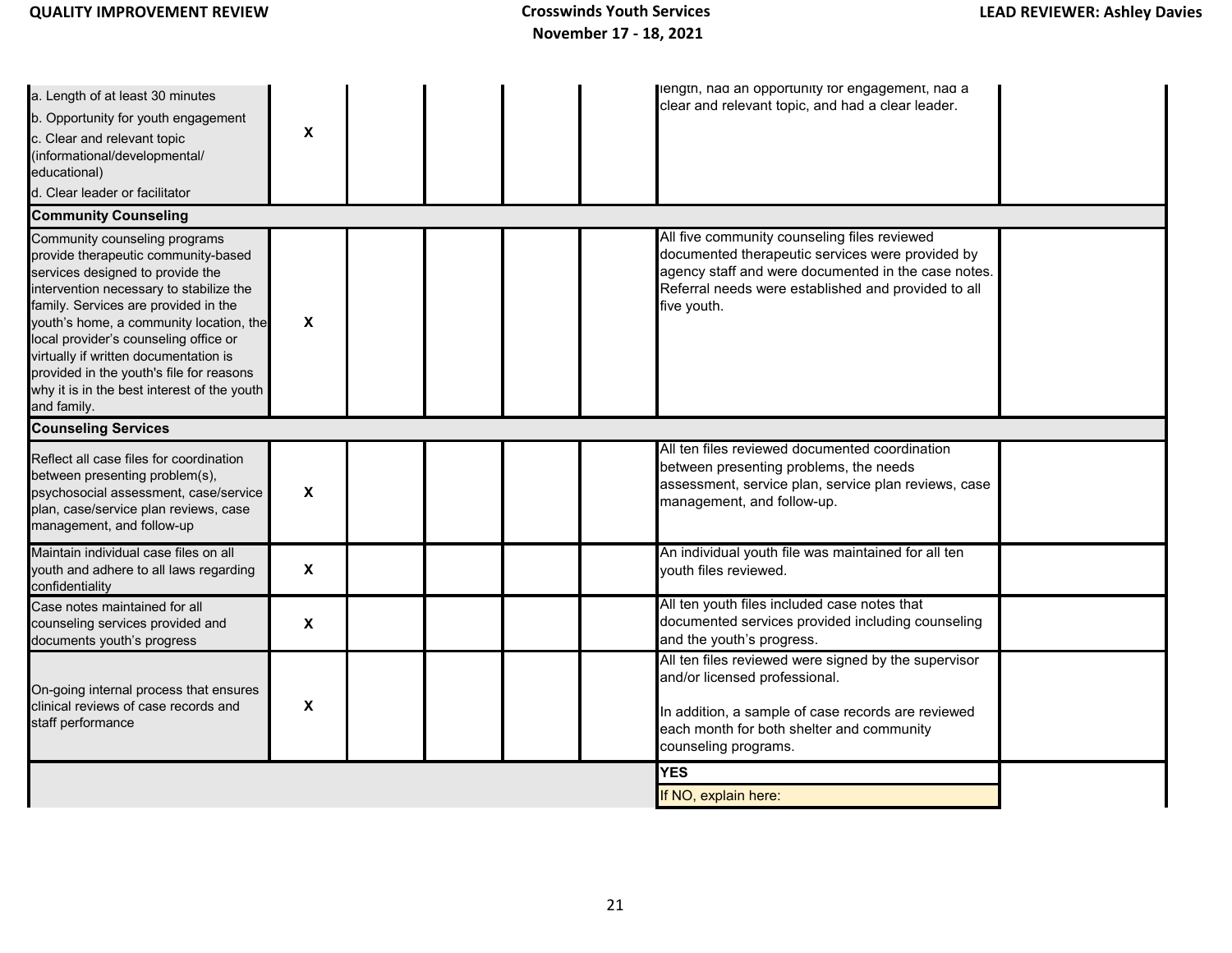| Provider has a written policy and procedure that meets the requirement for Indicator 2.06                                                                                                                                                                                    |                     |                      | A policy is in place titled 2-10 Case Staffing<br>Committee. The policy was last reviewed in<br>September 2021 and signed by the Chief Executive<br>Officer. |                    |                           |                                                                                                                                                                       |  |  |  |  |  |
|------------------------------------------------------------------------------------------------------------------------------------------------------------------------------------------------------------------------------------------------------------------------------|---------------------|----------------------|--------------------------------------------------------------------------------------------------------------------------------------------------------------|--------------------|---------------------------|-----------------------------------------------------------------------------------------------------------------------------------------------------------------------|--|--|--|--|--|
| Rating Criteria                                                                                                                                                                                                                                                              | <b>Satisfactory</b> | <b>Non-compliant</b> | <b>Jo Eligible Items</b><br>for Review                                                                                                                       | <b>No Practice</b> | <b>Not Applicable</b>     |                                                                                                                                                                       |  |  |  |  |  |
| <b>Case Staffing Initiation and Notifications</b>                                                                                                                                                                                                                            |                     |                      |                                                                                                                                                              |                    |                           |                                                                                                                                                                       |  |  |  |  |  |
| If parent/guardian initiates, staffing is<br>held within 7 days                                                                                                                                                                                                              |                     |                      |                                                                                                                                                              |                    | $\boldsymbol{\mathsf{X}}$ | Parent/guardian did not initiate either case staffing.                                                                                                                |  |  |  |  |  |
| The youth, family and case staffing<br>committee are contacted within a<br>minimum of five working days<br>a. Notification to youth/family no less<br>than 5 working days prior to staffing<br>b. Notification to committee no less than<br>5 working days prior to staffing | X                   |                      |                                                                                                                                                              |                    |                           | Notification was sent via email to the committee and<br>youth/family no less than five days prior to the case<br>staffing.                                            |  |  |  |  |  |
| <b>Case Staffing Committee</b>                                                                                                                                                                                                                                               |                     |                      |                                                                                                                                                              |                    |                           |                                                                                                                                                                       |  |  |  |  |  |
| <b>Must include:</b><br>a. DJJ rep. or CINS/FINS provider<br>b. Local school district representative                                                                                                                                                                         | X                   |                      |                                                                                                                                                              |                    |                           | In the two case staffing files reviewed the CINS/FINS<br>provider and local school district representative were<br>present as members of the case staffing committee. |  |  |  |  |  |
| Other members may include:<br>a. State Attorney's Office<br>b. Others requested by youth/ family<br>c. Substance abuse representative<br>d. Law enforcement representative<br>e. DCF representative<br>f. Mental health representative                                       | X                   |                      |                                                                                                                                                              |                    |                           | Other members were present as needed.                                                                                                                                 |  |  |  |  |  |
| The program has an established case<br>staffing committee, and has regular<br>communication with committee<br>members                                                                                                                                                        | X                   |                      |                                                                                                                                                              |                    |                           | The program has an established case staffing<br>committee that meets every month.                                                                                     |  |  |  |  |  |
| The program has an internal procedure<br>for the case staffing process, including<br>a schedule for committee meetings                                                                                                                                                       | $\pmb{\chi}$        |                      |                                                                                                                                                              |                    |                           | The program has policy 2-10 Case Staffing<br>Committee in place that outlines procedures for the<br>process, including a schedule for the meetings.                   |  |  |  |  |  |
| As a result of the Case Staffing                                                                                                                                                                                                                                             |                     |                      |                                                                                                                                                              |                    |                           |                                                                                                                                                                       |  |  |  |  |  |
| The youth and family are provided a<br>new or revised plan for services                                                                                                                                                                                                      | X                   |                      |                                                                                                                                                              |                    |                           | Both files documented the youth and family were<br>provided a new or revised plan for services.                                                                       |  |  |  |  |  |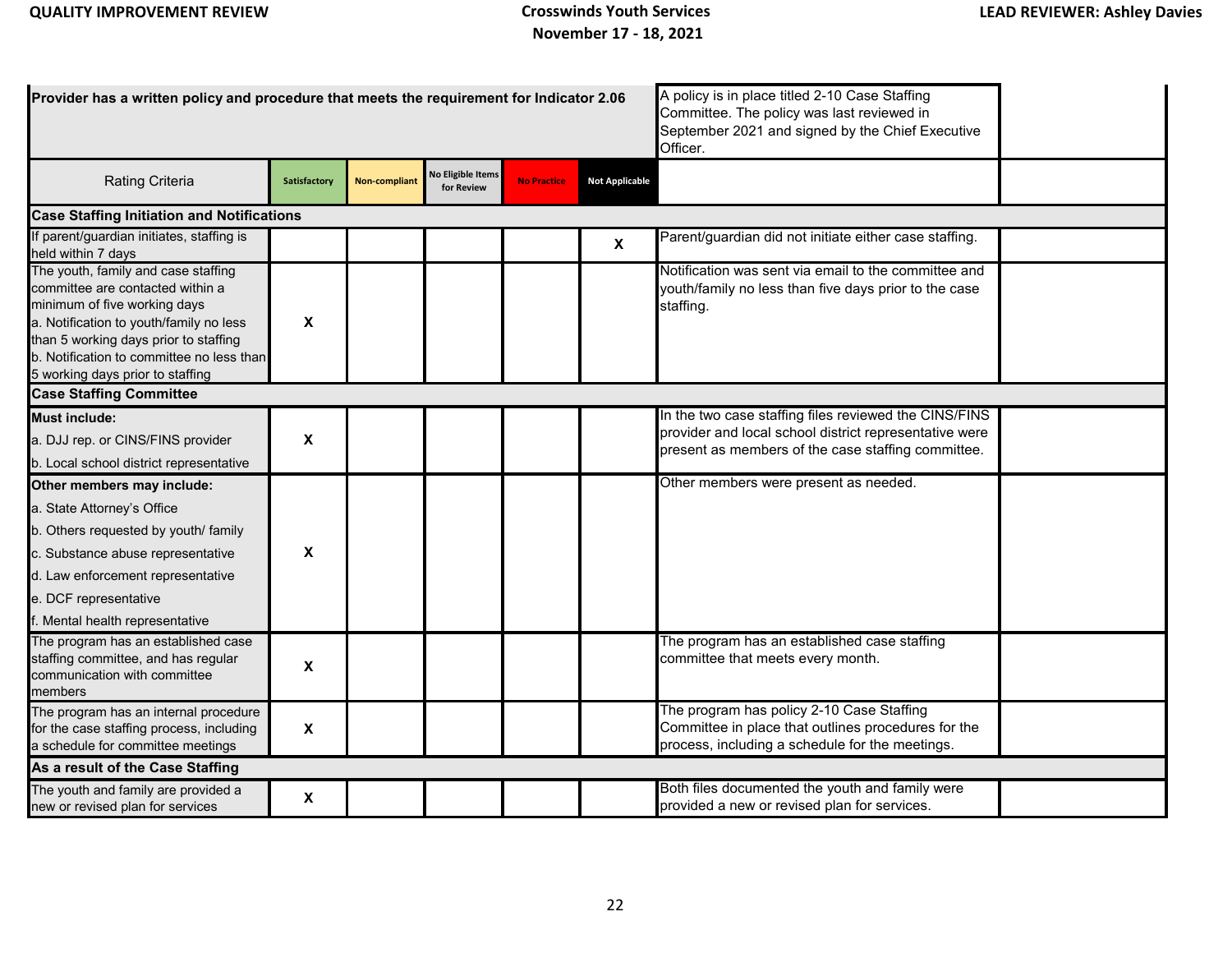| Written report is provided to the<br>parent/guardian within 7 days of the<br>case staffing meeting, outlining<br>recommendations and reasons behind<br>the recommendations                                                                             | X                                                                                                                                                                                               |                      |                                        |                    |                       | Both files documented a written report was provided<br>to the parent within seven days of the staffing.                                                                                |  |  |  |  |
|--------------------------------------------------------------------------------------------------------------------------------------------------------------------------------------------------------------------------------------------------------|-------------------------------------------------------------------------------------------------------------------------------------------------------------------------------------------------|----------------------|----------------------------------------|--------------------|-----------------------|----------------------------------------------------------------------------------------------------------------------------------------------------------------------------------------|--|--|--|--|
| If applicable, the program works with<br>the circuit court for judicial intervention<br>for the youth/family                                                                                                                                           |                                                                                                                                                                                                 |                      |                                        |                    | $\mathsf{x}$          | Neither file was applicable for judicial intervention.                                                                                                                                 |  |  |  |  |
| Case Manager/Counselor completes a<br>review summary prior to the court<br>hearing                                                                                                                                                                     |                                                                                                                                                                                                 |                      |                                        |                    | <b>X</b>              | Neither file was applicable for judicial intervention.                                                                                                                                 |  |  |  |  |
|                                                                                                                                                                                                                                                        |                                                                                                                                                                                                 |                      |                                        |                    |                       | <b>YES</b>                                                                                                                                                                             |  |  |  |  |
|                                                                                                                                                                                                                                                        |                                                                                                                                                                                                 |                      |                                        |                    |                       | If NO, explain here:                                                                                                                                                                   |  |  |  |  |
| Provider has a written policy and procedure that meets the requirement for Indicator 2.07<br>A policy is in place titled 2-7 Counseling/Youth<br>Records. The policy was last reviewed in September<br>2021 and signed by the Chief Executive Officer. |                                                                                                                                                                                                 |                      |                                        |                    |                       |                                                                                                                                                                                        |  |  |  |  |
| Rating Criteria                                                                                                                                                                                                                                        | Satisfactory                                                                                                                                                                                    | <b>Non-compliant</b> | <b>No Eligible Items</b><br>for Review | <b>No Practice</b> | <b>Not Applicable</b> |                                                                                                                                                                                        |  |  |  |  |
| All records are clearly marked<br>'confidential'.                                                                                                                                                                                                      | X                                                                                                                                                                                               |                      |                                        |                    |                       | During the on-site tour of the facility, files were<br>observed to be marked "confidential".                                                                                           |  |  |  |  |
| All records are kept in a secure room or<br>locked in a file cabinet that is marked<br>'confidential"                                                                                                                                                  | X                                                                                                                                                                                               |                      |                                        |                    |                       | During the on-site tour of the facility, files were<br>observed to be stored in locked file cabinets marked<br>"confidential".                                                         |  |  |  |  |
| When in transport, all records are<br>locked in an opaque container marked<br>'confidential"                                                                                                                                                           | X                                                                                                                                                                                               |                      |                                        |                    |                       | During the on-site tour of the facility a locked, opaque<br>container marked "confidential" was observed to<br>transport files.                                                        |  |  |  |  |
| All records are maintained in a neat and<br>orderly manner so that staff can quickly<br>and easily access information                                                                                                                                  | $\pmb{\chi}$                                                                                                                                                                                    |                      |                                        |                    |                       | All ten files reviewed were observed to be organized<br>and maintained in a neat and orderly manner so staff<br>can easily access information.                                         |  |  |  |  |
|                                                                                                                                                                                                                                                        |                                                                                                                                                                                                 |                      |                                        |                    |                       | <b>YES</b>                                                                                                                                                                             |  |  |  |  |
|                                                                                                                                                                                                                                                        |                                                                                                                                                                                                 |                      |                                        |                    |                       | If NO, explain here:                                                                                                                                                                   |  |  |  |  |
| Provider has a written policy and procedure that meets the requirement for Indicator 2.08                                                                                                                                                              | A policy is in place titled 3-34 Sexual Orientation,<br>Gender Identity, and Gender Expression. The policy<br>was last reviewed in September 2021 and signed by<br>the Chief Executive Officer. |                      |                                        |                    |                       |                                                                                                                                                                                        |  |  |  |  |
| <b>Rating Criteria</b>                                                                                                                                                                                                                                 | <b>Satisfactory</b>                                                                                                                                                                             | <b>Non-compliant</b> | <b>Jo Eligible Items</b><br>for Review | <b>No Practice</b> | <b>Not Applicable</b> |                                                                                                                                                                                        |  |  |  |  |
| Use of youth's preferred name/<br>pronoun:<br>a. Youth are addressed according to<br>their preferred name and gender<br>pronouns                                                                                                                       |                                                                                                                                                                                                 |                      | X                                      |                    |                       | A review of the Florida Network's SOGIE Report as of<br>October 4, 2021 revealed there were no youth who<br>fell under the requirements of this indicator since the<br>last QI review. |  |  |  |  |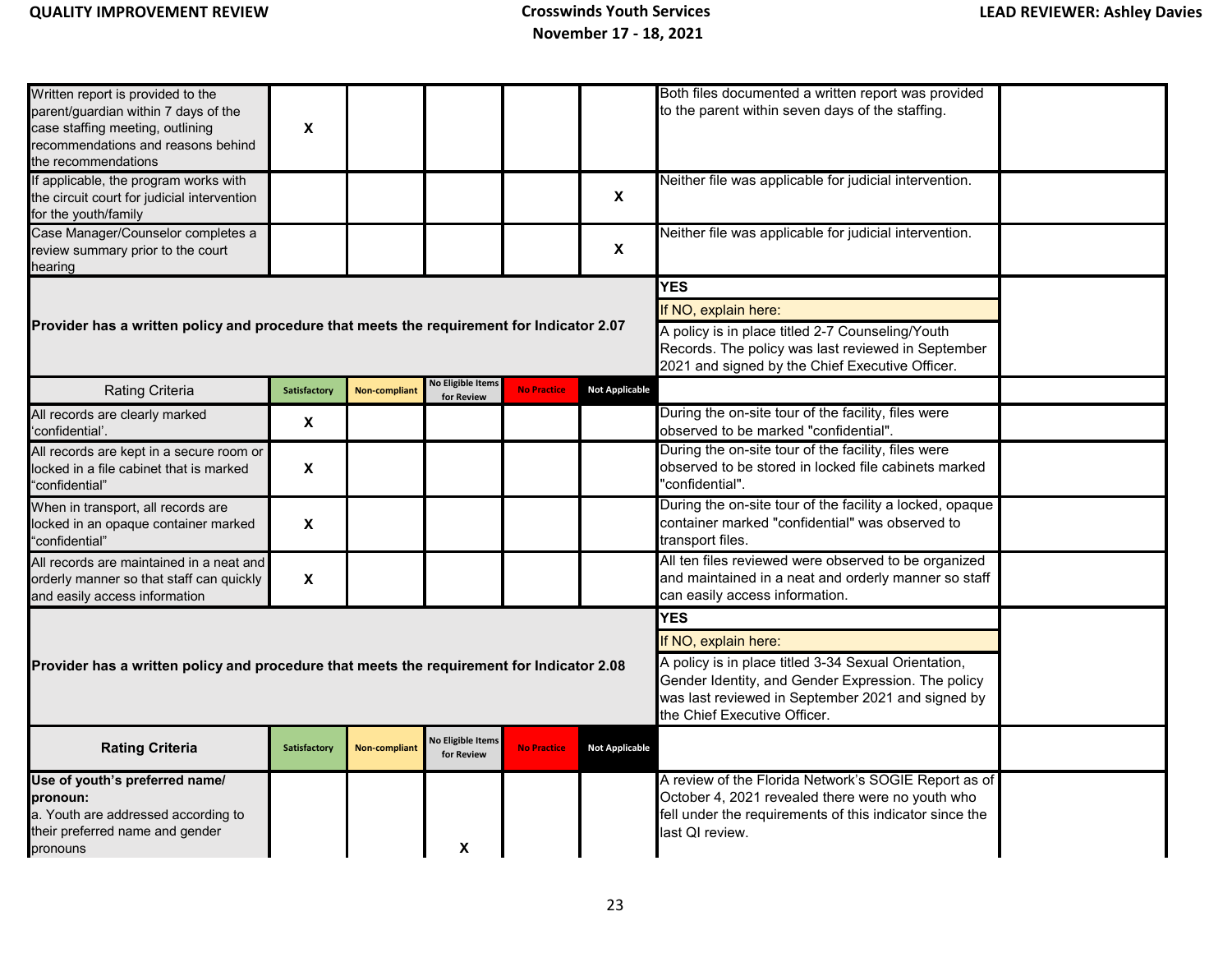| b. Youth's preferred name and gender<br>pronouns are used in logbook and on all<br>outward-facing documents and census<br>boards                                                                      |                     |               |                                |                    |                                                                                                                                                                                                                                                                                                                                                                                          |                                                                                                                                                                                        |  |
|-------------------------------------------------------------------------------------------------------------------------------------------------------------------------------------------------------|---------------------|---------------|--------------------------------|--------------------|------------------------------------------------------------------------------------------------------------------------------------------------------------------------------------------------------------------------------------------------------------------------------------------------------------------------------------------------------------------------------------------|----------------------------------------------------------------------------------------------------------------------------------------------------------------------------------------|--|
| Youth in need of specialized support is<br>referred to qualified resources (as<br>applicable)                                                                                                         |                     |               | X                              |                    |                                                                                                                                                                                                                                                                                                                                                                                          | A review of the Florida Network's SOGIE Report as of<br>October 4, 2021 revealed there were no youth who<br>fell under the requirements of this indicator since the<br>last OI review. |  |
| Youth preference is considered and<br>documented for room assignment and<br>youth is not roomed in isolation due to<br>sexual orientation, gender identity, or<br>gender expression                   |                     |               | X                              |                    |                                                                                                                                                                                                                                                                                                                                                                                          | A review of the Florida Network's SOGIE Report as of<br>October 4, 2021 revealed there were no youth who<br>fell under the requirements of this indicator since the<br>last QI review. |  |
| Youth is provided hygiene products,<br>undergarments and clothing that affirms<br>their gender identity or gender<br>expression                                                                       |                     |               | X                              |                    |                                                                                                                                                                                                                                                                                                                                                                                          | A review of the Florida Network's SOGIE Report as of<br>October 4, 2021 revealed there were no youth who<br>fell under the requirements of this indicator since the<br>last QI review. |  |
| The agency has signage and<br>brochures/publication placed in<br>common areas indicating that all youth<br>are welcome regardless of sexual<br>orientation, gender identity, and gender<br>expression | $\pmb{\mathsf{x}}$  |               |                                |                    |                                                                                                                                                                                                                                                                                                                                                                                          | During the on-site tour of the facility, there was<br>signage observed throughout the facility indicating<br>that all youth are welcome.                                               |  |
|                                                                                                                                                                                                       |                     |               |                                |                    |                                                                                                                                                                                                                                                                                                                                                                                          | <b>YES</b><br>If NO, explain here:                                                                                                                                                     |  |
| Provider has a written policy and procedure that meets the requirement for Indicator 2.09                                                                                                             |                     |               |                                |                    | The program has five polices relating to Special<br>Populations. The five policies are 3-27 Staff Secure<br>Services, 3-31 Domestic Violence Respite, 3-32<br>Domestic Minor Sex Trafficking, 3-33 Probation<br>Respite, and 3-35 Family-Youth Respite Aftercare<br>Services (FYRAC). The policies were last reviewed in<br>September 2021 and signed by the Chief Executive<br>Officer. |                                                                                                                                                                                        |  |
| <b>Rating Criteria</b>                                                                                                                                                                                | <b>Satisfactory</b> | Non-compliant | No Eligible<br>tems for Review | <b>No Practice</b> | <b>Not Applicable</b>                                                                                                                                                                                                                                                                                                                                                                    |                                                                                                                                                                                        |  |
| <b>Staff Secure</b>                                                                                                                                                                                   |                     |               |                                |                    |                                                                                                                                                                                                                                                                                                                                                                                          |                                                                                                                                                                                        |  |
| Does the agency have any cases in<br>the last 6 months or since the last<br>onsite QI review was conducted? (If<br>no, select rating "No eligible items<br>for review")                               |                     |               | <b>NO</b>                      |                    |                                                                                                                                                                                                                                                                                                                                                                                          | The provider has not served any youth meeting the<br>criteria for staff secure since the last QI review.                                                                               |  |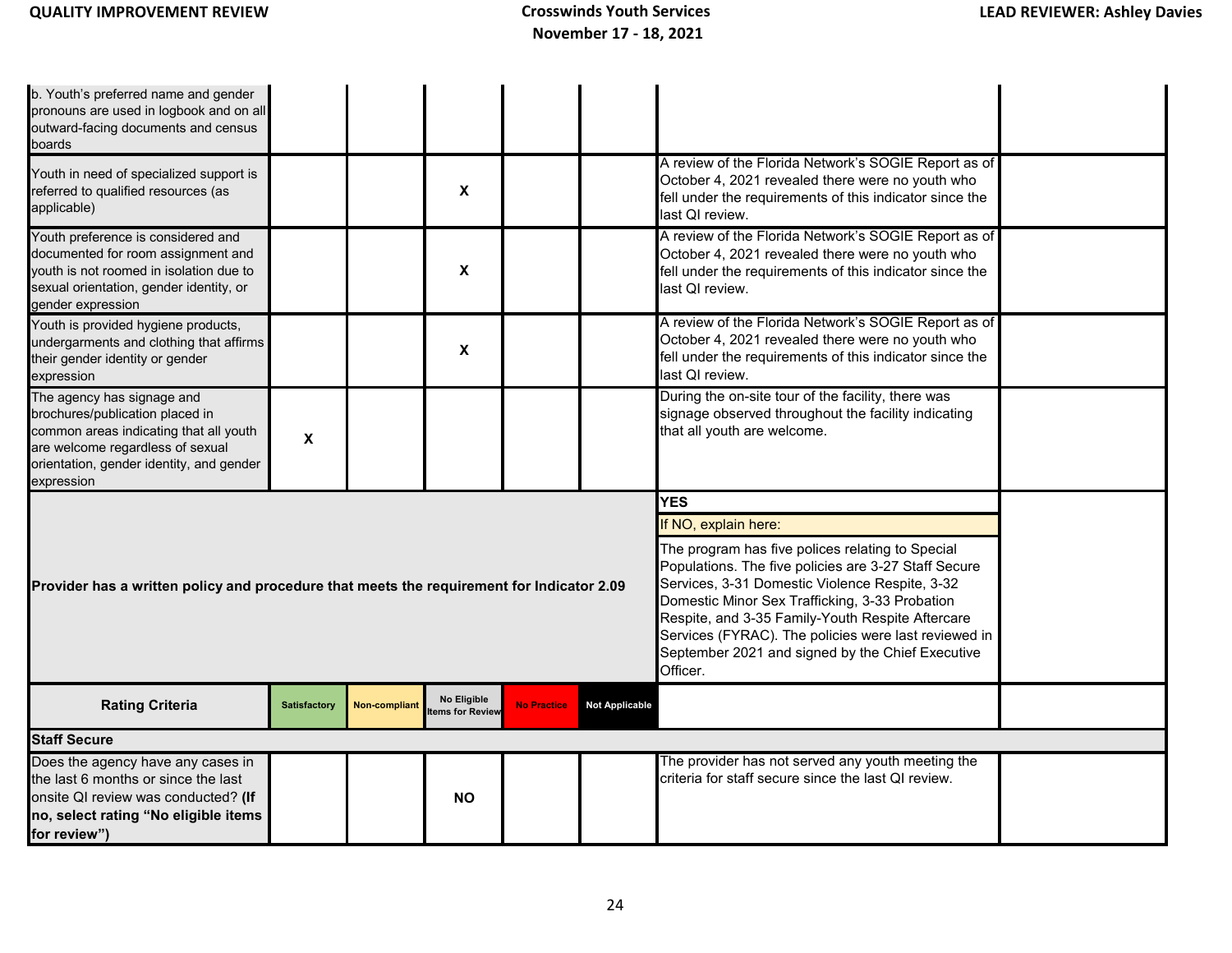| <b>Staff Secure policy and procedure</b><br>outlines the following:<br>a. In-depth orientation on admission                                                             |                           |               |                                |                    |                       | Reviewed policy 3-27 Staff Secure Services.                                                      |  |
|-------------------------------------------------------------------------------------------------------------------------------------------------------------------------|---------------------------|---------------|--------------------------------|--------------------|-----------------------|--------------------------------------------------------------------------------------------------|--|
| b. Assessment and service planning                                                                                                                                      |                           |               |                                |                    |                       |                                                                                                  |  |
| c. Enhanced supervision and security<br>with emphasis on control and<br>appropriate level of physical<br>intervention                                                   | $\boldsymbol{\mathsf{X}}$ |               |                                |                    |                       |                                                                                                  |  |
| d. Parental involvement                                                                                                                                                 |                           |               |                                |                    |                       |                                                                                                  |  |
| e. Collaborative aftercare                                                                                                                                              |                           |               |                                |                    |                       |                                                                                                  |  |
| Program only accept youth that meet<br>legal requirements of F.S. 984 for<br>being formally court ordered in to<br><b>Staff Secure Services</b>                         |                           |               | X                              |                    |                       | No applicable youth files to review.                                                             |  |
| <b>Staff Assigned:</b>                                                                                                                                                  |                           |               |                                |                    |                       | No applicable youth files to review.                                                             |  |
| a. One staff secure bed and assigned<br>staff supervision to one staff secure<br>youth at any given time                                                                |                           |               |                                |                    |                       |                                                                                                  |  |
| b. Program assign specific staff<br>during each shift to monitor location/<br>movement of staff secure youth                                                            |                           |               | X                              |                    |                       |                                                                                                  |  |
| c. Agency clearly documents the<br>specific staff person assigned to the<br>staff secure youth in the logbook or<br>any other means on each shift                       |                           |               |                                |                    |                       |                                                                                                  |  |
| Agency provides a written report for<br>any court proceedings regarding the<br>youth's progress                                                                         |                           |               | X                              |                    |                       | No applicable youth files to review.                                                             |  |
| Domestic Minor Sex Trafficking (DMST)                                                                                                                                   |                           |               |                                |                    |                       |                                                                                                  |  |
| Does the agency have any cases in<br>the last 6 months or since the last<br>onsite QI review was conducted? (If<br>no, select rating "No eligible items<br>for review") |                           |               | <b>NO</b>                      |                    |                       | The provider has not served any youth meeting the<br>criteria for DMST since the last QI review. |  |
| <b>Rating Criteria</b>                                                                                                                                                  | <b>Satisfactory</b>       | Non-compliant | No Eligible<br>tems for Review | <b>No Practice</b> | <b>Not Applicable</b> |                                                                                                  |  |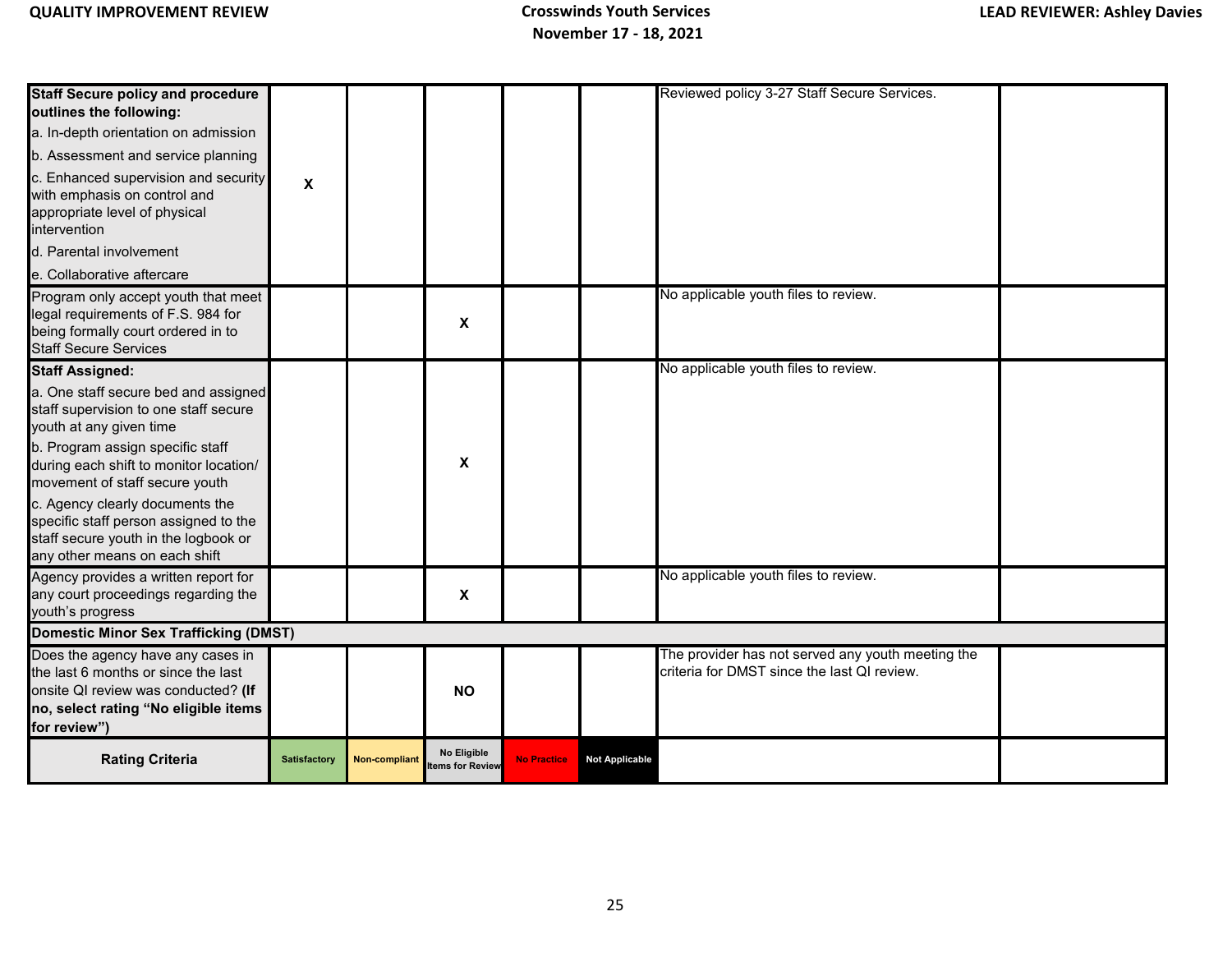| $\pmb{\chi}$<br>No applicable youth files to review.<br>X<br>No applicable youth files to review. |                                                                                                                                                                                                                                                                                         |   |                                      |  |
|---------------------------------------------------------------------------------------------------|-----------------------------------------------------------------------------------------------------------------------------------------------------------------------------------------------------------------------------------------------------------------------------------------|---|--------------------------------------|--|
|                                                                                                   | Agency has evidence that the FNYFS<br>was contacted for approval prior to<br>admission for all Domestic Minor Sex<br>Trafficking (DMST) placements.                                                                                                                                     |   | No applicable youth files to review. |  |
|                                                                                                   | There is evidence the youth was<br>entered into NetMIS as a Special<br>Populations youth at admission and a<br><b>Human Trafficking Screening Tool</b><br>(HTST) was completed.                                                                                                         |   |                                      |  |
|                                                                                                   | Services provided to these youth<br>specifically designated services<br>designed to serve DMST youth                                                                                                                                                                                    | X |                                      |  |
| No applicable youth files to review.<br>X                                                         | Did the placement of DMST youth<br>require additional supervision for the<br>safety of the youth or the program? If<br>so, did the agency provide the<br>appropriate level of supervision and<br>safety measures?                                                                       |   |                                      |  |
| No applicable youth files to review.<br>$\mathbf x$                                               | Length of Stay:<br>a. Youth in program do not have<br>length of stay in DMST placement<br>that exceeds seven (7) days<br>b. Agency has approval for stays and<br>support beyond seven (7) days for<br>DMST placements that are obtained<br>on a case-by-case basis? (If<br>applicable.) |   |                                      |  |
| No applicable youth files to review.<br>X                                                         | Agency has evidence that staff<br>assigned to DMST youth under this<br>provision are to enhance the regular<br>services available through direct<br>engagement in positive activities<br>designed to encourage the youth to<br>remain in shelter                                        |   |                                      |  |
| No applicable youth files to review.<br>X                                                         | All other services provided to DMST<br>youth are consistent with all other<br>general CINS/FINS program<br>requirements                                                                                                                                                                 |   |                                      |  |
|                                                                                                   | <b>Domestic Violence</b>                                                                                                                                                                                                                                                                |   |                                      |  |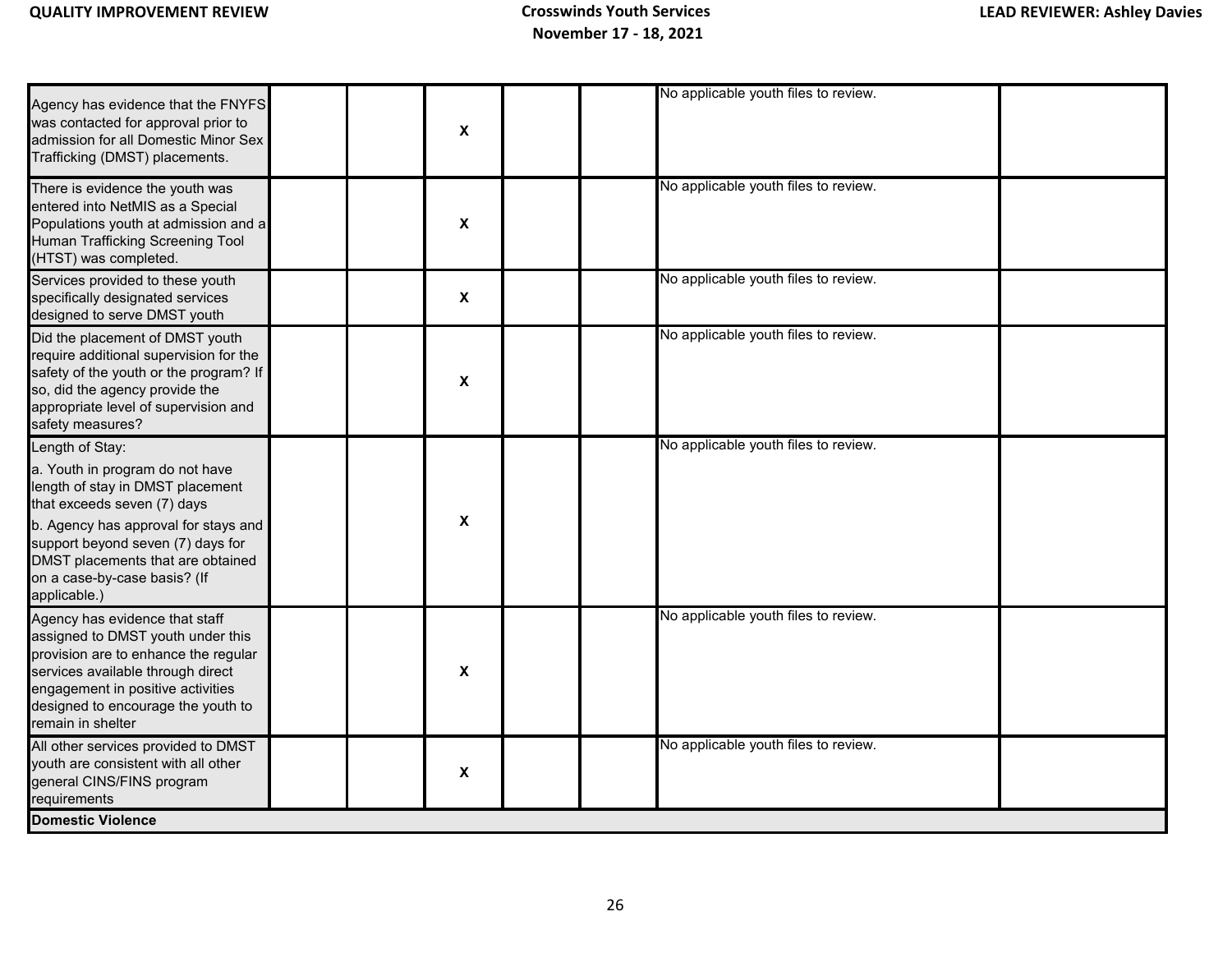| Does the agency have any cases in<br>the last 6 months or since the last<br>onsite QI review was conducted? (If<br>no, select rating "No eligible items<br>for review")                                                                        | <b>YES</b>          |               |                                |                    |                       |                                                                                                                                                                                             |
|------------------------------------------------------------------------------------------------------------------------------------------------------------------------------------------------------------------------------------------------|---------------------|---------------|--------------------------------|--------------------|-----------------------|---------------------------------------------------------------------------------------------------------------------------------------------------------------------------------------------|
| <b>Rating Criteria</b>                                                                                                                                                                                                                         | <b>Satisfactory</b> | Non-compliant | No Eligible<br>tems for Review | <b>No Practice</b> | <b>Not Applicable</b> |                                                                                                                                                                                             |
| Youth admitted to DV Respite<br>placement have a pending DV charge<br>and have evidence of being screened<br>by JAC/Detention, but do not meet<br>criteria for secure detention                                                                | X                   |               |                                |                    |                       | There were two closed files reviewed. Both files had a<br>face sheet indicating a pending DV charge and both<br>were screened by the JAC and did not meet criteria<br>for secure detention. |
| Data entry into NetMIS and JJIS<br>within (3) business days of intake and<br>discharge                                                                                                                                                         | $\pmb{\mathsf{X}}$  |               |                                |                    |                       | Both files had evidence of data entry within three<br>business days of intake and within three business<br>days of discharge.                                                               |
| Youth in program do not have length<br>of stay in DV Respite placement that<br>exceeds 21 days. If more than 21<br>days, documentation exists in youth<br>file of transition to CINS/FINS or<br>Probation Respite placement, if<br>applicable. | X                   |               |                                |                    |                       | One youth did not exceed 21 days in the program.<br>The other youth was transferred to a CINS bed on the<br>21st day in the program.                                                        |
| Case plan in file reflects goals<br>focusing aggression management,<br>family coping skills, or other<br>intervention design to reduce<br>reoccurrence of violence in the home                                                                 | X                   |               |                                |                    |                       | Both files had Service Plans that focused on anger<br>management and family coping skills.                                                                                                  |
| All other services provided to<br>Domestic Violence Respite youth are<br>consistent with all other general<br>CINS/FINS program requirements                                                                                                   | $\pmb{\mathsf{X}}$  |               |                                |                    |                       | Both youth received all other general CINS/FINS<br>required services.                                                                                                                       |
| <b>Probation Respite</b>                                                                                                                                                                                                                       |                     |               |                                |                    |                       |                                                                                                                                                                                             |
| Does the agency have any cases in<br>the last 6 months or since the last<br>onsite QI review was conducted? (If<br>no, select rating "No eligible items<br>for review")                                                                        |                     |               | <b>NO</b>                      |                    |                       | The provider has not served any youth meeting the<br>criteria for Probation Respite since the last QI review.                                                                               |
| <b>Rating Criteria</b>                                                                                                                                                                                                                         | Satisfactory        | Non-compliant | No Eligible<br>tems for Review | <b>No Practice</b> | <b>Not Applicable</b> |                                                                                                                                                                                             |
| All probation respite referrals are<br>submitted to the Florida Network.                                                                                                                                                                       |                     |               | X                              |                    |                       | No applicable youth files to review.                                                                                                                                                        |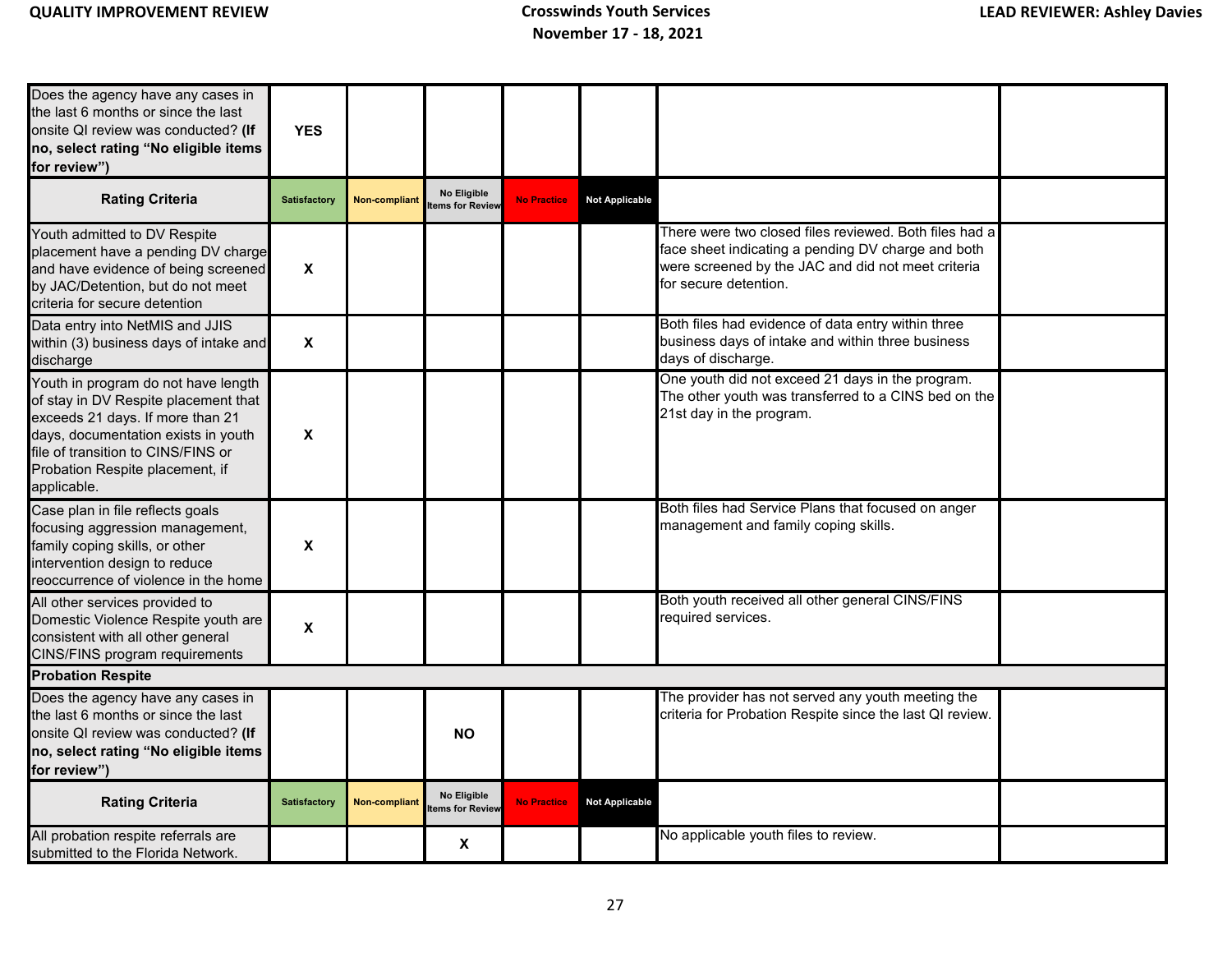| Probation Respite Referral come<br>from DJJ Probation and are all youth<br>referred on probation regardless of<br>adjudication status                                   |              |               | X                              |                    |                       | No applicable youth files to review.                                 |  |
|-------------------------------------------------------------------------------------------------------------------------------------------------------------------------|--------------|---------------|--------------------------------|--------------------|-----------------------|----------------------------------------------------------------------|--|
| Data entry into NetMIS and JJIS<br>within (3) business days of intake and<br>discharge                                                                                  |              |               | X                              |                    |                       | No applicable youth files to review.                                 |  |
| Length of stay is no more than<br>fourteen (14) to thirty (30) days?<br>Placement beyond thirty (30) days<br>requires the approval of the JPO<br>and/or CPO)            |              |               | X                              |                    |                       | No applicable youth files to review.                                 |  |
| All case management and counseling<br>needs have been considered and<br>addressed                                                                                       |              |               | X                              |                    |                       | No applicable youth files to review.                                 |  |
| All other services provided to<br>Probation Respite youth are<br>consistent with all other general<br>CINS/FINS program requirements                                    |              |               | $\boldsymbol{\mathsf{x}}$      |                    |                       | No applicable youth files to review.                                 |  |
| <b>Intensive Case Management (ICM)</b>                                                                                                                                  |              |               |                                |                    |                       |                                                                      |  |
| Does the agency have any cases in<br>the last 6 months or since the last<br>onsite QI review was conducted? (If<br>no, select rating "No eligible items<br>for review") |              |               |                                |                    | N/A                   | This program does not provide Intensive Case<br>Management Services. |  |
| <b>Rating Criteria</b>                                                                                                                                                  | Satisfactory | Non-compliant | No Eligible<br>tems for Review | <b>No Practice</b> | <b>Not Applicable</b> |                                                                      |  |
| Youth receiving services was court<br>ordered                                                                                                                           |              |               |                                |                    | X                     | This program does not provide Intensive Case<br>Management Services. |  |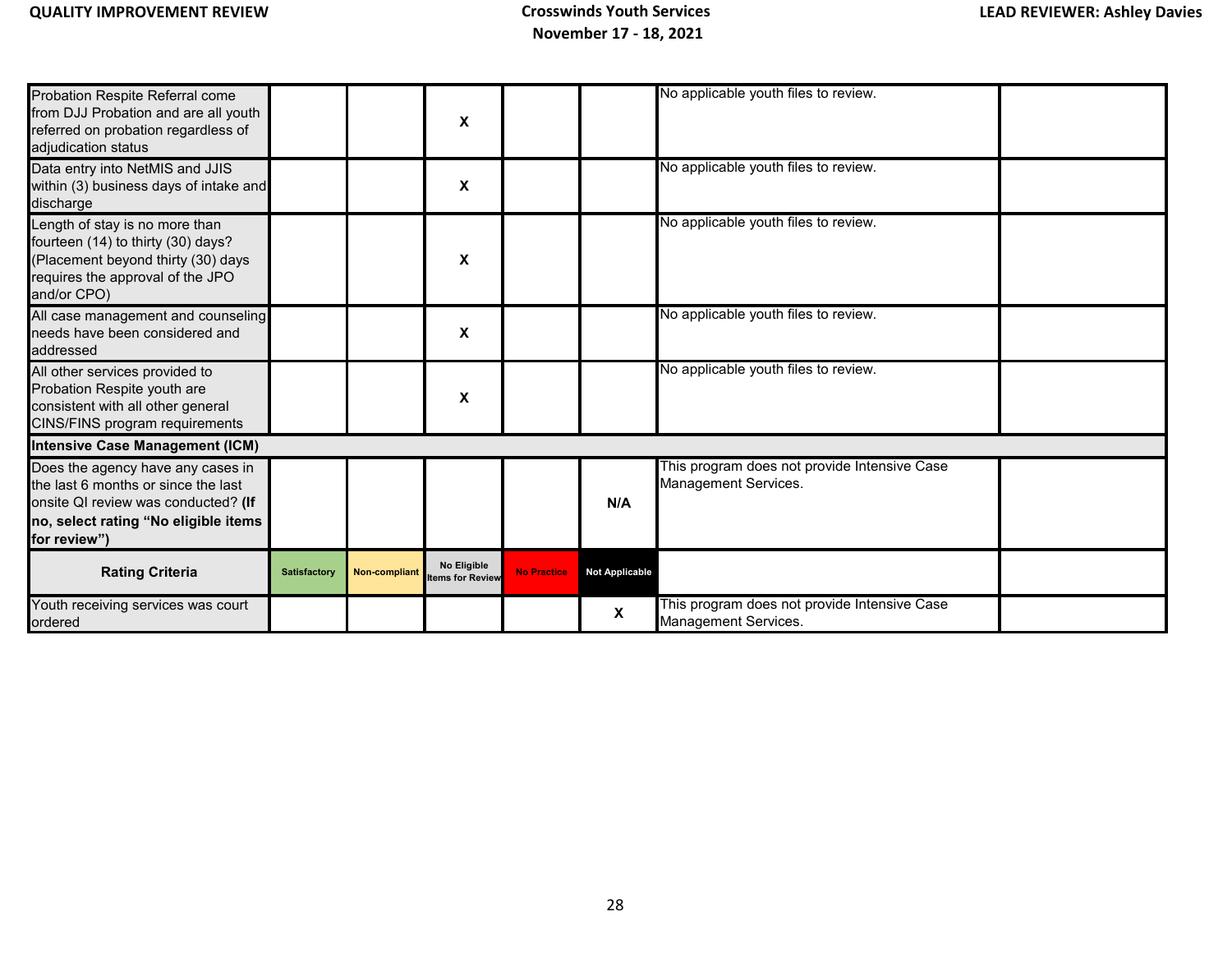| Services for youth and family<br>include:<br>a. Two (2) direct contacts per month<br>b. Two (2) collateral contacts per<br>week<br>c. Direct and collateral contacts not<br>obtained must have documentation to<br>support attempts made to obtain<br>them. All reasonable attempts (at<br>minimum of three) must be made to<br>reach all contacts (direct and                                                  |  |  | $\pmb{\mathsf{x}}$ | This program does not provide Intensive Case<br>Management Services. |  |
|-----------------------------------------------------------------------------------------------------------------------------------------------------------------------------------------------------------------------------------------------------------------------------------------------------------------------------------------------------------------------------------------------------------------|--|--|--------------------|----------------------------------------------------------------------|--|
| collateral) and documented in the<br>case file and NetMIS.                                                                                                                                                                                                                                                                                                                                                      |  |  |                    |                                                                      |  |
| <b>Assessments include:</b><br>a. A Child Behavior Checklist (CBCL)<br>is completed within 14 days of intake<br>and at discharge (if applicable)<br>b. An approved self-report<br>assessment that was completed at<br>intake<br>c. An approved self-report                                                                                                                                                      |  |  | X                  | This program does not provide Intensive Case<br>Management Services. |  |
| assessment that was completed<br>every 90 days following intake and at<br>discharge (if applicable)                                                                                                                                                                                                                                                                                                             |  |  |                    |                                                                      |  |
| Case plan demonstrates a strength-<br>based, trauma-informed focus                                                                                                                                                                                                                                                                                                                                              |  |  | $\boldsymbol{X}$   | This program does not provide Intensive Case<br>Management Services. |  |
| Agency has evidence that ICMS has<br>a strength-based perspective in one<br>or more of the following areas;<br>engaging the family, advocating on<br>their behalf, initiating change agent<br>activities, helping to access supports<br>in the community, teaching problem<br>solving skills, modeling productive<br>behaviors, and/or successful<br>completion of youth and family<br>developmental milestones |  |  | $\pmb{\mathsf{X}}$ | This program does not provide Intensive Case<br>Management Services. |  |
| Family and Youth Respite Aftercare Services (FYRAC)- Non-residential Only                                                                                                                                                                                                                                                                                                                                       |  |  |                    |                                                                      |  |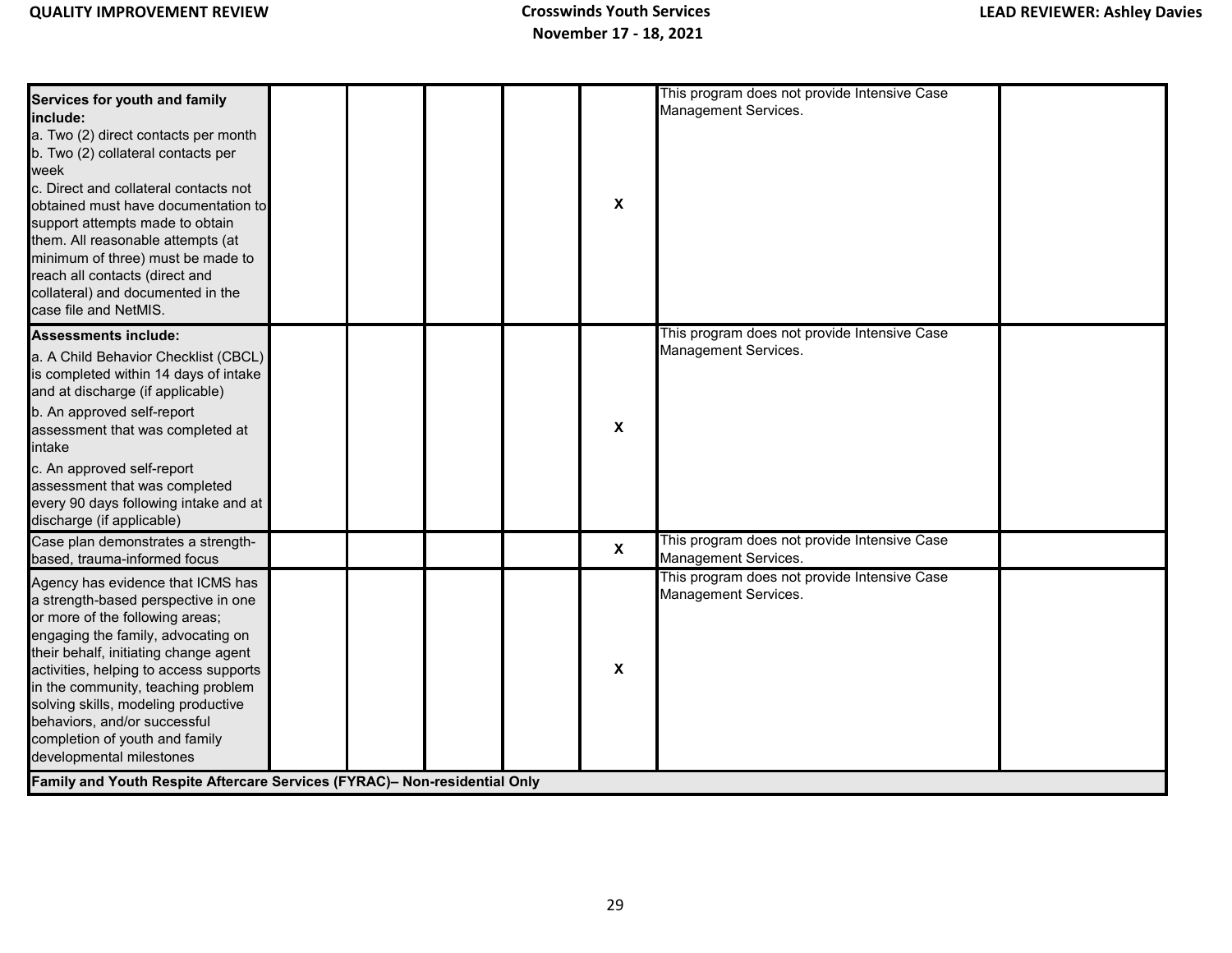| Does the agency have any cases in<br>the last 6 months or since the last<br>onsite QI review was conducted? (If<br>no, select rating "No eligible items<br>for review")                                                                                                                                                                               |              |                      | <b>NO</b>                     |                    |                       | The provider has not served any youth meeting the<br>criteria for FYRAC since the last QI review. |  |
|-------------------------------------------------------------------------------------------------------------------------------------------------------------------------------------------------------------------------------------------------------------------------------------------------------------------------------------------------------|--------------|----------------------|-------------------------------|--------------------|-----------------------|---------------------------------------------------------------------------------------------------|--|
| <b>Rating Criteria</b>                                                                                                                                                                                                                                                                                                                                | Satisfactory | <b>Non-compliant</b> | No Eligible<br>ems for Review | <b>No Practice</b> | <b>Not Applicable</b> |                                                                                                   |  |
| Youth is referred by DJJ for a<br>domestic violence arrest on a<br>household member, and/or the youth<br>is on probation regardless of<br>adjudication status and at risk of<br>violating                                                                                                                                                             |              |                      | $\boldsymbol{\mathsf{X}}$     |                    |                       | The provider has not served any youth meeting the<br>criteria for FYRAC since the last QI review. |  |
| Agency has evidence that all FYRAC<br>referrals have documented approval<br>from the Florida Network office                                                                                                                                                                                                                                           |              |                      | $\boldsymbol{\mathsf{X}}$     |                    |                       | The provider has not served any youth meeting the<br>criteria for FYRAC since the last QI review. |  |
| Intake and initial assessment<br>sessions meets the following criteria:<br>a. Face-to-face gathering of family<br>history and demographic information<br>b. Includes development of the<br>service plan and is documented<br>through signature of the youth and<br>his/her parent/guardian as well as<br>orientation to the program                   |              |                      | X                             |                    |                       | The provider has not served any youth meeting the<br>criteria for FYRAC since the last QI review. |  |
| Life Management Sessions meets the<br>following criteria:<br>a. Sessions are face-to-face, sixty<br>(60) minutes in length and focus on<br>strengthening the family unit<br>b. Individual Sessions are with the<br>youth and family and focus to<br>engage, identify strengths and needs<br>of each member that help to improve<br>family functioning |              |                      | $\boldsymbol{\mathsf{X}}$     |                    |                       | The provider has not served any youth meeting the<br>criteria for FYRAC since the last QI review. |  |
| <b>Group Sessions:</b><br>a. Focus on the same issues as<br>individual/family sessions with the<br>overall goal of strengthening<br>relationships and prevention<br>domestic violence                                                                                                                                                                 |              |                      | X                             |                    |                       | The provider has not served any youth meeting the<br>criteria for FYRAC since the last QI review. |  |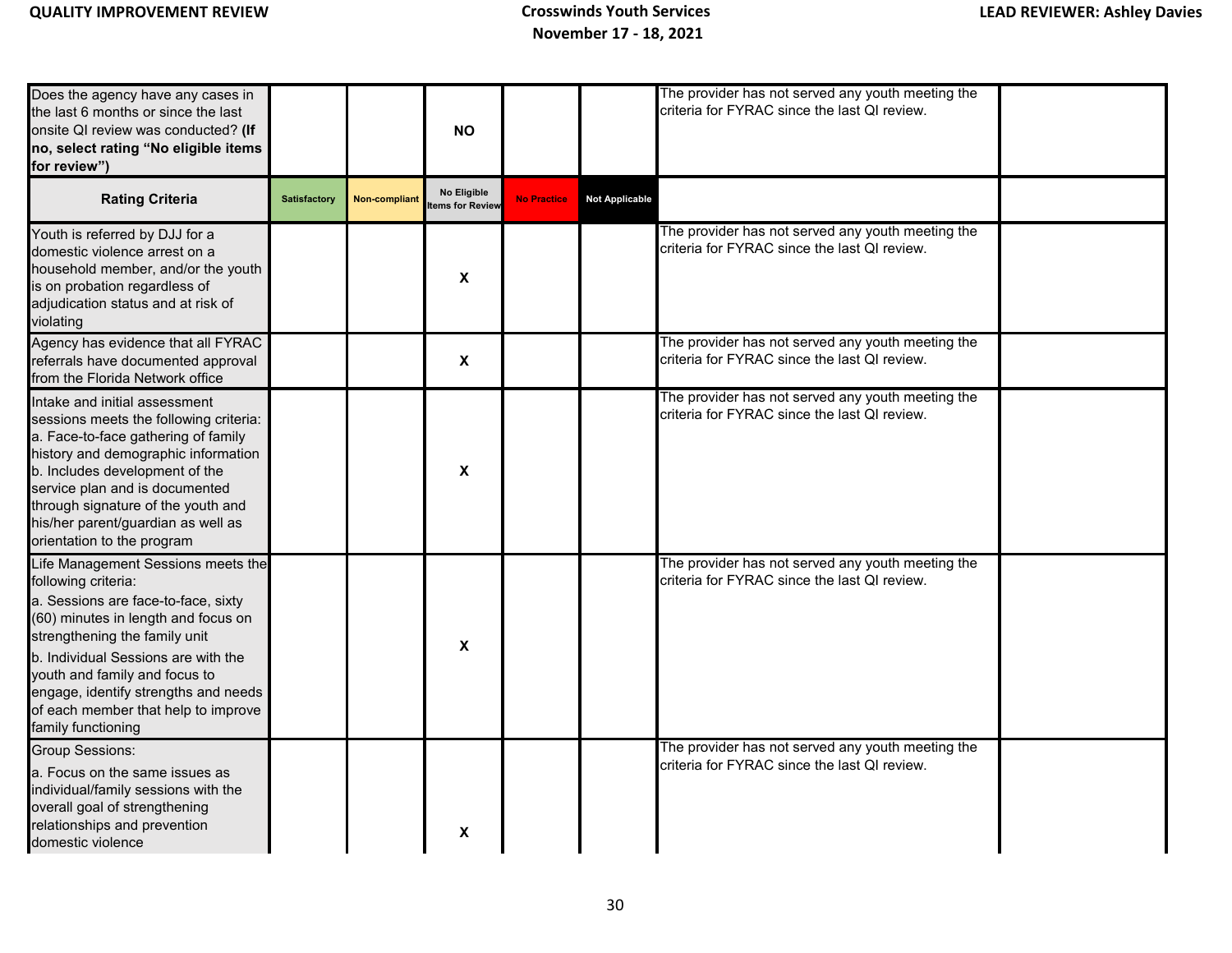| b. Shall be no more than eight (8)<br>youth at one (1) time and shall be for<br>a minimum of sixty (60) minutes per<br>session<br>Youth and family participate in<br>services for thirteen (13) sessions or<br>ninety (90) consecutive days of<br>services, or there is evidence in the<br>youth's file that an extension is<br>granted by DJJ circuit Probation staff                                                                             |                     |                      | X                              |                    |                       | The provider has not served any youth meeting the<br>criteria for FYRAC since the last QI review.                                                                                                               |                                                                                                                                                                       |  |  |  |
|----------------------------------------------------------------------------------------------------------------------------------------------------------------------------------------------------------------------------------------------------------------------------------------------------------------------------------------------------------------------------------------------------------------------------------------------------|---------------------|----------------------|--------------------------------|--------------------|-----------------------|-----------------------------------------------------------------------------------------------------------------------------------------------------------------------------------------------------------------|-----------------------------------------------------------------------------------------------------------------------------------------------------------------------|--|--|--|
| 2.10: STOP NOW AND PLAN (SNAP)                                                                                                                                                                                                                                                                                                                                                                                                                     |                     |                      |                                |                    |                       |                                                                                                                                                                                                                 |                                                                                                                                                                       |  |  |  |
| <b>YES</b><br>If NO, explain here:<br>The program has five policies relating to Stop Now<br>and Plan (SNAP). The five policies are 6-1 SNAP<br>Provider has a written policy and procedure that meets the requirement for Indicator 2.10<br>Group Delivery, 6-2 SNAP Fidelity, 6-3 SNAP Intake,<br>6-4 SNAP Discharge, and 6-5 SNAP in Schools. The<br>policies were last reviewed in September 2021 and<br>signed by the Chief Executive Officer. |                     |                      |                                |                    |                       |                                                                                                                                                                                                                 |                                                                                                                                                                       |  |  |  |
| <b>Rating Criteria</b>                                                                                                                                                                                                                                                                                                                                                                                                                             | <b>Satisfactory</b> | <b>Non-compliant</b> | No Eligible<br>tems for Review | <b>No Practice</b> | <b>Not Applicable</b> |                                                                                                                                                                                                                 |                                                                                                                                                                       |  |  |  |
| <b>SNAP Clinical Groups</b>                                                                                                                                                                                                                                                                                                                                                                                                                        |                     |                      |                                |                    |                       |                                                                                                                                                                                                                 |                                                                                                                                                                       |  |  |  |
| Youth are screened to determine<br>eligibility of services                                                                                                                                                                                                                                                                                                                                                                                         | $\pmb{\mathsf{X}}$  |                      |                                |                    |                       | There were two open and two closed files reviewed.<br>All four files had a NetMIS Screening form and SNAP<br>Brief Intake Screening form.                                                                       |                                                                                                                                                                       |  |  |  |
| Needs assessment is completed at<br>initial intake, or within two face-to-<br>face sessions                                                                                                                                                                                                                                                                                                                                                        | X                   |                      |                                |                    |                       | Needs Assessment was initiated at intake in all four<br>files.                                                                                                                                                  |                                                                                                                                                                       |  |  |  |
| <b>SNAP Assessments</b><br>a. Child Behavior Checklist (CBCL) is<br>completed by the caregiver (pre &<br>post)<br>b. Teacher Report Form (TRF)<br>completed by the teacher (pre & post)                                                                                                                                                                                                                                                            |                     |                      |                                |                    |                       | A pre CBCL was completed in all four files. Both<br>closed files had a post CBCL.<br>One of the four files had a pre TRF completed by the<br>teacher.<br>A pre TOPSE in all four files. Both closed files had a | Exceptions:<br>Three of the four files did<br>not have a pre TRF<br>completed by the teacher<br>and there was no<br>documentation a TRF<br>was sent to the teacher to |  |  |  |
| c. Tool for Parenting Self Efficacy<br>(TOPSE) completed by the caregiver<br>(pre & post)                                                                                                                                                                                                                                                                                                                                                          |                     |                      |                                |                    |                       | post TOPSE.<br>All four files had a pre PAT Assessment completed at None of the files reviewed<br>intake. Both closed files had post PAT Assessment                                                             | complete.<br>had any progress or                                                                                                                                      |  |  |  |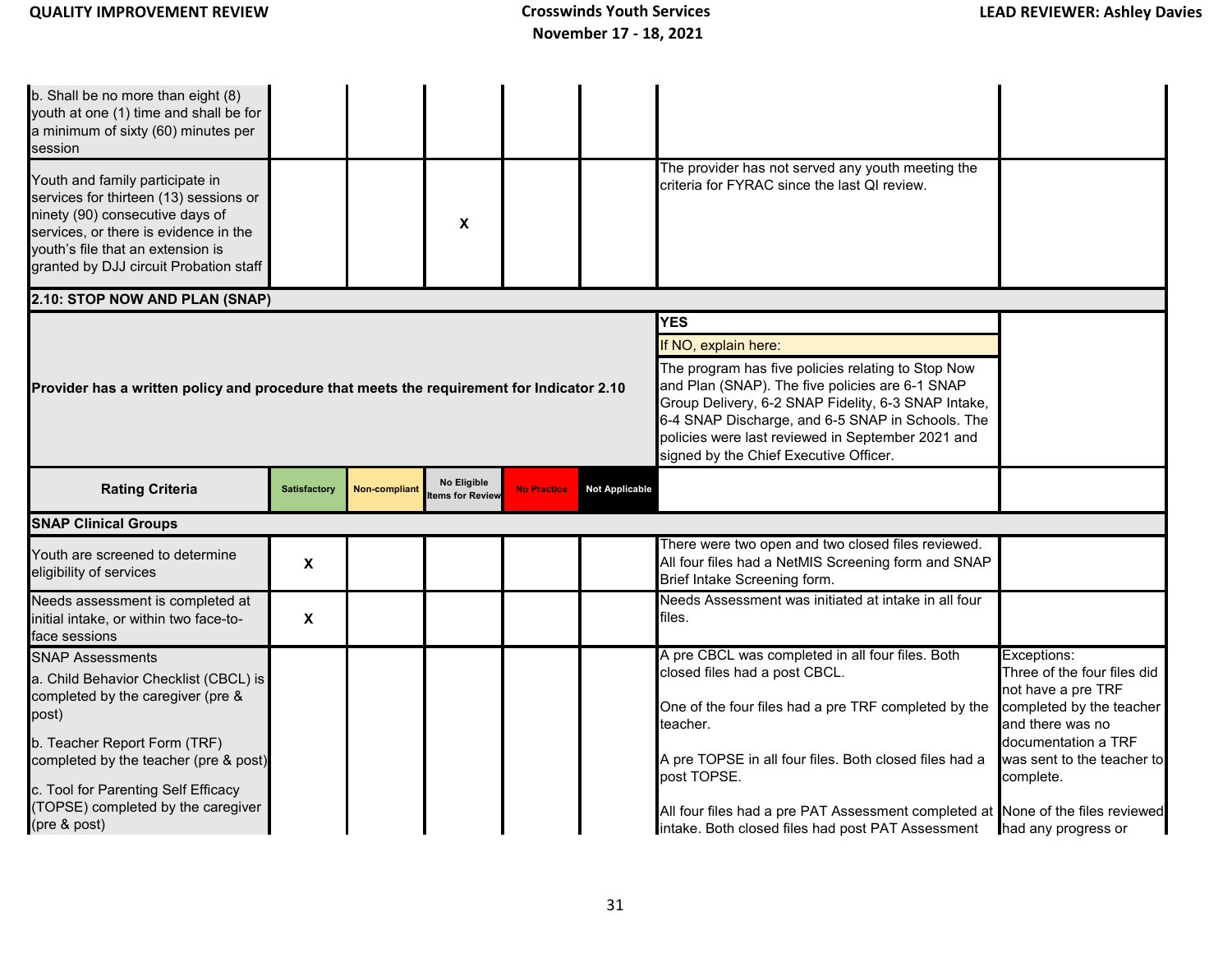| d. Prevention Assessment Tool (PAT)<br>(pre & post)<br>There must be at least three (3)<br>documented attempts in the youths'<br>file to obtain all pre-assessment<br>(listed above) information.                                                                                                            |                           | X                    |                                |                    |                | completed at discharge.                                                                                                                                                                                                     | chronological notes so it<br>could not be determined<br>if there were at least 3<br>attempts to obtain the<br>missing TRF's.<br>Neither closed file had a<br>post TRF completed by<br>the teacher and neither<br>file contained<br>documentation a TRF<br>was sent to the teacher to<br>complete. |
|--------------------------------------------------------------------------------------------------------------------------------------------------------------------------------------------------------------------------------------------------------------------------------------------------------------|---------------------------|----------------------|--------------------------------|--------------------|----------------|-----------------------------------------------------------------------------------------------------------------------------------------------------------------------------------------------------------------------------|---------------------------------------------------------------------------------------------------------------------------------------------------------------------------------------------------------------------------------------------------------------------------------------------------|
| SNAP discharge report summary                                                                                                                                                                                                                                                                                | $\boldsymbol{\mathsf{x}}$ |                      |                                |                    |                | Both closed files had a SNAP discharge report<br>summary.                                                                                                                                                                   |                                                                                                                                                                                                                                                                                                   |
| <b>SNAP Boys/SNAP Girls Parent</b><br><b>Group Evaluation Form</b>                                                                                                                                                                                                                                           | $\boldsymbol{\mathsf{x}}$ |                      |                                |                    |                | Both closed files had a Parent Group Evaluation<br>Form.                                                                                                                                                                    |                                                                                                                                                                                                                                                                                                   |
| SNAP Boys/SNAP Girls Child Group<br><b>Evaluation Form</b>                                                                                                                                                                                                                                                   | $\boldsymbol{\mathsf{x}}$ |                      |                                |                    |                | Both closed files had a Child Group Evaluation Form.                                                                                                                                                                        |                                                                                                                                                                                                                                                                                                   |
| <b>SNAP for Schools &amp; Communities</b>                                                                                                                                                                                                                                                                    |                           |                      |                                |                    |                |                                                                                                                                                                                                                             |                                                                                                                                                                                                                                                                                                   |
| <b>Rating Criteria</b>                                                                                                                                                                                                                                                                                       | <b>Satisfactory</b>       | <b>Non-compliant</b> | No Eligible<br>tems for Review | <b>No Practice</b> | Not Applicable |                                                                                                                                                                                                                             |                                                                                                                                                                                                                                                                                                   |
| All cycles conducted outside of the<br>school setting is reviewed by the<br>Florida Network prior to the<br>facilitation of services.                                                                                                                                                                        |                           |                      | X                              |                    |                | All cycles reviewed were conducted in a school.<br>There were three different classrooms reviewed.                                                                                                                          |                                                                                                                                                                                                                                                                                                   |
| Each classroom or community setting<br>group session has the following: a. a<br>minimum of 45 minutes in length b.<br>children ages 6-11 years of age with<br>a minimum of five (5) children<br>present c. one trained SNAP<br>facilitator as well as a teacher or<br>community facilitator in each session. | $\boldsymbol{\mathsf{X}}$ |                      |                                |                    |                | Each session reviewed was 45 minutes long; children<br>were between the ages of 6-11; there were more than<br>5 children present for each session; there was a<br>SNAP facilitator and teacher present for each<br>session. |                                                                                                                                                                                                                                                                                                   |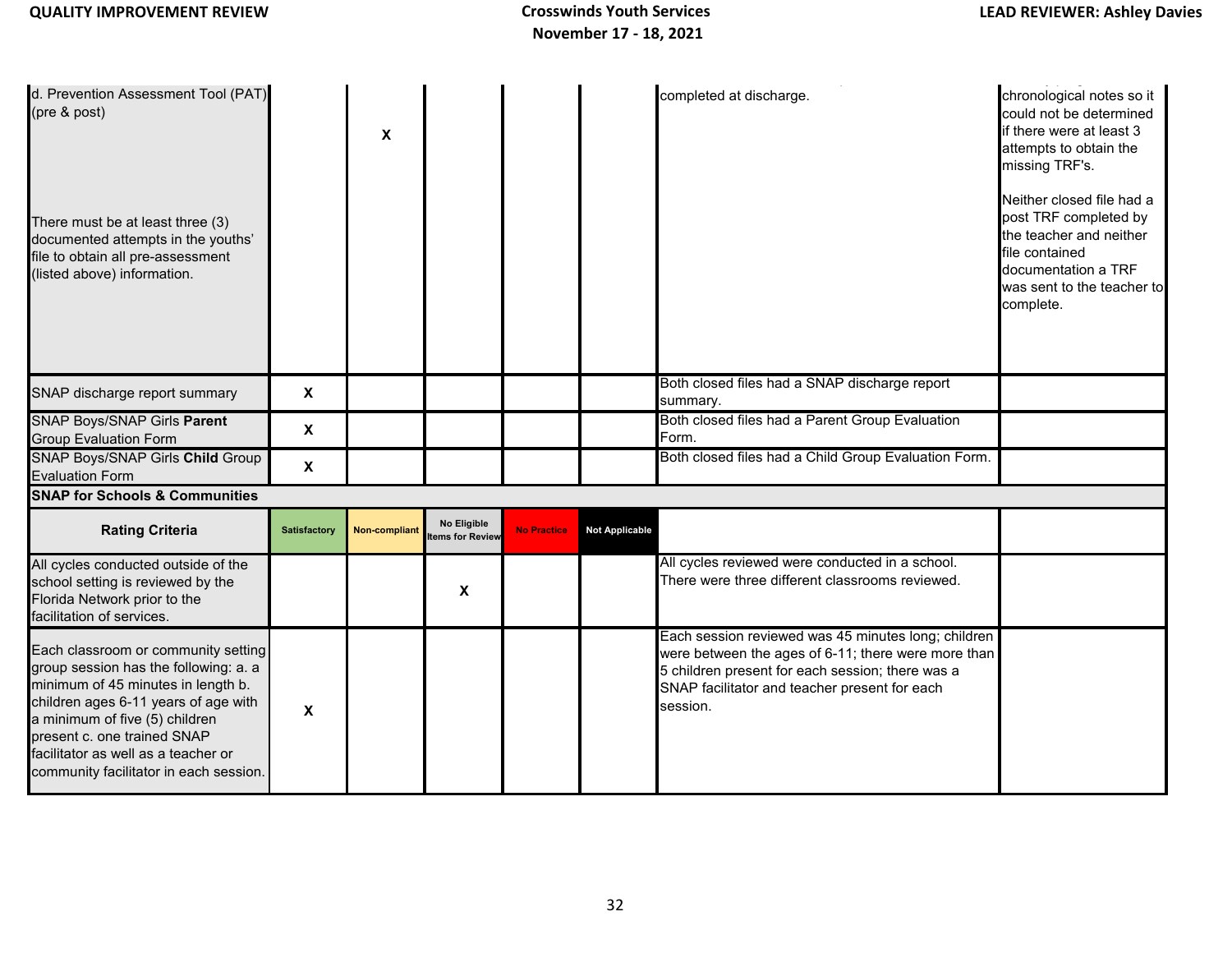| Weekly attendance sheet with youth<br>names and/or identifying number<br>completed with signatures of teacher<br>and facilitator(s) (For a total of 13<br>attendance sheets)                                                                                                                                                                                                                                                                                                                               | $\mathsf{x}$        |                      |                                |                    |                       | All 13 weekly attendance sheets were present with<br>youth names, and teacher and facilitator signatures.                  |                                                                                                                                                                            |  |  |  |
|------------------------------------------------------------------------------------------------------------------------------------------------------------------------------------------------------------------------------------------------------------------------------------------------------------------------------------------------------------------------------------------------------------------------------------------------------------------------------------------------------------|---------------------|----------------------|--------------------------------|--------------------|-----------------------|----------------------------------------------------------------------------------------------------------------------------|----------------------------------------------------------------------------------------------------------------------------------------------------------------------------|--|--|--|
| 'Class Goal" sheet                                                                                                                                                                                                                                                                                                                                                                                                                                                                                         |                     | X                    |                                |                    |                       | "Class Shoot for Your Goal" sheet was completed for<br>one class.                                                          | Exception:<br>"Class Shoot for Your<br>Goal" sheet was not<br>found for the other two<br>classes reviewed.                                                                 |  |  |  |
| Measure of Classroom Environment<br>(MoCE) (Pre and Post) is used to<br>identify baseline and treatment<br>outcomes of reported classroom<br>dynamics.                                                                                                                                                                                                                                                                                                                                                     |                     | X                    |                                |                    |                       | There were three different classrooms reviewed.                                                                            | Exception:<br>None of the three classes<br>reviewed documented a<br>pre or post MoCE was<br>completed.                                                                     |  |  |  |
| <b>Pre and Post Evaluations</b>                                                                                                                                                                                                                                                                                                                                                                                                                                                                            |                     | X                    |                                |                    |                       | All three classes had a pre evaluation for the youth.<br>Two of the three classes had a pre evaluation for the<br>teacher. | Exceptions:<br>One of the classes did<br>not have a pre-evaluation<br>for the teacher.<br>None of the three classes<br>had a post evaluation for<br>the youth or teachers. |  |  |  |
| One SNAP® Fidelity Adherence<br>Checklist completed per classroom in<br>a 13 - week SNAP in Schools group<br>and uploaded to Dropbox                                                                                                                                                                                                                                                                                                                                                                       | X                   |                      |                                |                    |                       | There was one Fidelity Adherence Checklist<br>completed for each class.                                                    |                                                                                                                                                                            |  |  |  |
|                                                                                                                                                                                                                                                                                                                                                                                                                                                                                                            |                     |                      |                                |                    |                       | <b>YES</b>                                                                                                                 |                                                                                                                                                                            |  |  |  |
|                                                                                                                                                                                                                                                                                                                                                                                                                                                                                                            |                     |                      |                                |                    |                       | If NO, explain here:                                                                                                       |                                                                                                                                                                            |  |  |  |
| The program has seven policies relating to Shelter<br>Environment. The seven policies include 3-6 Daily<br>Schedule, 3-7 Faith Based Opportunities, 3-9 Linens,<br>Provider has a written policy and procedure that meets the requirement for Indicator 3.01<br>3-14 Shelter Environment, Cleanliness, and<br>Maintenance, 3-15 Food Services, 3-30 Sleeping<br>Rooms, and 4-1 Emergency Drills. The policies were<br>last reviewed in September 2021 and signed by the<br><b>Chief Executive Officer.</b> |                     |                      |                                |                    |                       |                                                                                                                            |                                                                                                                                                                            |  |  |  |
| <b>Rating Criteria</b>                                                                                                                                                                                                                                                                                                                                                                                                                                                                                     | <b>Satisfactory</b> | <b>Non-compliant</b> | No Eligible<br>tems for Review | <b>No Practice</b> | <b>Not Applicable</b> |                                                                                                                            |                                                                                                                                                                            |  |  |  |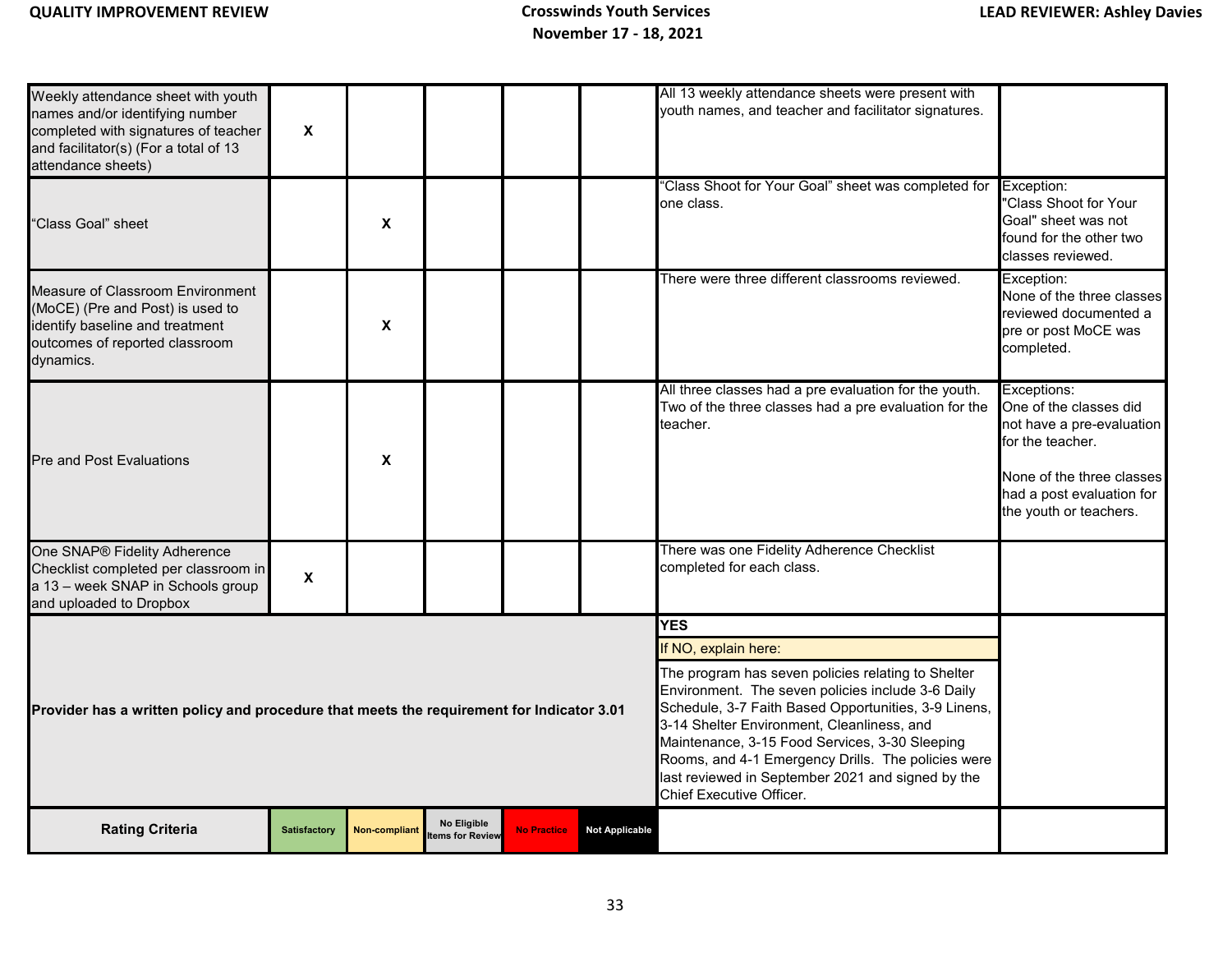| <b>Facility Inspection</b>                                         | X |  | An on-site tour of the facility revealed the furnishings<br>were in good repair. The program was free of insect<br>infestation. All bathrooms and shower areas were<br>clean and functional by the end of the review. There<br>was no graffiti observed. Lighting is adequate.<br>Exterior areas are free of debris. The grounds were<br>free of hazards by the end of the review. Doors are<br>secure with in and out access limited to staff, and key which were replaced.<br>control is in compliance. Egress plans, client rules,<br>grievance forms, Abuse Hotline information, DJJ<br>Incident Reporting Number are posted. Agency<br>vehicles are locked and are equipped with first aid<br>kits, fire extinguishers, glass breakers, seat belt<br>cutter, and air bag deflators. Interior areas do not<br>contain contraband and are free from hazardous<br>unauthorized metal/foreign objects. Chemicals are<br>listed, approved, inventoried, and stored securely and metal inside the van. The<br>MSDS are maintained on each item. The<br>washers/dryers are operational and maintained. The<br>current DCF license is displayed. Each youth has<br>their own bed with clean linens.<br>Health Department Group Care Inspection was<br>completed on January 13, 2021.<br>The staff did not have the ability to test the<br>emergency back up lighting without the aid of<br>Maintenance and a fire drill was initiated in<br>communication with the Fire Department to complete | Limited Exceptions:<br>During the shelter tour,<br>the following was initially<br>observed and updated<br>during the review: two<br>first aid kits in two vans<br>contained expired items<br>Two van key chains (that<br>held the multipurpose<br>tool, seatbelt cutter,<br>window punch, and<br>flashlight) were initially<br>missing and located. One<br>van had exposed metal<br>inside and a piece of<br>metal was part of the<br>seating that was clipped<br>back into the seat and<br>covered. Mildew in the<br>boy's bathroom was<br>noted and cleaned. The<br><b>Chemical Closet</b><br>inventory list did not<br>reflect the current<br>chemical supplies and<br>was updated. One<br>bedroom had an exposed |
|--------------------------------------------------------------------|---|--|---------------------------------------------------------------------------------------------------------------------------------------------------------------------------------------------------------------------------------------------------------------------------------------------------------------------------------------------------------------------------------------------------------------------------------------------------------------------------------------------------------------------------------------------------------------------------------------------------------------------------------------------------------------------------------------------------------------------------------------------------------------------------------------------------------------------------------------------------------------------------------------------------------------------------------------------------------------------------------------------------------------------------------------------------------------------------------------------------------------------------------------------------------------------------------------------------------------------------------------------------------------------------------------------------------------------------------------------------------------------------------------------------------------------------------------------------------------------------------------------|----------------------------------------------------------------------------------------------------------------------------------------------------------------------------------------------------------------------------------------------------------------------------------------------------------------------------------------------------------------------------------------------------------------------------------------------------------------------------------------------------------------------------------------------------------------------------------------------------------------------------------------------------------------------------------------------------------------------|
|                                                                    |   |  |                                                                                                                                                                                                                                                                                                                                                                                                                                                                                                                                                                                                                                                                                                                                                                                                                                                                                                                                                                                                                                                                                                                                                                                                                                                                                                                                                                                                                                                                                             |                                                                                                                                                                                                                                                                                                                                                                                                                                                                                                                                                                                                                                                                                                                      |
|                                                                    |   |  |                                                                                                                                                                                                                                                                                                                                                                                                                                                                                                                                                                                                                                                                                                                                                                                                                                                                                                                                                                                                                                                                                                                                                                                                                                                                                                                                                                                                                                                                                             |                                                                                                                                                                                                                                                                                                                                                                                                                                                                                                                                                                                                                                                                                                                      |
|                                                                    |   |  | testing.                                                                                                                                                                                                                                                                                                                                                                                                                                                                                                                                                                                                                                                                                                                                                                                                                                                                                                                                                                                                                                                                                                                                                                                                                                                                                                                                                                                                                                                                                    | curtain cord which was<br>taken out.                                                                                                                                                                                                                                                                                                                                                                                                                                                                                                                                                                                                                                                                                 |
|                                                                    |   |  |                                                                                                                                                                                                                                                                                                                                                                                                                                                                                                                                                                                                                                                                                                                                                                                                                                                                                                                                                                                                                                                                                                                                                                                                                                                                                                                                                                                                                                                                                             |                                                                                                                                                                                                                                                                                                                                                                                                                                                                                                                                                                                                                                                                                                                      |
| <b>Additional Facility Inspection</b><br>Narrative (if applicable) |   |  |                                                                                                                                                                                                                                                                                                                                                                                                                                                                                                                                                                                                                                                                                                                                                                                                                                                                                                                                                                                                                                                                                                                                                                                                                                                                                                                                                                                                                                                                                             |                                                                                                                                                                                                                                                                                                                                                                                                                                                                                                                                                                                                                                                                                                                      |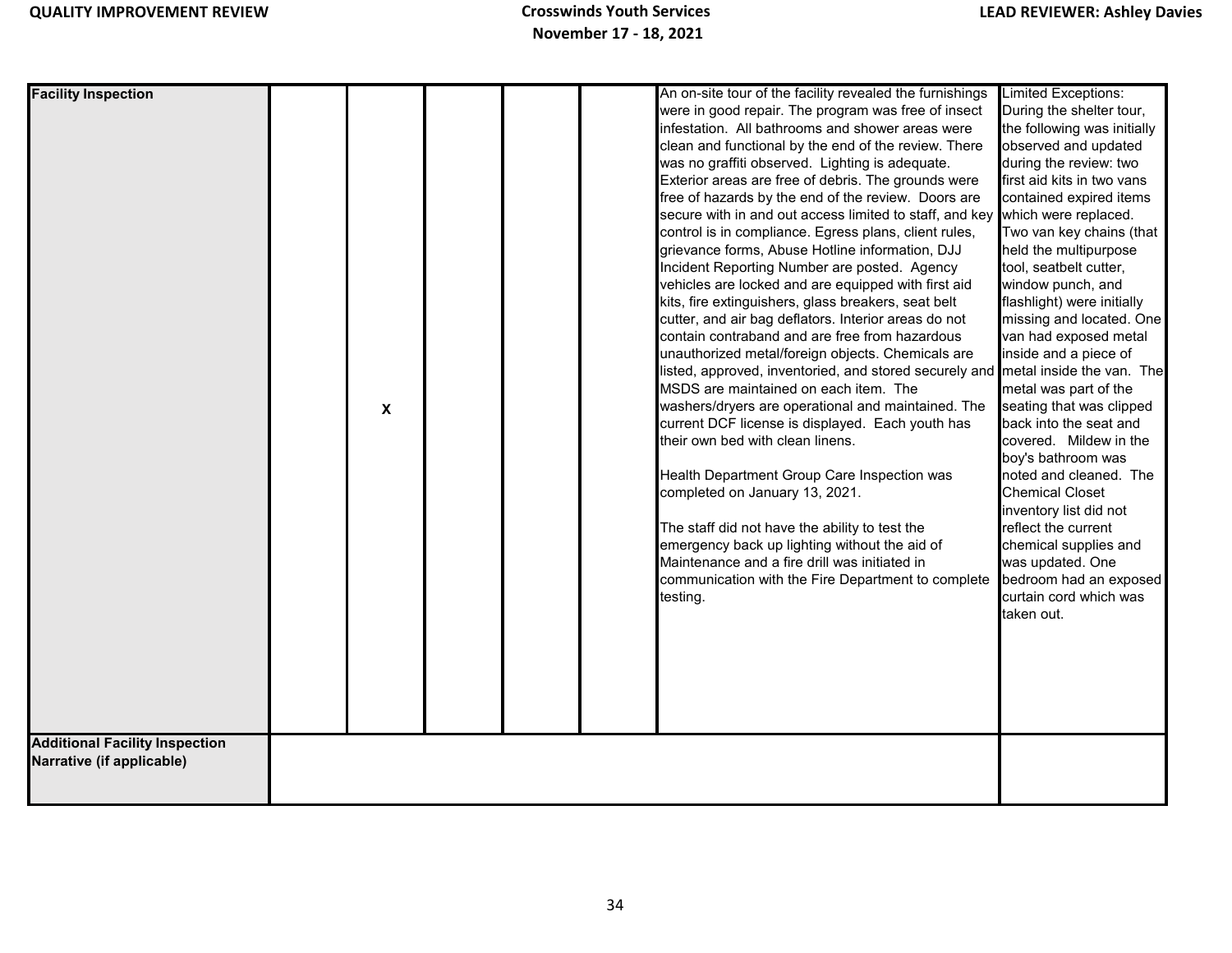| <b>Fire and Safety Health Hazards</b>                                                                                                                                                                                                                                                                                                                                                                                                                  |   | $\boldsymbol{\mathsf{X}}$ |  | Fire Inspections (Bldg. A, B, C) were completed on<br>1/15/21, Fire Safety Equipment Inspections (Bldg. A,<br>B, C) were completed on 11/9/21, Fire Sprinkler<br>inspection was completed on 11/9/21, Alarm System<br>inspection was completed on 11/24/20, and Kitchen<br>hood inspection was completed on 11/5/21 and<br>11/9/21.<br>At least one fire drill was completed monthly on each<br>shift since May 2021. Mock Drills were also<br>completed monthly and each shift was reviewed for<br>quarterly compliance. Menus were posted and signed<br>by a licensed dietician. The Food Service Inspection<br>was completed through the Health Department Group<br>Care Inspection on 1/13/21 and no violations were<br>observed at the time of inspection. | Limited Exception:<br>Two fire extinguishers in<br>Bldg. A and Bldg. C did<br>not pass inspection.<br>Confirmation was<br>received that the fire<br>extinguishers were<br>replaced on 11/18/21<br>during this review. |
|--------------------------------------------------------------------------------------------------------------------------------------------------------------------------------------------------------------------------------------------------------------------------------------------------------------------------------------------------------------------------------------------------------------------------------------------------------|---|---------------------------|--|-----------------------------------------------------------------------------------------------------------------------------------------------------------------------------------------------------------------------------------------------------------------------------------------------------------------------------------------------------------------------------------------------------------------------------------------------------------------------------------------------------------------------------------------------------------------------------------------------------------------------------------------------------------------------------------------------------------------------------------------------------------------|-----------------------------------------------------------------------------------------------------------------------------------------------------------------------------------------------------------------------|
| <b>Additional Fire and Safety Health</b><br>Hazards Narrative (if applicable)                                                                                                                                                                                                                                                                                                                                                                          |   |                           |  |                                                                                                                                                                                                                                                                                                                                                                                                                                                                                                                                                                                                                                                                                                                                                                 |                                                                                                                                                                                                                       |
| <b>Youth Engagement</b>                                                                                                                                                                                                                                                                                                                                                                                                                                |   |                           |  |                                                                                                                                                                                                                                                                                                                                                                                                                                                                                                                                                                                                                                                                                                                                                                 |                                                                                                                                                                                                                       |
| a. Youth are engaged in meaningful,<br>structured activities (e.g., education,<br>recreation, counseling services, life<br>and social skill training) seven days a<br>week during awake hours. Idle time is<br>minimal.<br>b. At least one hour of physical<br>activity is provided daily.<br>c. Youth are provided the opportunity<br>to participate in a variety of faith-<br>based activities. Non-punitive<br>structured activities are offered to | X |                           |  | The daily schedule reveals that youth are engaged in<br>meaningful, structured activities seven days a week.<br>The schedule also provides for at least one hour of<br>physical activity. Youth are given the opportunity to<br>participate in faith based activities with non-punitive<br>activities offered for those who choose not to<br>participate. Youth are given the time to do homework<br>and read appropriate program approved books. The<br>daily schedule is publicly posted and accessible to<br>staff and youth.                                                                                                                                                                                                                                |                                                                                                                                                                                                                       |
| youth who do not choose to<br>participate in faith-based activities.<br>d. Daily programming includes<br>opportunities for youth to complete<br>homework and access a variety of<br>age appropriate, program approved<br>books for reading. Youth are allowed<br>quiet time to read.                                                                                                                                                                   |   |                           |  |                                                                                                                                                                                                                                                                                                                                                                                                                                                                                                                                                                                                                                                                                                                                                                 |                                                                                                                                                                                                                       |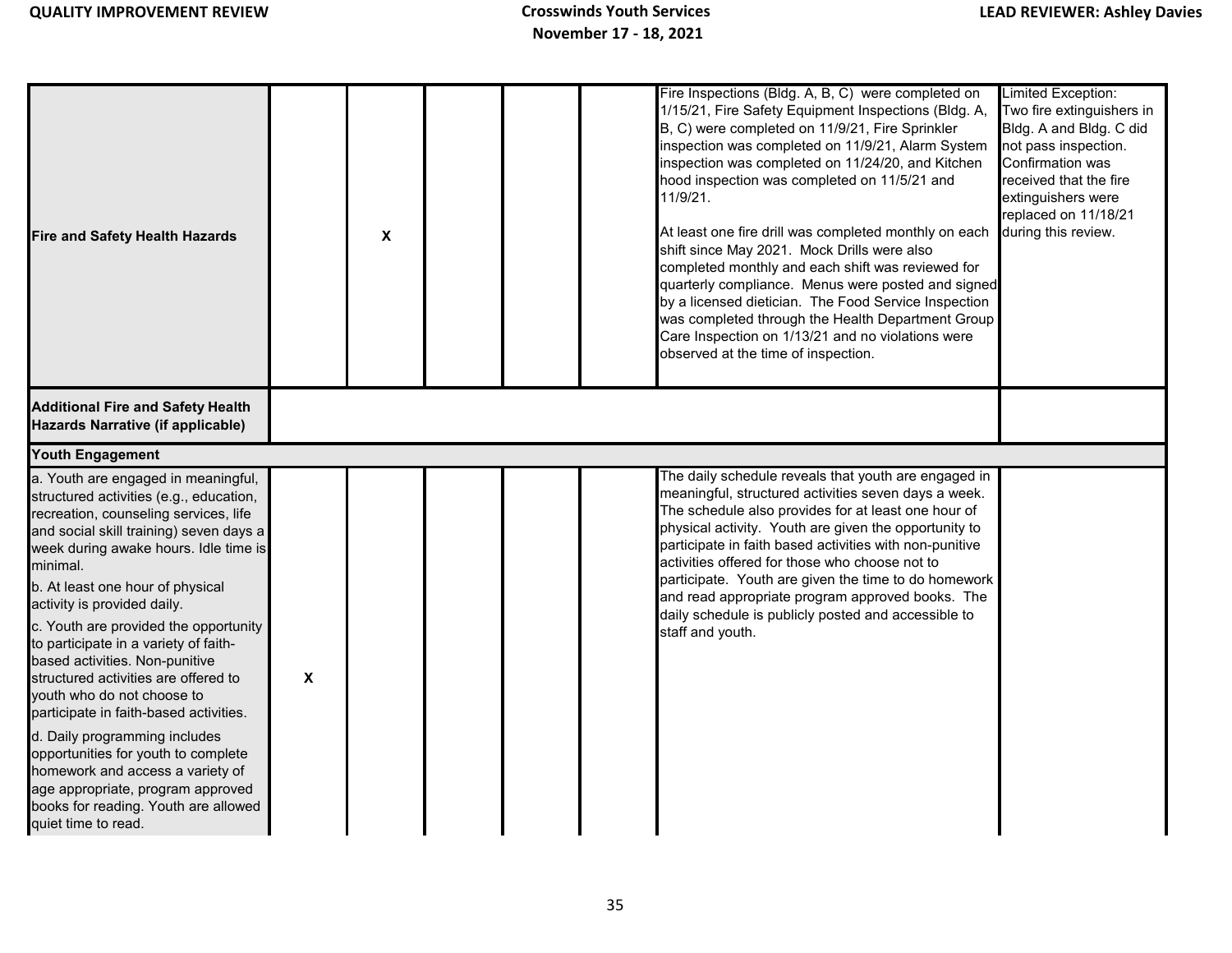| e. Daily programming schedule is<br>publicly posted and accessible to<br>both staff and youth.                                                                                                                                                                                                                                                                                                                                                                                                                                                                            |                           |                      |                                |                                                                                                                                                                       |                       | <b>YES</b>                                                                                                                                                                                                                                                                                                                                                                                                                                           |  |
|---------------------------------------------------------------------------------------------------------------------------------------------------------------------------------------------------------------------------------------------------------------------------------------------------------------------------------------------------------------------------------------------------------------------------------------------------------------------------------------------------------------------------------------------------------------------------|---------------------------|----------------------|--------------------------------|-----------------------------------------------------------------------------------------------------------------------------------------------------------------------|-----------------------|------------------------------------------------------------------------------------------------------------------------------------------------------------------------------------------------------------------------------------------------------------------------------------------------------------------------------------------------------------------------------------------------------------------------------------------------------|--|
| Provider has a written policy and procedure that meets the requirement for Indicator 3.02                                                                                                                                                                                                                                                                                                                                                                                                                                                                                 |                           |                      |                                | If NO, explain here:<br>A policy is in place titled 3-12 Orientation. The policy<br>was last reviewed in September 2021 and signed by<br>the Chief Executive Officer. |                       |                                                                                                                                                                                                                                                                                                                                                                                                                                                      |  |
| <b>Rating Criteria</b>                                                                                                                                                                                                                                                                                                                                                                                                                                                                                                                                                    | Satisfactory              | <b>Non-compliant</b> | No Eligible<br>tems for Review | <b>No Practice</b>                                                                                                                                                    | <b>Not Applicable</b> |                                                                                                                                                                                                                                                                                                                                                                                                                                                      |  |
| Youth received a comprehensive<br>orientation and handbook provided<br>within 24 hours                                                                                                                                                                                                                                                                                                                                                                                                                                                                                    | $\boldsymbol{\mathsf{X}}$ |                      |                                |                                                                                                                                                                       |                       | An orientation was provided within 24-hours in all five<br>shelter files reviewed. A handbook was provided to<br>each youth.                                                                                                                                                                                                                                                                                                                         |  |
| Orientation includes the following:<br>a. Youth is given a list of<br>contraband items<br>b. Disciplinary action is<br>explained<br>Dress code explained<br>C.<br>Review of access to<br>d.<br>medical and mental health<br>services<br>Procedures for visitation,<br>е.<br>mail and telephone<br>Grievance procedure<br>Disaster preparedness<br>g.<br>instructions<br>Physical layout of the<br>h.<br>facility<br>Sleeping room assignment<br>and introductions<br>Suicide prevention- alerting<br>staff of feelings or awareness of<br>others having suicidal thoughts | $\boldsymbol{\mathsf{x}}$ |                      |                                |                                                                                                                                                                       |                       | Orientation was observed to include a list of<br>contraband items, disciplinary action is explained,<br>dress code is explained, review of access to medical<br>and mental health services, procedures for visitation,<br>mail and telephone, grievance procedure, disaster<br>preparedness instructions, physical layout of the<br>facility, sleeping room assignment, introductions, and<br>suicide prevention in all five shelter files reviewed. |  |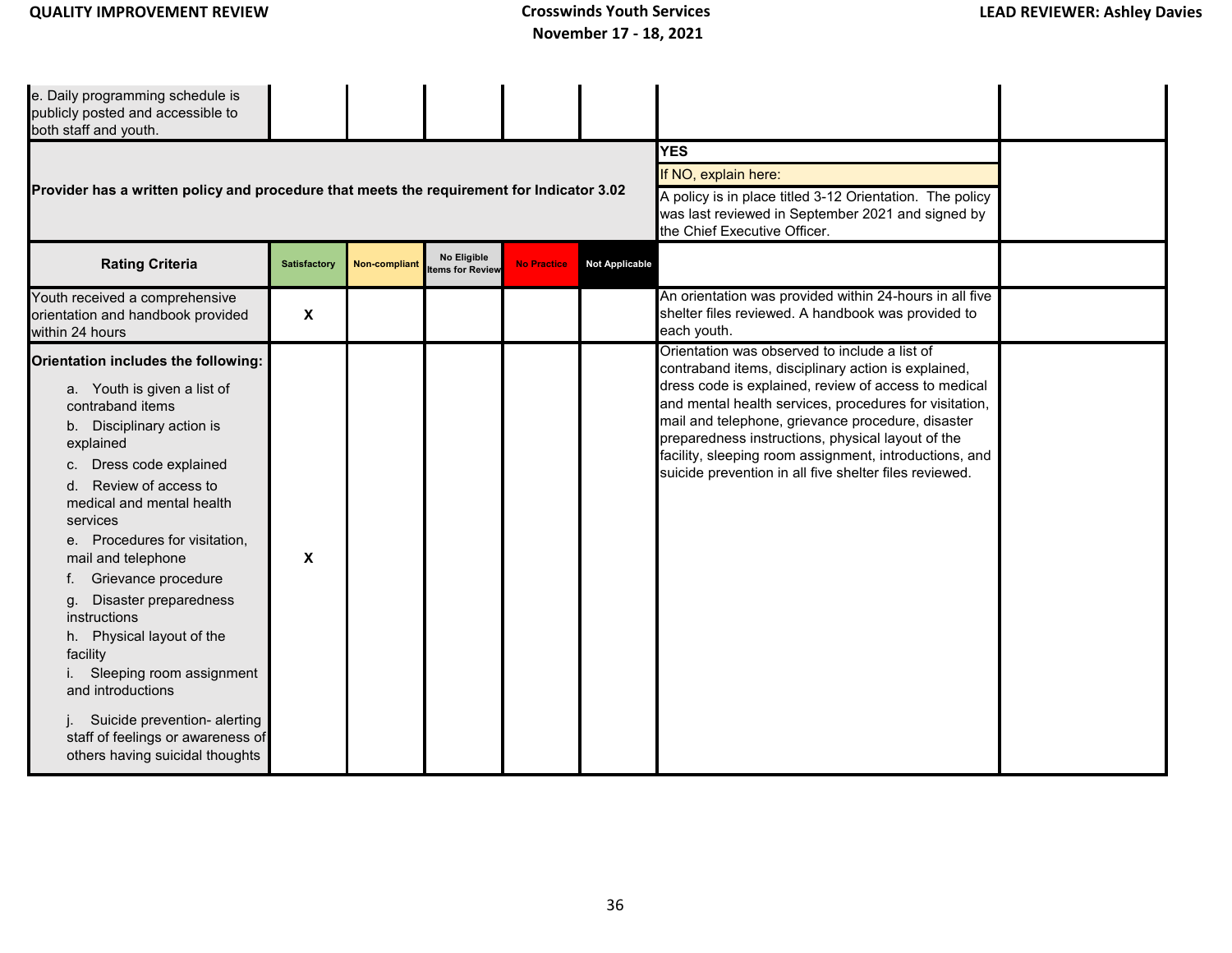| Documentation of each component of<br>orientation, including orientation<br>topics and dates of presentation, as<br>well as signatures of the youth and<br>staff involved is maintained in the<br>individual youth record                                                                                                                                                                                                                                                                                                                                                                                                                       | $\boldsymbol{\mathsf{x}}$ |                      |                                |                                                                                                                                                                         |                       | Orientation checklists were completed in all five files,<br>covered required elements, and signed by the youth<br>and staff.                                                                            |  |
|-------------------------------------------------------------------------------------------------------------------------------------------------------------------------------------------------------------------------------------------------------------------------------------------------------------------------------------------------------------------------------------------------------------------------------------------------------------------------------------------------------------------------------------------------------------------------------------------------------------------------------------------------|---------------------------|----------------------|--------------------------------|-------------------------------------------------------------------------------------------------------------------------------------------------------------------------|-----------------------|---------------------------------------------------------------------------------------------------------------------------------------------------------------------------------------------------------|--|
|                                                                                                                                                                                                                                                                                                                                                                                                                                                                                                                                                                                                                                                 |                           |                      |                                |                                                                                                                                                                         |                       | <b>YES</b>                                                                                                                                                                                              |  |
| Provider has a written policy and procedure that meets the requirement for Indicator 3.03                                                                                                                                                                                                                                                                                                                                                                                                                                                                                                                                                       |                           |                      |                                | If NO, explain here:<br>A policy is in place titled 3-5 Classification. The policy<br>was last reviewed in September 2021 and signed by<br>the Chief Executive Officer. |                       |                                                                                                                                                                                                         |  |
| <b>Rating Criteria</b>                                                                                                                                                                                                                                                                                                                                                                                                                                                                                                                                                                                                                          | <b>Satisfactory</b>       | <b>Non-compliant</b> | No Eligible<br>tems for Review | <b>No Practice</b>                                                                                                                                                      | <b>Not Applicable</b> |                                                                                                                                                                                                         |  |
| A process is in place that includes an initial classification of the youths, to include:                                                                                                                                                                                                                                                                                                                                                                                                                                                                                                                                                        |                           |                      |                                |                                                                                                                                                                         |                       |                                                                                                                                                                                                         |  |
| a. Review of available<br>information about the youth's<br>history, status and exposure to<br>trauma<br>Initial collateral contacts,<br>b.<br>c. Initial interactions with and<br>observations or the youth<br>d. Separation of younger youth<br>from older youth,<br>e. Separation of violent youth<br>from non-violent youth<br>Identification of youth<br>susceptible to victimization<br>Presence of medical, mental<br>or physical disabilities<br>h. Suicide risk<br>i. Sexual aggression and<br>predatory behavior<br>Sexual orientation gender<br>identity/ expression<br>k. Acute health symptoms<br>requiring quarantine or isolation | X                         |                      |                                |                                                                                                                                                                         |                       | Five shelter files were reviewed, two open and three<br>closed. The Client Room Assignment section on the<br>admission form was completed in all five files and<br>documented all required information. |  |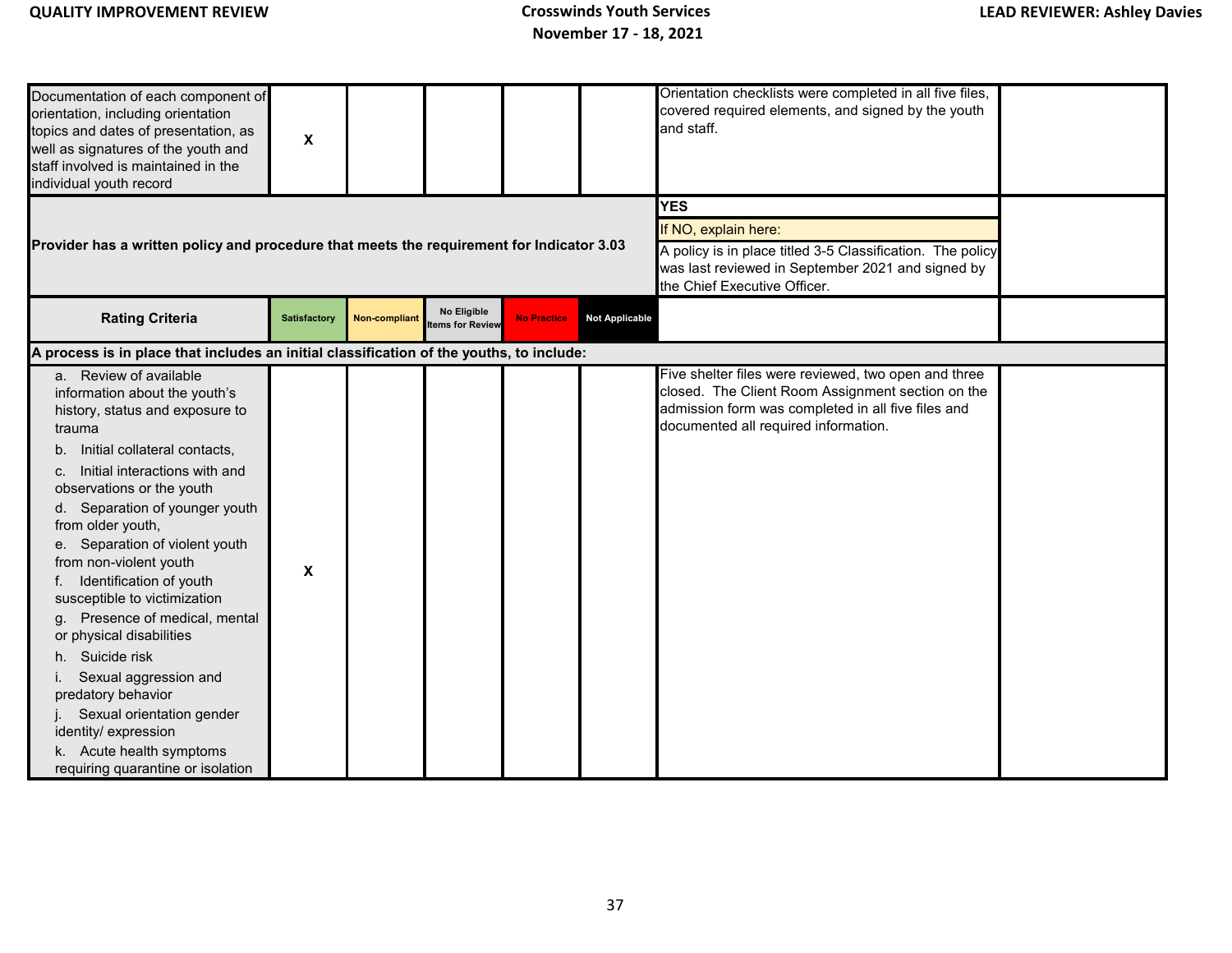| An alert is immediately entered into<br>the program's alert system when a<br>youth is admitted with special needs<br>and risks such as risk of suicide.<br>mental health, substance abuse,<br>physical health or security risk factors                                         | X                         |                      |                               |                                                                                                                                                          |                       | Reviewed the Admission Forms for the five shelter<br>files. Alerts for the youth were documented on the<br>intake forms in all five files.                                                                                                                             |                                                                                                                                                                    |
|--------------------------------------------------------------------------------------------------------------------------------------------------------------------------------------------------------------------------------------------------------------------------------|---------------------------|----------------------|-------------------------------|----------------------------------------------------------------------------------------------------------------------------------------------------------|-----------------------|------------------------------------------------------------------------------------------------------------------------------------------------------------------------------------------------------------------------------------------------------------------------|--------------------------------------------------------------------------------------------------------------------------------------------------------------------|
| Provider has a written policy and procedure that meets the requirement for Indicator 3.04                                                                                                                                                                                      |                           |                      |                               | <b>YES</b><br>A policy is in place titled 3-28 Log Book. The policy<br>was last reviewed in September 2021 and signed by<br>the Chief Executive Officer. |                       |                                                                                                                                                                                                                                                                        |                                                                                                                                                                    |
| <b>Rating Criteria</b>                                                                                                                                                                                                                                                         | Satisfactory              | <b>Non-compliant</b> | No Eligible<br>ems for Review | <b>No Practice</b>                                                                                                                                       | <b>Not Applicable</b> |                                                                                                                                                                                                                                                                        |                                                                                                                                                                    |
| Log book entries that could impact<br>the security and safety of the youth<br>and/or program are highlighted                                                                                                                                                                   | $\boldsymbol{\mathsf{x}}$ |                      |                               |                                                                                                                                                          |                       | The Program utilizes the Electronic Log Book. Entries<br>that impacted the safety and security of the youth or<br>program were observed to be highlighted.                                                                                                             |                                                                                                                                                                    |
| All entries are brief, legibly written in<br>ink and include:<br>• Date and time of the incident,<br>event or activity<br>• Names of youth and staff<br>involved<br>• Brief statement providing<br>pertinent information<br>• Name and signature of person<br>making the entry | X                         |                      |                               |                                                                                                                                                          |                       | Logbook entries were reviewed for the first week of<br>May 2021, third week of June 2021, fourth week of<br>July 2021, first week of August 2021, second week of<br>September 2021, and second week of October 2021.<br>Entries included all the required elements.    |                                                                                                                                                                    |
| Recording errors are struck through<br>with a single line. The staff person<br>must initial and date the correction.<br>The use of whiteout and erasures is<br>prohibited.                                                                                                     | X                         |                      |                               |                                                                                                                                                          |                       | Errors were observed to be struck through with a<br>single line and initialed.                                                                                                                                                                                         |                                                                                                                                                                    |
| The program director or designee<br>reviews the facility logbook(s) every<br>week and makes a note<br>chronologically in the logbook<br>indicating the dates reviewed and if<br>any correction, recommendations<br>and follow-up are required and<br>sign/date the entry       |                           | X                    |                               |                                                                                                                                                          |                       | For logbook entries reviewed from July through<br>October 2021, the program director or designee was<br>observed to review the program logbook weekly and<br>provided recommendations. All reviews were<br>documented chronologically and included a date and<br>time. | Exception:<br>For logbook entries<br>reviewed for May and<br>June 2021, there was not<br>a weekly review of the<br>logbook by the Program<br>Director or Designee. |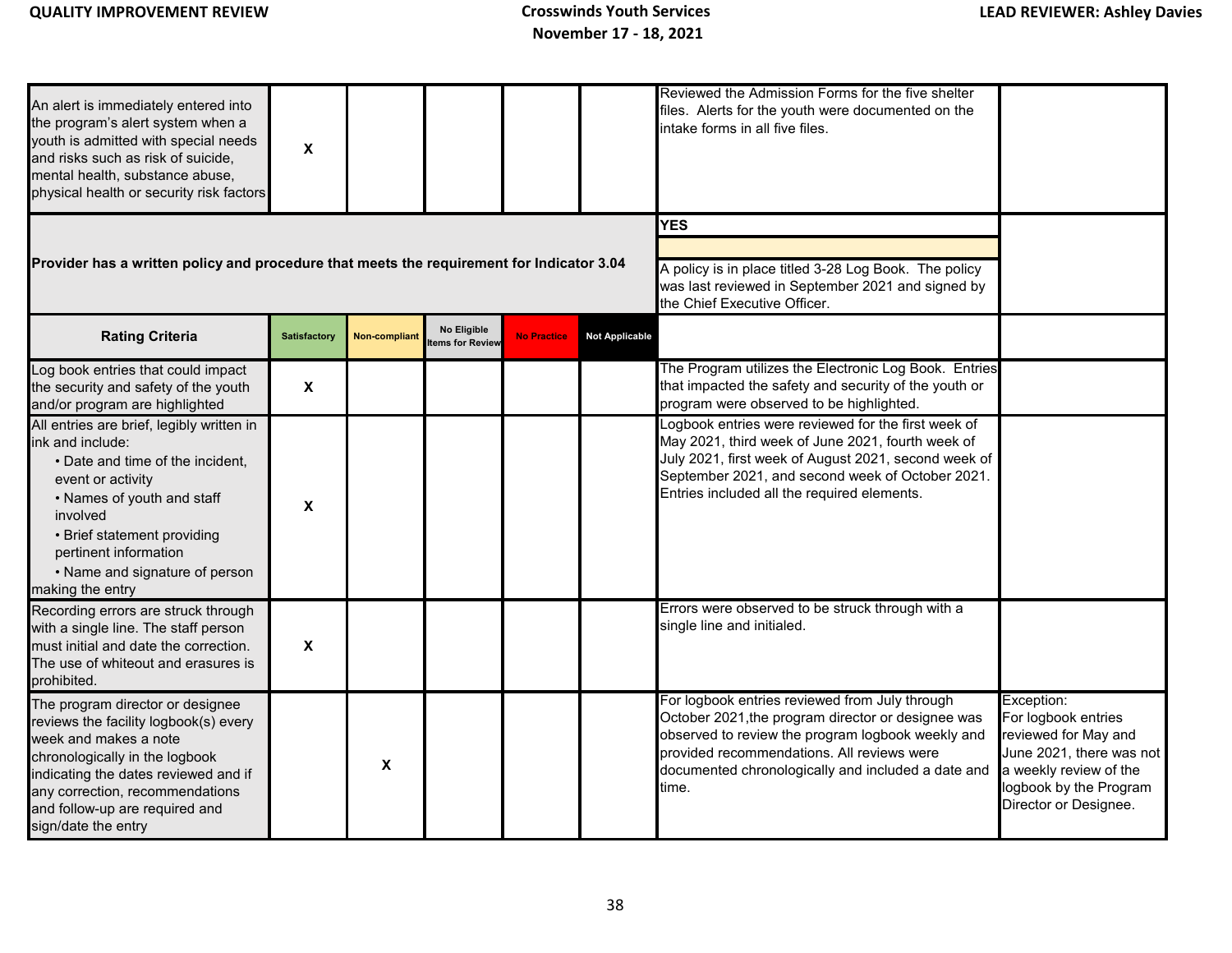| All staff review the logbook of the<br>previous two shifts and makes an<br>entry signed and dated into the<br>logbook indicating the dates reviewed                                                                                           |                     | X                         |                                        |                    |                       | In the logbook entries reviewed there was<br>documentation staff reviewed the logbook for at least<br>the previous two shifts and made a signed and dated<br>entry into the logbook.                                                                                                                                                                                                                                                        | Exception:<br>Staff do not always<br>indicate the dates<br>reviewed.                         |
|-----------------------------------------------------------------------------------------------------------------------------------------------------------------------------------------------------------------------------------------------|---------------------|---------------------------|----------------------------------------|--------------------|-----------------------|---------------------------------------------------------------------------------------------------------------------------------------------------------------------------------------------------------------------------------------------------------------------------------------------------------------------------------------------------------------------------------------------------------------------------------------------|----------------------------------------------------------------------------------------------|
| At the beginning of their shift,<br>oncoming supervisor and shelter<br>counselor reviews the logbook of all<br>shifts since their last log entry and<br>makes a signed and dated entry and<br>into log book indicating the dates<br>reviewed. |                     | $\boldsymbol{\mathsf{X}}$ |                                        |                    |                       | In the logbook entries reviewed there was<br>documentation Supervisors and Shelter Counselors<br>reviewed the logbook of all previous shifts and made<br>a signed and dated entry into the logbook.                                                                                                                                                                                                                                         | Exception:<br>Supervisors and<br>Counselors do not always<br>indicate the dates<br>reviewed. |
| Logbook entries include:                                                                                                                                                                                                                      |                     |                           |                                        |                    |                       | Entries were observed for counts, visitation, and                                                                                                                                                                                                                                                                                                                                                                                           |                                                                                              |
| a. Supervision and resident counts                                                                                                                                                                                                            |                     |                           |                                        |                    |                       | home visits.                                                                                                                                                                                                                                                                                                                                                                                                                                |                                                                                              |
| b. Visitation and home visits                                                                                                                                                                                                                 | X                   |                           |                                        |                    |                       |                                                                                                                                                                                                                                                                                                                                                                                                                                             |                                                                                              |
|                                                                                                                                                                                                                                               |                     |                           | <b>YES</b>                             |                    |                       |                                                                                                                                                                                                                                                                                                                                                                                                                                             |                                                                                              |
|                                                                                                                                                                                                                                               |                     |                           |                                        |                    |                       | If NO, explain here:                                                                                                                                                                                                                                                                                                                                                                                                                        |                                                                                              |
| Provider has a written policy and procedure that meets the requirement for Indicator 3.05                                                                                                                                                     |                     |                           |                                        |                    |                       | A policy is in place titled 3-2 Behavior<br>Management/Motivation System. The policy was last<br>reviewed on September 2021 and signed by the Chief<br>Executive Officer.                                                                                                                                                                                                                                                                   |                                                                                              |
| <b>Rating Criteria</b>                                                                                                                                                                                                                        | <b>Satisfactory</b> | <b>Non-compliant</b>      | No Eligible<br><b>Items for Review</b> | <b>No Practice</b> | <b>Not Applicable</b> |                                                                                                                                                                                                                                                                                                                                                                                                                                             |                                                                                              |
| The program has a detailed written<br>description of the BMS, and it is<br>explained during program orientation                                                                                                                               | X                   |                           |                                        |                    |                       | The Program utilizes the Crosswinds Behavior Model<br>based on the Girls and Boys Town Model. The<br>program has a written description of the behavior<br>management plan designed to promote positive youth<br>behavior, accountability, and social responsibility that<br>includes positive incentives to encourage<br>participation. The behavior management system is<br>outlined in the Youth Handbook and in the intake<br>paperwork. |                                                                                              |
| <b>Behavior Management Strategies</b><br><b>MUST include:</b>                                                                                                                                                                                 |                     |                           |                                        |                    |                       | All Direct Care staff must achieve 40 hours of<br>competency in the BMS within one year and are                                                                                                                                                                                                                                                                                                                                             |                                                                                              |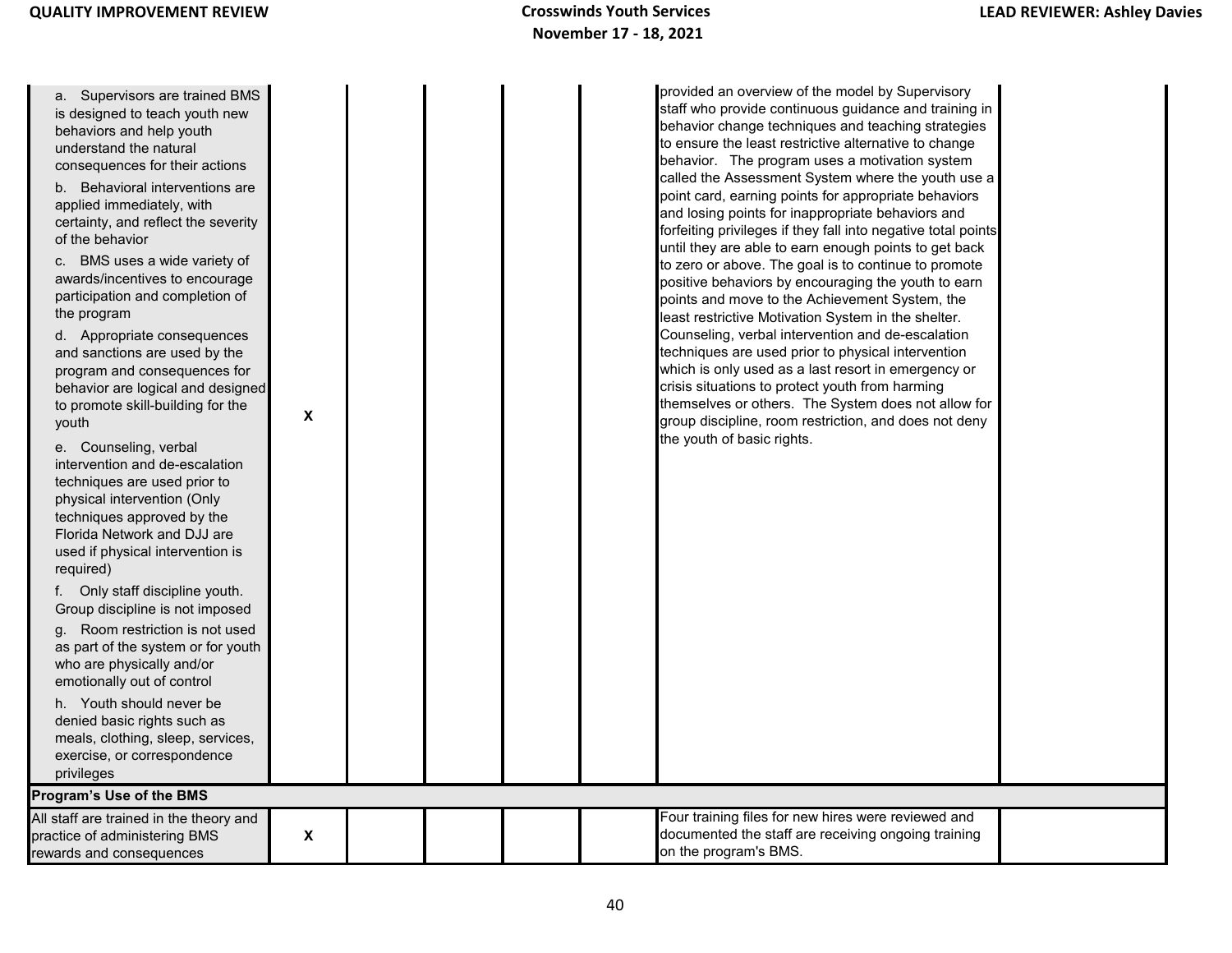| There is a protocol for providing<br>feedback and evaluation of staff<br>regarding their use of BMS rewards<br>and consequences<br>Supervisors are trained to monitor the<br>use of rewards and consequences by<br>their staff        | X<br>$\boldsymbol{\mathsf{x}}$ |                      |                                |                    |                                                                                                                                                                                                           | Reviewed policy 3-2 Behavior Management<br>Motivation System.<br>Supervisors are trained to monitor the use of rewards<br>and consequences by their staff.                                                                                                                                                                                                                              |  |
|---------------------------------------------------------------------------------------------------------------------------------------------------------------------------------------------------------------------------------------|--------------------------------|----------------------|--------------------------------|--------------------|-----------------------------------------------------------------------------------------------------------------------------------------------------------------------------------------------------------|-----------------------------------------------------------------------------------------------------------------------------------------------------------------------------------------------------------------------------------------------------------------------------------------------------------------------------------------------------------------------------------------|--|
| Provider has a written policy and procedure that meets the requirement for Indicator 3.06                                                                                                                                             |                                |                      |                                |                    | <b>YES</b><br>If NO, explain here:<br>A policy is in place titled 3-19 Staffing and Youth<br>Supervision. The policy was last reviewed in<br>September 2021 and signed by the Chief Executive<br>Officer. |                                                                                                                                                                                                                                                                                                                                                                                         |  |
| <b>Rating Criteria</b>                                                                                                                                                                                                                | <b>Satisfactory</b>            | <b>Non-compliant</b> | No Eligible<br>tems for Review | <b>No Practice</b> | <b>Not Applicable</b>                                                                                                                                                                                     |                                                                                                                                                                                                                                                                                                                                                                                         |  |
| The program maintains minimum<br>staffing ratios as required by Florida<br>Administrative Code and contract.<br>• 1 staff to 6 youth during awake<br>hours and community activities<br>1 staff to 12 youth during the sleep<br>period | X                              |                      |                                |                    |                                                                                                                                                                                                           | There were five random samples of video surveillance<br>reviewed, Oct. 20, 2021 12-1 a.m., Oct. 26, 2021 2-3<br>a.m., Oct. 30, 2021 4-5 a.m., Nov. 5, 2021 1-2 a.m.,<br>and Nov. 14, 2021 3-4 a.m. A review of the above<br>video surveillance sample, staff schedules, and log<br>book entries documented the required staffing ratios<br>were met for awake hours and sleeping hours. |  |
| All shifts must always provide a<br>minimum of two staff present                                                                                                                                                                      | X                              |                      |                                |                    |                                                                                                                                                                                                           | The random sample above, log book entries, and staff<br>schedules documented two staff were present on<br>these overnight and day shifts.                                                                                                                                                                                                                                               |  |
| Program staff included in staff-to-<br>youth ratio includes only staff that are<br>background screened and properly<br>trained youth care workers,<br>supervision staff, and treatment staff                                          | X                              |                      |                                |                    |                                                                                                                                                                                                           | All program staff are background screened and<br>properly trained.                                                                                                                                                                                                                                                                                                                      |  |
| The staff schedule is provided to staff<br>or posted in a place visible to staff                                                                                                                                                      | X                              |                      |                                |                    |                                                                                                                                                                                                           | The schedule was observed posted and visible to<br>staff.                                                                                                                                                                                                                                                                                                                               |  |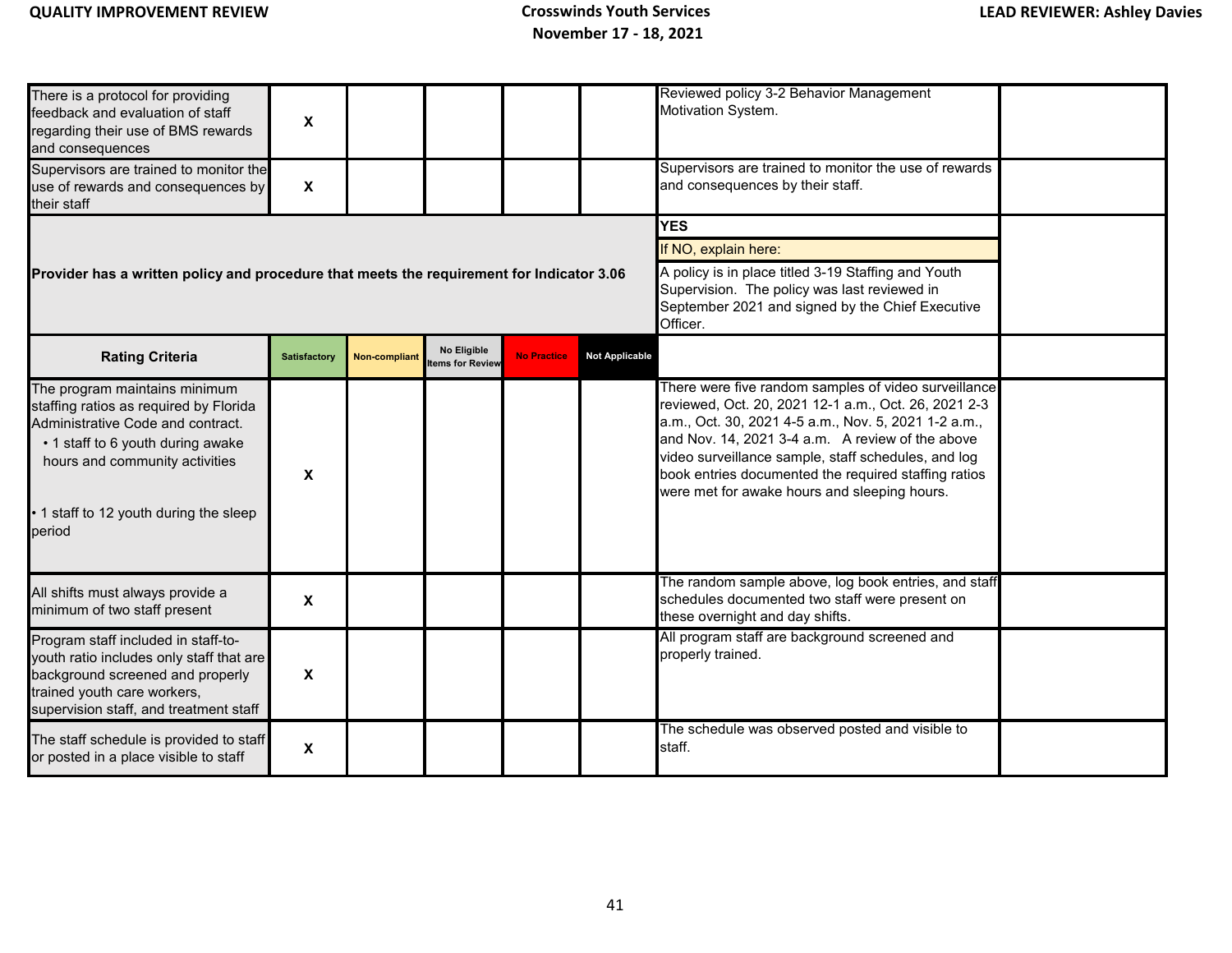| There is a holdover or overtime<br>rotation roster which includes the<br>telephone numbers of staff who may<br>be accessed when additional<br>coverage is needed                                                                                                                                                                                                                                                                                                                                                                                                                                                                                                                                                              | X                   |                      |                                |                    |                                                                                                                                                                                            | The program contains a holdover and overtime roster<br>with staff names and numbers.                                                                                                                                                                                                                                                                                                                                                                                               |  |  |  |  |
|-------------------------------------------------------------------------------------------------------------------------------------------------------------------------------------------------------------------------------------------------------------------------------------------------------------------------------------------------------------------------------------------------------------------------------------------------------------------------------------------------------------------------------------------------------------------------------------------------------------------------------------------------------------------------------------------------------------------------------|---------------------|----------------------|--------------------------------|--------------------|--------------------------------------------------------------------------------------------------------------------------------------------------------------------------------------------|------------------------------------------------------------------------------------------------------------------------------------------------------------------------------------------------------------------------------------------------------------------------------------------------------------------------------------------------------------------------------------------------------------------------------------------------------------------------------------|--|--|--|--|
| Staff observe youth at least every 15<br>minutes while they are in their<br>sleeping room, either during the<br>sleep period or at other times, such<br>as during illness or room restriction                                                                                                                                                                                                                                                                                                                                                                                                                                                                                                                                 | X                   |                      |                                |                    |                                                                                                                                                                                            | With the random sample above, youth were observed<br>sleeping in their rooms by staff every 15 minutes.<br>Observations were noted in both the boys and girls<br>halls.                                                                                                                                                                                                                                                                                                            |  |  |  |  |
| Provider has a written policy and procedure that meets the requirement for Indicator 3.07                                                                                                                                                                                                                                                                                                                                                                                                                                                                                                                                                                                                                                     |                     |                      |                                |                    | <b>YES</b><br>If NO, explain here:<br>A policy is in place titled 5-14 Video Surveillance.<br>The policy was last reviewed in September 2021 and<br>signed by the Chief Executive Officer. |                                                                                                                                                                                                                                                                                                                                                                                                                                                                                    |  |  |  |  |
| <b>Rating Criteria</b>                                                                                                                                                                                                                                                                                                                                                                                                                                                                                                                                                                                                                                                                                                        | <b>Satisfactory</b> | <b>Non-compliant</b> | No Eligible<br>tems for Review | <b>No Practice</b> | <b>Not Applicable</b>                                                                                                                                                                      |                                                                                                                                                                                                                                                                                                                                                                                                                                                                                    |  |  |  |  |
| <b>Surveillance System</b>                                                                                                                                                                                                                                                                                                                                                                                                                                                                                                                                                                                                                                                                                                    |                     |                      |                                |                    |                                                                                                                                                                                            |                                                                                                                                                                                                                                                                                                                                                                                                                                                                                    |  |  |  |  |
| The agency, at a minimum, shall<br>demonstrate:<br>a. A written notice that is<br>conspicuously posted on the<br>premises for the purpose of<br>security<br>b. System can capture and<br>retain video photographic images<br>which must be stored for a<br>minimum of 30 days<br>c. System can record date, time,<br>and location; maintain resolution<br>that enables facial recognition<br>d. Back-up capabilities consist<br>of cameras' ability to operate<br>during a power outage<br>e. Have cameras placed in<br>interior and exterior general<br>locations of the shelter where<br>youth and staff congregate and<br>where visitors enter and exit.<br>Cameras are never placed in<br>bathrooms or sleeping quarters. | X                   |                      |                                |                    |                                                                                                                                                                                            | The video surveillance system covers all the required<br>elements for providing notice of surveillance,<br>capturing and retaining photographic images for a<br>minimum of 30 days, record date time, and location,<br>maintain resolution that enables facial recognition,<br>maintains back up capabilities, providing cameras in<br>interior and exterior general locations of the shelters,<br>and are visible. Cameras are never placed in<br>bathrooms or sleeping quarters. |  |  |  |  |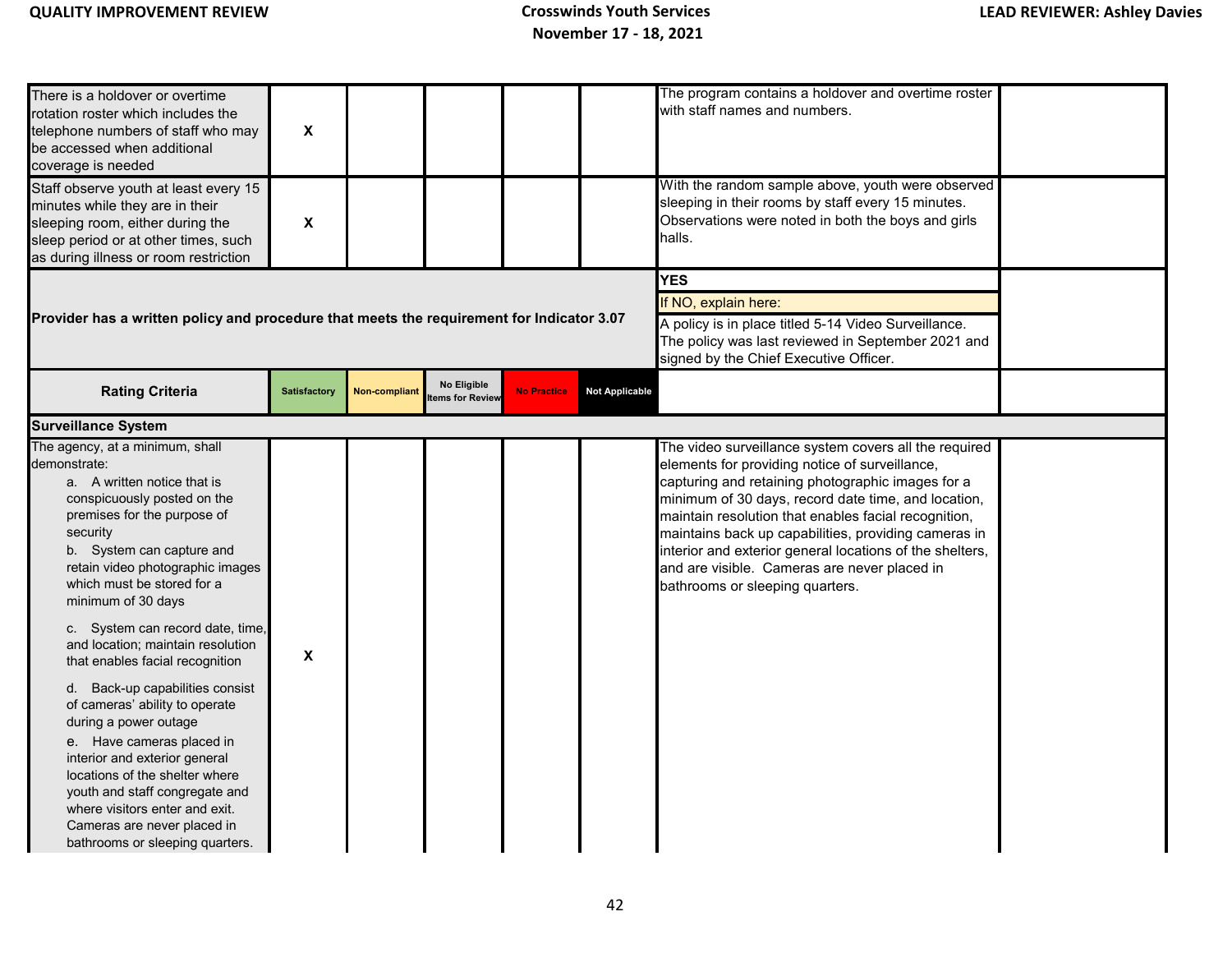| f. All cameras are visible                                                                                                                                                                                |                    |                           |             |                                                                                                                                                                                                                         |                                                                                                                                                                                                                               |  |
|-----------------------------------------------------------------------------------------------------------------------------------------------------------------------------------------------------------|--------------------|---------------------------|-------------|-------------------------------------------------------------------------------------------------------------------------------------------------------------------------------------------------------------------------|-------------------------------------------------------------------------------------------------------------------------------------------------------------------------------------------------------------------------------|--|
| A list of designated personnel who can<br>access the video surveillance system is<br>maintained (includes off-site capability<br>per personnel)?                                                          | $\pmb{\mathsf{X}}$ |                           |             |                                                                                                                                                                                                                         | A list of all designated personnel that can access the<br>video surveillance was observed.                                                                                                                                    |  |
| Supervisory review of video is<br>conducted a minimum of once every 14<br>days and timeframes reviewed are<br>noted in the logbook.                                                                       | X                  |                           |             |                                                                                                                                                                                                                         | A supervisory review of video is routinely conducted a<br>minimum of once every 14 days and documented in<br>the logbook. The review assesses the activities of the<br>facility including random samples of overnight shifts. |  |
| The reviews assess the activities of the<br>facility and include a review of random<br>sample of overnight shifts                                                                                         |                    |                           |             |                                                                                                                                                                                                                         |                                                                                                                                                                                                                               |  |
| Grant the requesting of video recordings<br>to yield a result within 24-72 hours from<br>program quality improvement visits and<br>when an investigation is pursued after<br>an allegation of an incident | $\pmb{\mathsf{X}}$ |                           |             |                                                                                                                                                                                                                         | Reviewed Policy 5-14 Video Surveillance.                                                                                                                                                                                      |  |
| Camera service order/requests will be<br>made within 24 hours of discovery of<br>camera malfunctioning or being<br>inoperable. All efforts made to obtain<br>repairs are documented and maintained        | X                  |                           |             |                                                                                                                                                                                                                         | Policy 5-14 Video Surveillance indicates service<br>orders will be made within 24 hours of discovery. The<br>program had no service orders during this review<br>period.                                                      |  |
| Provider has a written policy and procedure that meets the requirement for Indicator 4.01                                                                                                                 |                    |                           |             | <b>YES</b><br>If NO, explain here:<br>A policy is in place titled 3-17 Healthcare Admission<br>Screening. The policy was last reviewed in<br>September 2021 and signed by the Chief Executive<br>Officer. <sub>[]</sub> |                                                                                                                                                                                                                               |  |
| <b>Rating Critoria</b>                                                                                                                                                                                    |                    | Satisfactory Mon-complian | No Eligible |                                                                                                                                                                                                                         |                                                                                                                                                                                                                               |  |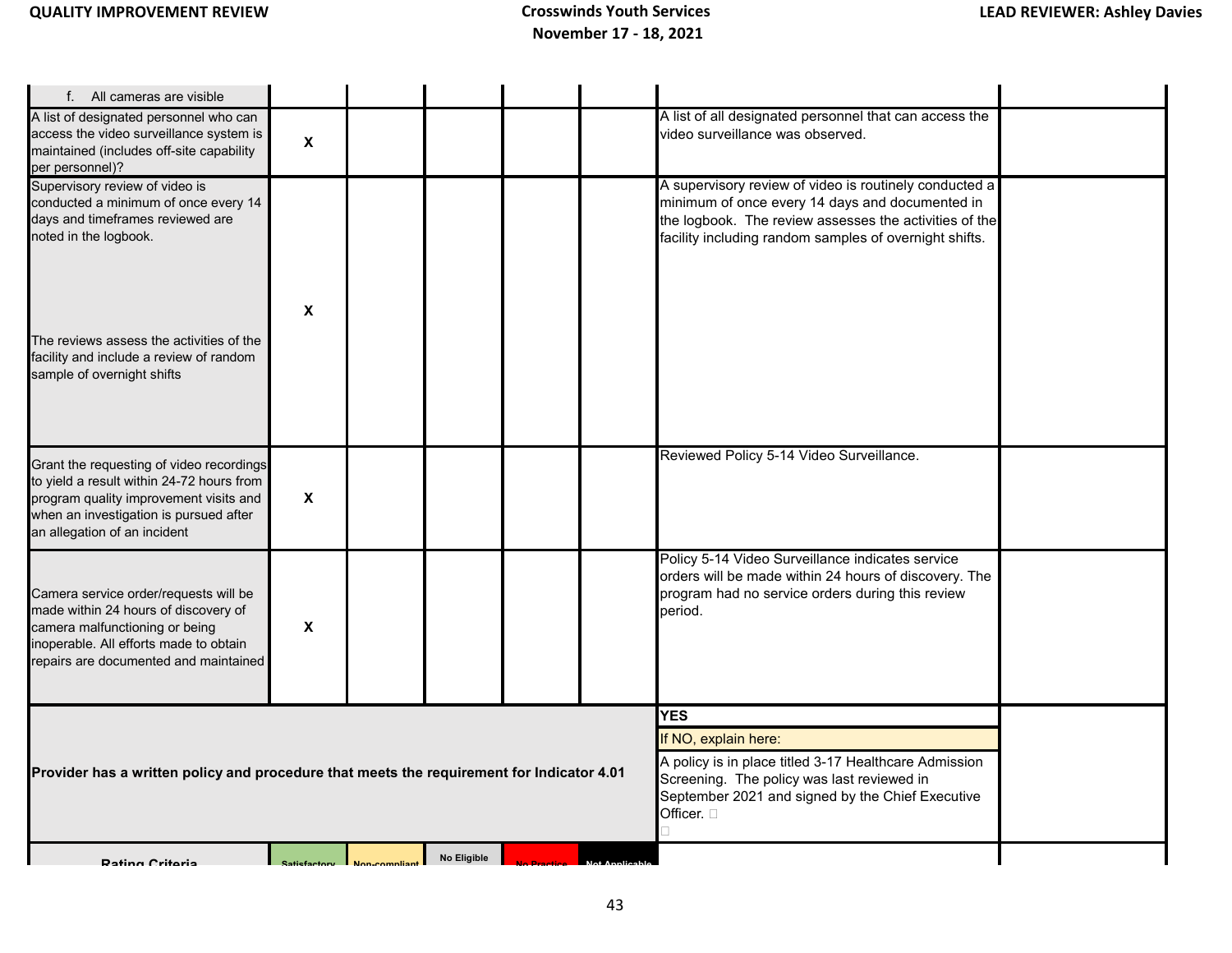| ו ושנוווש שוונסוום                                                                                                                                                                                                                                                                                                                                                                                                                                                        |   | <b>Items for Review</b> |  |                                                                                                                                                                                                                                                                                                                                                                                                                                                                                                                                                                        |  |
|---------------------------------------------------------------------------------------------------------------------------------------------------------------------------------------------------------------------------------------------------------------------------------------------------------------------------------------------------------------------------------------------------------------------------------------------------------------------------|---|-------------------------|--|------------------------------------------------------------------------------------------------------------------------------------------------------------------------------------------------------------------------------------------------------------------------------------------------------------------------------------------------------------------------------------------------------------------------------------------------------------------------------------------------------------------------------------------------------------------------|--|
| <b>Preliminary Healthcare Screening</b>                                                                                                                                                                                                                                                                                                                                                                                                                                   |   |                         |  |                                                                                                                                                                                                                                                                                                                                                                                                                                                                                                                                                                        |  |
| <b>Screening includes:</b><br>a. Current medications<br>b. Existing (acute and chronic)<br>medical conditions<br>c. Allergies<br>Recent injuries or illnesses<br>d.<br>e. Presence of pain or other<br>physical distress<br>Observation for evidence of<br>illness, injury, physical distress,<br>difficulty moving, etc.<br>g. Cuservation for presence or<br>scars, tattoos, or other skin<br>markinga<br>h. Acute health symptoms<br>requiring quarantine or isolation | X |                         |  | All five shelter files reviewed contained the<br>CINS/FINS Intake Screening completed on the day of<br>intake. Two of the five youth were taking medications<br>at the time of the admission according to the intake<br>screening. None of the youth were admitted with<br>chronic medication conditions. One youth had a<br>documented allergy and the allergy was documented<br>on the Client Special Need/Meal document. The<br>program used a COVID-19 screening form to<br>delineate if youth had any acute health symptoms<br>requiring quarantine or isolation. |  |
| <b>Referral and Follow-up</b>                                                                                                                                                                                                                                                                                                                                                                                                                                             |   |                         |  |                                                                                                                                                                                                                                                                                                                                                                                                                                                                                                                                                                        |  |
| Youth with chronic medical conditions<br>have a referral to ensure medical care<br>(e.g. diabetes, pregnancy, seizure<br>disorder, cardiac disorders, asthma,<br>tuberculosis, hemophilia, head injuries,<br>etc.)                                                                                                                                                                                                                                                        |   | X                       |  | None of the youth were admitted with chronic medical<br>conditions. There had been no youth admitted with<br>chronic conditions since the last review.                                                                                                                                                                                                                                                                                                                                                                                                                 |  |
| When needed, the parent is involved<br>with the coordination and scheduling of<br>follow-up medical appointments                                                                                                                                                                                                                                                                                                                                                          |   | X                       |  | Reviewed shelter policy which addresses practices<br>required for referral/follow-up. None of the five youth<br>presented with chronic conditions requiring a referral<br>to ensure medical care.                                                                                                                                                                                                                                                                                                                                                                      |  |
| All medical referrals are documented on<br>a daily log.                                                                                                                                                                                                                                                                                                                                                                                                                   |   | $\pmb{\chi}$            |  | Reviewed shelter policy which addresses practices<br>required for referral/follow-up. None of the five youth<br>presented with chronic conditions requiring a referral<br>to ensure medical care.                                                                                                                                                                                                                                                                                                                                                                      |  |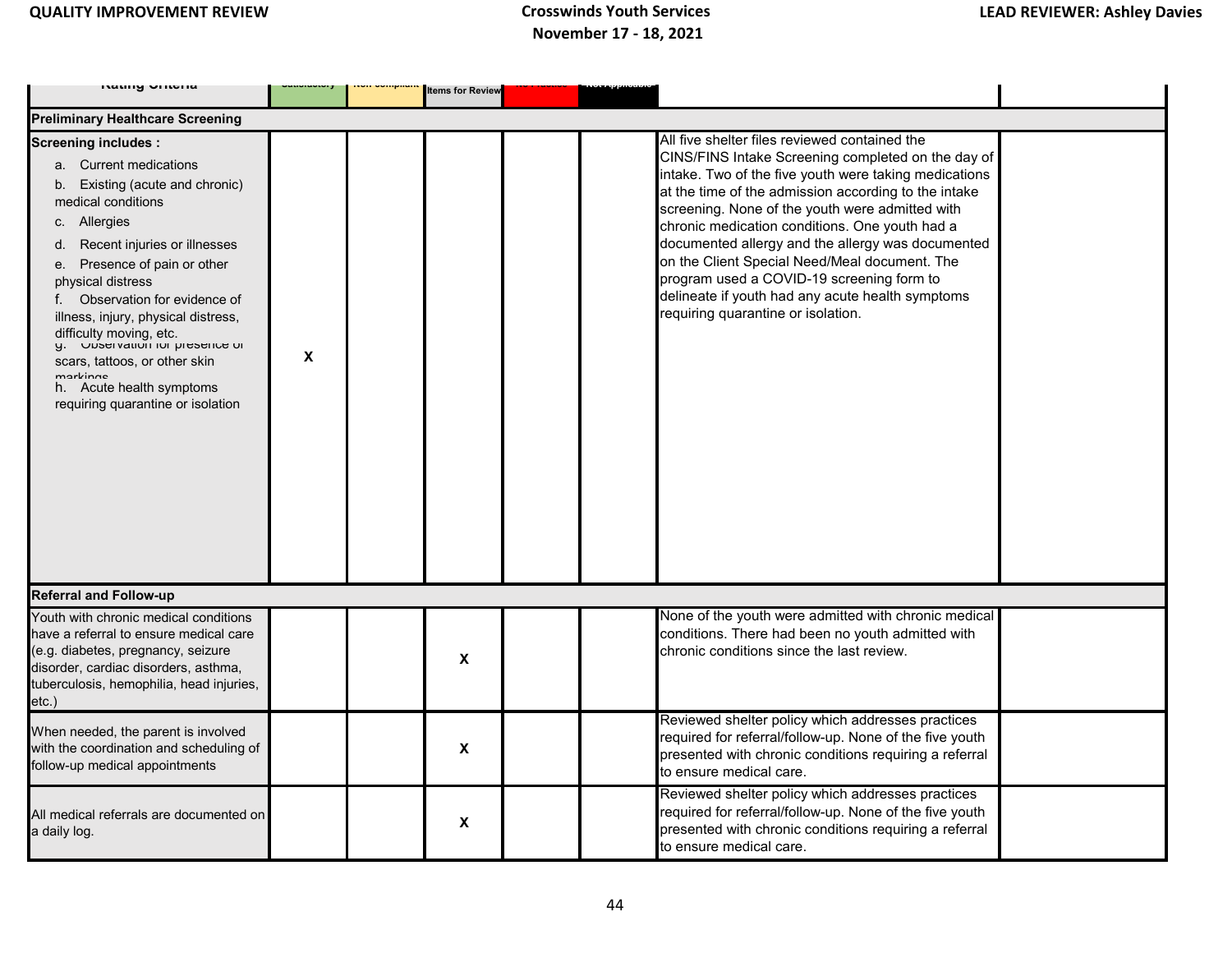| The program has a thorough referral<br>process and a mechanism for<br>necessary follow-up medical care as<br>required and/or needed                                                                   | $\pmb{\mathsf{X}}$  |                      |                                |                                                                                                                                                                                                                                                                                                                                                                                                                                                                                                                                                                                                                                                                                                                                                                                                                                                                                                                                                                                                                                                                                                                        |                       | The program's policy coupled with staff interviews<br>state the program will work with the youth's<br>parent/guardian to ensure the youth receives proper<br>medical care and follow-up.           |  |
|-------------------------------------------------------------------------------------------------------------------------------------------------------------------------------------------------------|---------------------|----------------------|--------------------------------|------------------------------------------------------------------------------------------------------------------------------------------------------------------------------------------------------------------------------------------------------------------------------------------------------------------------------------------------------------------------------------------------------------------------------------------------------------------------------------------------------------------------------------------------------------------------------------------------------------------------------------------------------------------------------------------------------------------------------------------------------------------------------------------------------------------------------------------------------------------------------------------------------------------------------------------------------------------------------------------------------------------------------------------------------------------------------------------------------------------------|-----------------------|----------------------------------------------------------------------------------------------------------------------------------------------------------------------------------------------------|--|
| Provider has a written policy and procedure that meets the requirement for Indicator 4.02                                                                                                             |                     |                      |                                | <b>YES</b><br>If NO, explain here:<br>The program has several policies addressing suicide<br>prevention. Policy 4-12 is titled Suicide Prevention.<br>The policy was last reviewed in September 2021.<br>Policy 4-2 is titled Mental Health and Substance<br>Abuse Emergency Care Plan - Prevention and<br>Emergency Identification. The policy was last<br>reviewed in September 2021. Policy 4-3 is titled<br>Mental Health and Substance Abuse Emergency<br>Care Plan - Level 1 Response - Mental Health and/or<br>Substance Abuse. The policy was last reviewed in<br>September 2021. Policy 4-4 is titled Mental Health<br>and Substance Abuse Emergency Care Plan - Level<br>2 Response - Behavioral. The policy was last<br>reviewed in September 2021. Policy 4-5 is titled<br>Mental Health and Substance Abuse Emergency<br>Care Plan - Documentation and Review. The policy<br>was last reviewed in September 2021. Policy 4-14 is<br>titled Suicide Prevention Plan - Identification. The<br>policy was last reviewed in September 2021. All of the<br>policies are signed by the Chief Executive Officer. |                       |                                                                                                                                                                                                    |  |
| <b>Rating Criteria</b>                                                                                                                                                                                | <b>Satisfactory</b> | <b>Non-compliant</b> | No Eligible<br>tems for Review | <b>No Practice</b>                                                                                                                                                                                                                                                                                                                                                                                                                                                                                                                                                                                                                                                                                                                                                                                                                                                                                                                                                                                                                                                                                                     | <b>Not Applicable</b> |                                                                                                                                                                                                    |  |
| <b>Suicide Risk Screening and Approval</b>                                                                                                                                                            |                     |                      |                                |                                                                                                                                                                                                                                                                                                                                                                                                                                                                                                                                                                                                                                                                                                                                                                                                                                                                                                                                                                                                                                                                                                                        |                       |                                                                                                                                                                                                    |  |
| Suicide risk screening occurred during<br>the initial intake and screening process.<br>Suicide screening results reviewed and<br>signed by the supervisor and<br>documented in the youth's case file. | X                   |                      |                                |                                                                                                                                                                                                                                                                                                                                                                                                                                                                                                                                                                                                                                                                                                                                                                                                                                                                                                                                                                                                                                                                                                                        |                       | Reviewed five shelter youth files. All five files<br>contained a suicide risk screening completed during<br>the screening and initial intake screening process that<br>was signed by a supervisor. |  |
| The program's suicide risk assessment<br>has been approved by the Florida<br>Network of Youth and Family Services                                                                                     | $\pmb{\mathsf{X}}$  |                      |                                |                                                                                                                                                                                                                                                                                                                                                                                                                                                                                                                                                                                                                                                                                                                                                                                                                                                                                                                                                                                                                                                                                                                        |                       | Reviewed documentation that confirmed the<br>program's suicide risk assessment was approved by<br>the Florida Network of Youth and Family Services.                                                |  |
| <b>Supervision of Youth with Suicide Risk</b>                                                                                                                                                         |                     |                      |                                |                                                                                                                                                                                                                                                                                                                                                                                                                                                                                                                                                                                                                                                                                                                                                                                                                                                                                                                                                                                                                                                                                                                        |                       |                                                                                                                                                                                                    |  |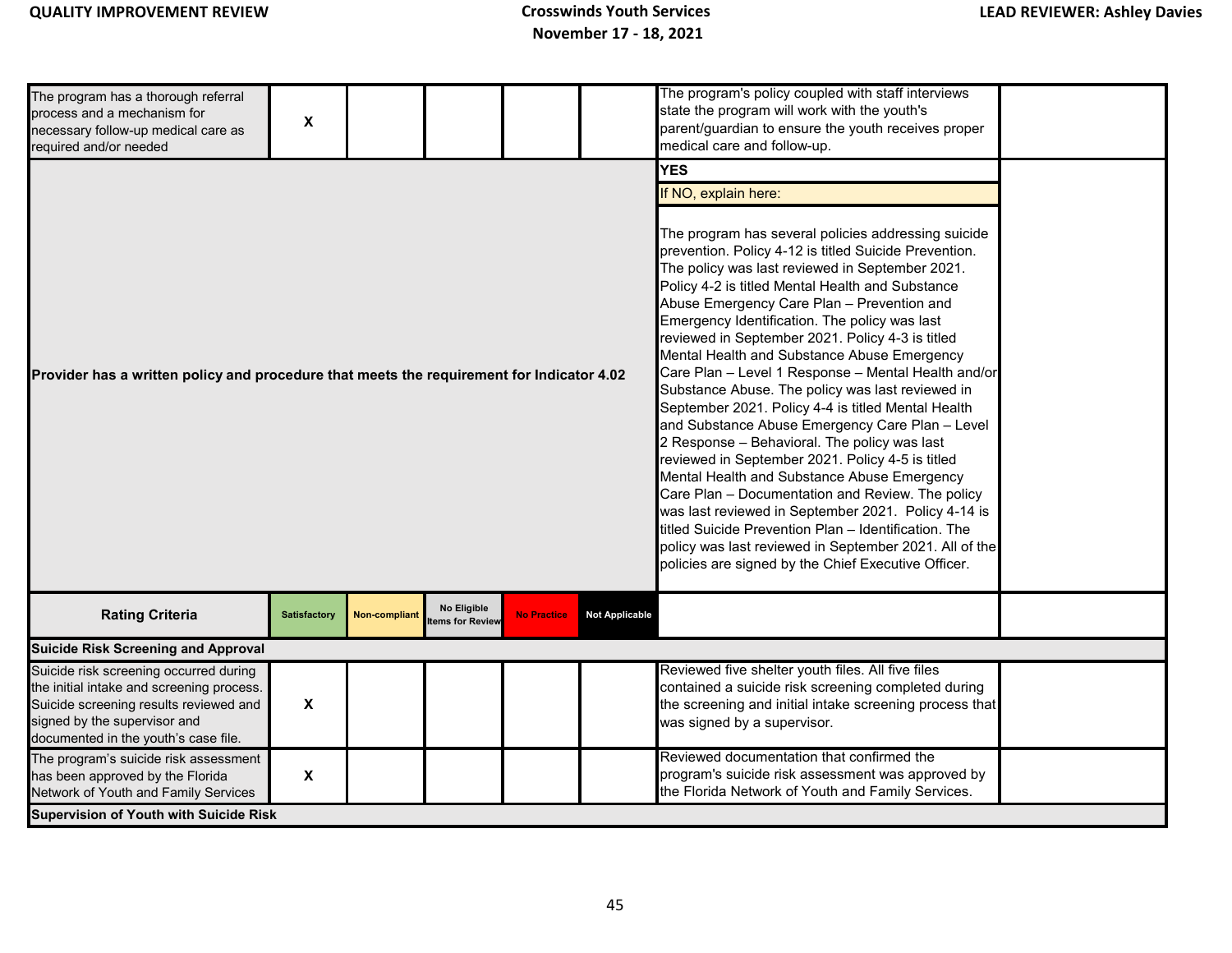| Youth are placed on the appropriate<br>level of supervision based on the results<br>of the suicide risk assessment.<br>Staff person assigned to monitor youth<br>documented youth's behavior at 30<br>minute or less intervals<br>Supervision level was not<br>changed/reduced until a licensed<br>professional or a non-licensed mental<br>health professional under the<br>supervision of a licensed professional<br>completed a further assessment OR                                                                                                                                                                                                                                                                     | $\pmb{\mathsf{X}}$<br>X<br>X |                      |                                       |                    |                       | Based on the results of the risk screening, all five<br>youth were placed on sight-and-sound supervision<br>until assessment by the LMHC.<br>The Suicide Precautions Observation Logs for all five<br>youth were completed as required for the duration the<br>youth was placed on constant supervision. Staff<br>assigned to monitor the youth consistently<br>documented the youth's behavior at thirty-minute<br>intervals.<br>All five youth received an Assessment of Suicide Risk<br>(ASR) completed by the LMHC within the required<br>timeframe. All five youth were maintained on constant<br>supervision until the LMHC completed the ASR<br>removing the youth from constant supervision and<br>stepping the youth down to standard supervision. |  |  |  |
|------------------------------------------------------------------------------------------------------------------------------------------------------------------------------------------------------------------------------------------------------------------------------------------------------------------------------------------------------------------------------------------------------------------------------------------------------------------------------------------------------------------------------------------------------------------------------------------------------------------------------------------------------------------------------------------------------------------------------|------------------------------|----------------------|---------------------------------------|--------------------|-----------------------|-------------------------------------------------------------------------------------------------------------------------------------------------------------------------------------------------------------------------------------------------------------------------------------------------------------------------------------------------------------------------------------------------------------------------------------------------------------------------------------------------------------------------------------------------------------------------------------------------------------------------------------------------------------------------------------------------------------------------------------------------------------|--|--|--|
| Baker Act by local law enforcement<br><b>YES</b><br>If NO, explain here:<br>The program has policy 4-7 titled Medication Storage<br>Access, Inventories and Disposal. The policy was last<br>reviewed in September 2021. The policy addresses<br>inventory of medication, disposal, and reporting. The<br>Provider has a written policy and procedure that meets the requirement for Indicator 4.03<br>program also has policy 4-6 titled Medication<br>Verification at Admission and Consent. The policy<br>was last reviewed in September 2021. The policy<br>addresses the four options staff should complete to<br>verify medication brought to the shelter. The policies<br>were signed by the Chief Executive Officer. |                              |                      |                                       |                    |                       |                                                                                                                                                                                                                                                                                                                                                                                                                                                                                                                                                                                                                                                                                                                                                             |  |  |  |
| <b>Rating Criteria</b>                                                                                                                                                                                                                                                                                                                                                                                                                                                                                                                                                                                                                                                                                                       | <b>Satisfactory</b>          | <b>Non-compliant</b> | <b>No Eligible</b><br>tems for Review | <b>No Practice</b> | <b>Not Applicable</b> |                                                                                                                                                                                                                                                                                                                                                                                                                                                                                                                                                                                                                                                                                                                                                             |  |  |  |
| <b>Medication Storage</b>                                                                                                                                                                                                                                                                                                                                                                                                                                                                                                                                                                                                                                                                                                    |                              |                      |                                       |                    |                       |                                                                                                                                                                                                                                                                                                                                                                                                                                                                                                                                                                                                                                                                                                                                                             |  |  |  |
| a. All medications are stored in a<br>Pyxis Med-Station 4000 Medication<br>Cabinet that is inaccessible to youth<br>(when unaccompanied by<br>authorized staff)<br>b. Pyxis machine is stored in<br>accordance with guidelines in FS<br>499.0121 and policy section in<br><b>Medication Management</b>                                                                                                                                                                                                                                                                                                                                                                                                                       |                              |                      |                                       |                    |                       | During the tour of the program, the location of the<br>Pyxis machine along with storage of medication was<br>observed. There were no issues identified as a result<br>of the tour. A list of staff authorized to assist in the<br>delivery of medication was hung in the medication<br>room. Observations made during the tour supported<br>the program has a refrigerator designated for<br>medication. Temperature requirements for the<br>medication refrigerator were met.                                                                                                                                                                                                                                                                              |  |  |  |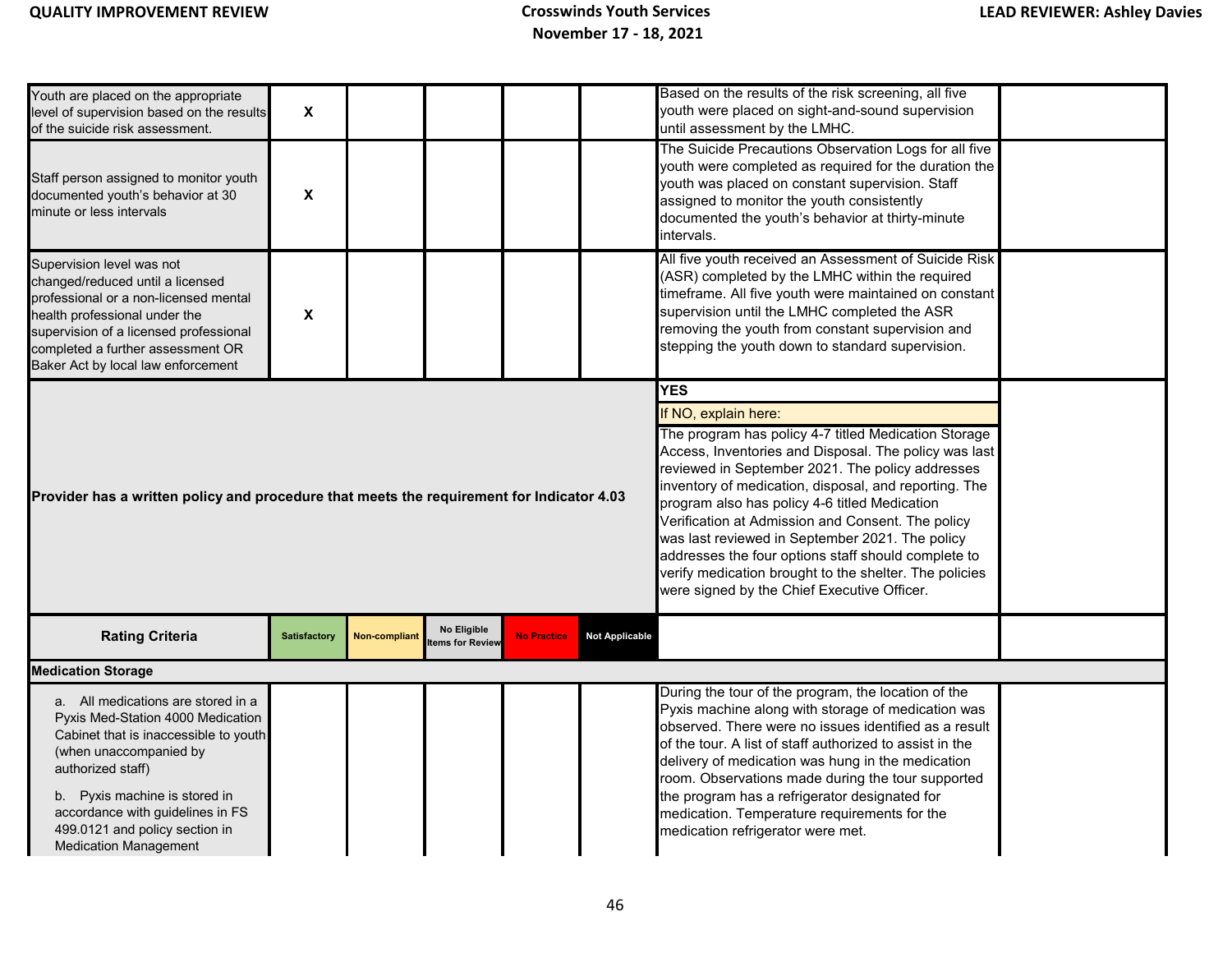| Oral medications are stored<br>C.<br>separately from injectable epi-pen<br>and topical medications<br>d. Medications requiring<br>refrigeration are stored in a secure<br>refrigerator that is used only for this<br>purpose, at temperature range 2-8<br>degrees C or 36-46 degrees F. (If<br>the refrigerator is not secure, the<br>room is secure and inaccessible to<br>youth.)<br>e. Narcotics and controlled<br>medications are stored in the Med<br>Station<br>Pyxis keys with the following<br>f.<br>labels are accessible to staff in<br>the event they need to access<br>medications if there is a Pyxis<br>malfunction: a TOP COVER b<br><b>BACK PANEL-LEFT TALL</b><br>CABINET LOCK- LEFT, c BACK<br>PANEL- RIGHT TALL CABINET<br><b>LOCK-RIGHT</b> | X |  |                                                                                                                                                                                                                                                                                                                                                                                                                                                                                                                                                                                                                                                 |  |
|-----------------------------------------------------------------------------------------------------------------------------------------------------------------------------------------------------------------------------------------------------------------------------------------------------------------------------------------------------------------------------------------------------------------------------------------------------------------------------------------------------------------------------------------------------------------------------------------------------------------------------------------------------------------------------------------------------------------------------------------------------------------|---|--|-------------------------------------------------------------------------------------------------------------------------------------------------------------------------------------------------------------------------------------------------------------------------------------------------------------------------------------------------------------------------------------------------------------------------------------------------------------------------------------------------------------------------------------------------------------------------------------------------------------------------------------------------|--|
|                                                                                                                                                                                                                                                                                                                                                                                                                                                                                                                                                                                                                                                                                                                                                                 |   |  |                                                                                                                                                                                                                                                                                                                                                                                                                                                                                                                                                                                                                                                 |  |
| <b>Medication Distribution</b>                                                                                                                                                                                                                                                                                                                                                                                                                                                                                                                                                                                                                                                                                                                                  |   |  |                                                                                                                                                                                                                                                                                                                                                                                                                                                                                                                                                                                                                                                 |  |
| a. Agency maintains a minimum of<br>2 Super Users for the Med-Station<br>b. Only designated staff<br>delineated in User Permissions<br>have access to secured<br>medications, with limited access to<br>controlled substances (narcotics)<br>c. A Medication Distribution Log<br>shall be used for distribution of<br>medication by non-licensed and<br>licensed staff<br>d. Agency verifies medication<br>using one of four methods listed in<br>the FNYFS Operations Manual<br>e. When nurse is on duty,<br>medication processes are<br>conducted by the nurse                                                                                                                                                                                                | X |  | A list of staff authorized to assist in the delivery of<br>medication was hung in the medication room. The<br>first three names on the list are the designated Super<br>Users. Two of the five youth took medication while at<br>the shelter. The Medication Distribution Record<br>(MDR) for both youth were completed correctly. One<br>vouth refused to take her medication and the MDR<br>and refusal form were completed as required. All<br>medications were verified by calling the pharmacy.<br>The program does not accept youth that are<br>prescribed injectable medications. All staff have been<br>trained in the use of epi-pens. |  |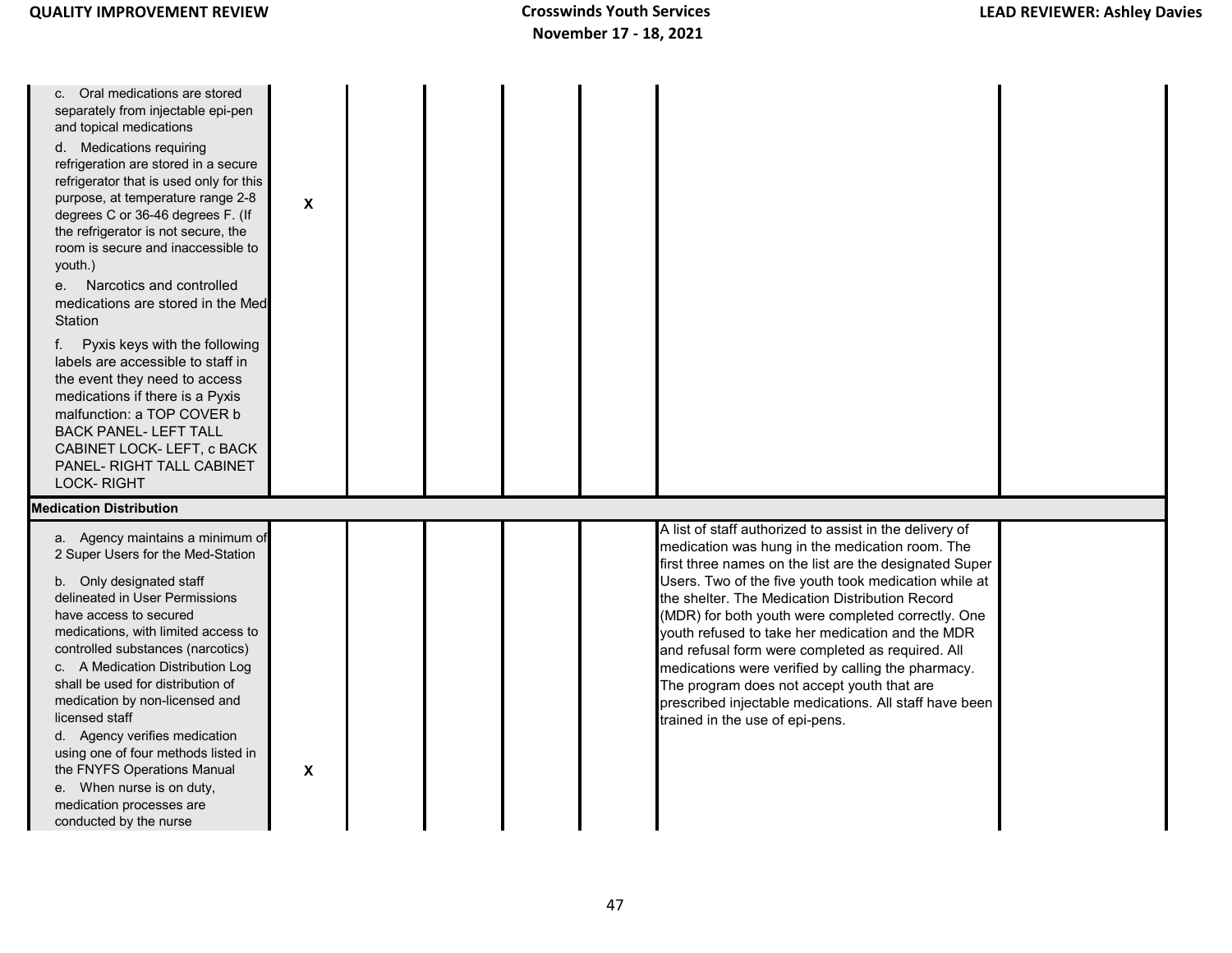| f. The delivery process of<br>medications is consistent with the<br><b>FNYFS Medication Management</b><br>and Distribution Policy<br>g. Agency does not accept youth<br>currently prescribed injectable<br>medications, except for epi-pens<br>h. Non-licensed staff have<br>received training in the use of epi-<br>pens provided by a registered nurse                                                                                                                                      |                      |                      |                                                                                                                                                                                              |                    |                       |                                                                                                                                                                                                                                                                                                                                                                                                                                                                                                                                                               |  |  |
|-----------------------------------------------------------------------------------------------------------------------------------------------------------------------------------------------------------------------------------------------------------------------------------------------------------------------------------------------------------------------------------------------------------------------------------------------------------------------------------------------|----------------------|----------------------|----------------------------------------------------------------------------------------------------------------------------------------------------------------------------------------------|--------------------|-----------------------|---------------------------------------------------------------------------------------------------------------------------------------------------------------------------------------------------------------------------------------------------------------------------------------------------------------------------------------------------------------------------------------------------------------------------------------------------------------------------------------------------------------------------------------------------------------|--|--|
| <b>Medication Inventory</b>                                                                                                                                                                                                                                                                                                                                                                                                                                                                   |                      |                      |                                                                                                                                                                                              |                    |                       |                                                                                                                                                                                                                                                                                                                                                                                                                                                                                                                                                               |  |  |
| a. For controlled substances, a<br>perpetual inventory with running<br>balances is maintained as well as a<br>shift-to shift count verified by a<br>witness and documented<br>b. Over-the-counter medications<br>that are accessed regularly are<br>inventoried weekly by maintaining a<br>perpetual inventory<br>c. Syringes and sharps (needles,<br>scissors, etc.) are secured, and<br>counted and documented weekly<br>There are monthly reviews of<br>medication management practice via | X<br>X               |                      |                                                                                                                                                                                              |                    |                       | The program did not have any youth taking controlled<br>substances during the review period. Over-the-<br>counter (OTC) medication inventories were reviewed<br>and documented. OTC's are inventoried perpetually<br>and weekly by the RN. The Sharps inventory was<br>reviewed. The inventory was completed on a weekly<br>basis from May 2021 through November 8, 2021. The<br>inventory included the number of sharp objects, items<br>borrowed, and items disposed.<br>RN completes monthly reviews of medication<br>management via the Knowledge Portal. |  |  |
| Knowledge Portal or Pyxis Med-Station<br>Reports.                                                                                                                                                                                                                                                                                                                                                                                                                                             |                      |                      |                                                                                                                                                                                              |                    |                       |                                                                                                                                                                                                                                                                                                                                                                                                                                                                                                                                                               |  |  |
| Medication discrepancies are cleared<br>after each shift.                                                                                                                                                                                                                                                                                                                                                                                                                                     | X                    |                      |                                                                                                                                                                                              |                    |                       | At the time of the review there were no open<br>discrepancies. Staff interviewed knew the procedures<br>for closing out a discrepancy accurately.                                                                                                                                                                                                                                                                                                                                                                                                             |  |  |
| <b>YES</b>                                                                                                                                                                                                                                                                                                                                                                                                                                                                                    |                      |                      |                                                                                                                                                                                              |                    |                       |                                                                                                                                                                                                                                                                                                                                                                                                                                                                                                                                                               |  |  |
|                                                                                                                                                                                                                                                                                                                                                                                                                                                                                               | If NO, explain here: |                      |                                                                                                                                                                                              |                    |                       |                                                                                                                                                                                                                                                                                                                                                                                                                                                                                                                                                               |  |  |
| Provider has a written policy and procedure that meets the requirement for Indicator 4.04                                                                                                                                                                                                                                                                                                                                                                                                     |                      |                      | The program has policy 4-11 titled Medical and<br>Mental Health Alert Processes. The policy was last<br>reviewed in September 2021. The policy was signed<br>by the Chief Executive Officer. |                    |                       |                                                                                                                                                                                                                                                                                                                                                                                                                                                                                                                                                               |  |  |
| <b>Rating Criteria</b>                                                                                                                                                                                                                                                                                                                                                                                                                                                                        | <b>Satisfactory</b>  | <b>Non-compliant</b> | No Eligible<br>tems for Review                                                                                                                                                               | <b>No Practice</b> | <b>Not Applicable</b> |                                                                                                                                                                                                                                                                                                                                                                                                                                                                                                                                                               |  |  |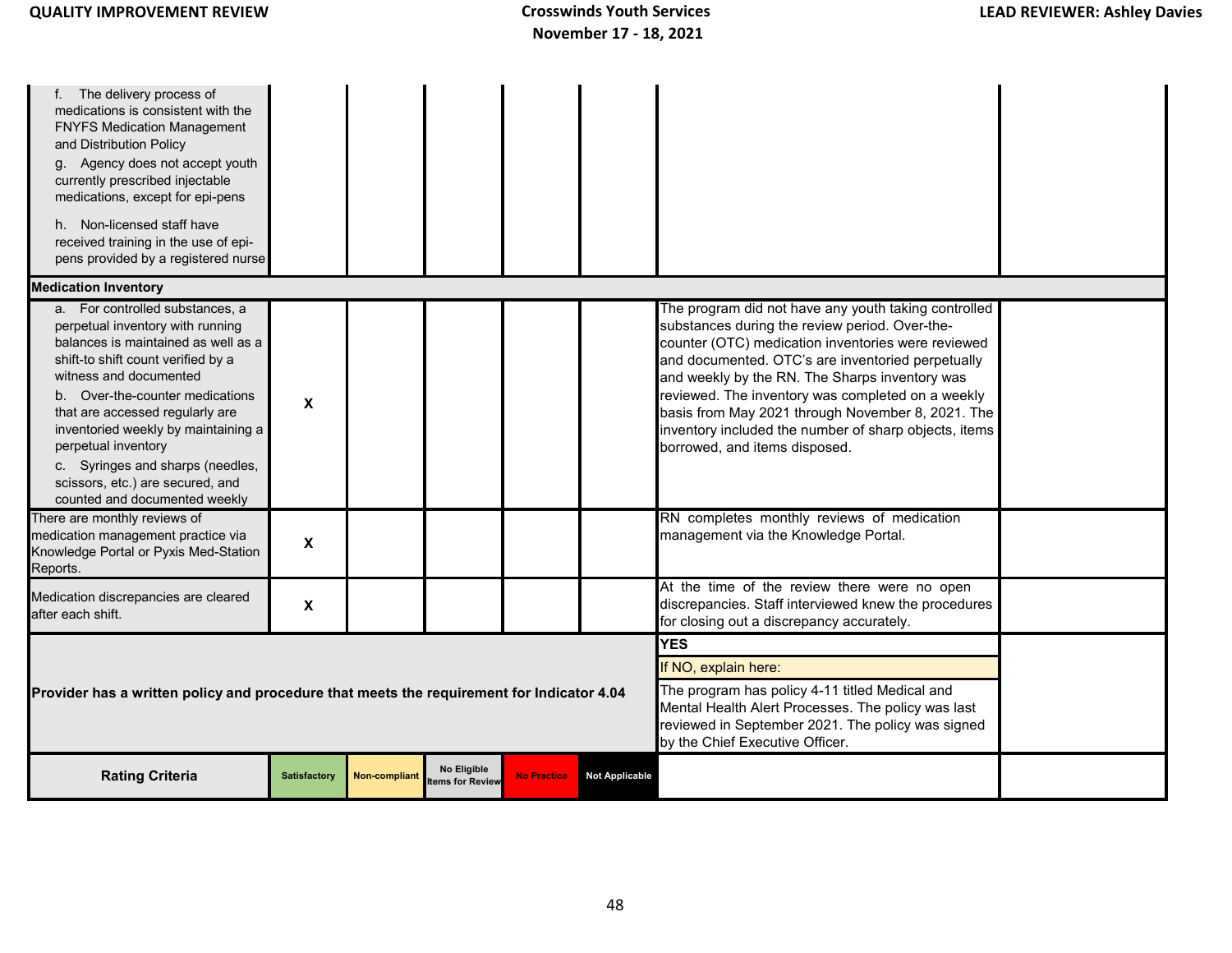|                                                                                                                                                                         |                     |                      |                                |                                                                |                       | Five shelter files were reviewed. The program uses a                                                               |  |  |
|-------------------------------------------------------------------------------------------------------------------------------------------------------------------------|---------------------|----------------------|--------------------------------|----------------------------------------------------------------|-----------------------|--------------------------------------------------------------------------------------------------------------------|--|--|
| Youth with a medical, mental health, or<br>food allergy was appropriately placed on                                                                                     | $\pmb{\mathsf{X}}$  |                      |                                |                                                                |                       | dot system, with color-coded dots corresponding with<br>the different alerts. All files had the appropriate color- |  |  |
| the program's alert system                                                                                                                                              |                     |                      |                                |                                                                |                       | coded dots placed on the file.                                                                                     |  |  |
| Alert system includes precautions<br>concerning prescribed medications,                                                                                                 | X                   |                      |                                |                                                                |                       | Precautions were noted on Medication Distribution<br>Logs and side effect sheets in the five files reviewed.       |  |  |
| medical/mental health conditions                                                                                                                                        |                     |                      |                                |                                                                |                       |                                                                                                                    |  |  |
| Staff are provided sufficient training,<br>information and instructions to<br>recognize/respond to the need for<br>emergency care for medical/mental<br>health problems | X                   |                      |                                |                                                                |                       | Seven staff training files were reviewed. All staff<br>had current CPR and First Aid certifications.               |  |  |
| A medical and mental health alert<br>system is in place that ensures                                                                                                    |                     |                      |                                |                                                                |                       | Program uses a color-coded dot system to identify<br>alerts. Intake and Assessment Forms are maintained            |  |  |
| information concerning a youth's                                                                                                                                        |                     |                      |                                |                                                                |                       | in the youth's file and document all alerts and the                                                                |  |  |
| medical condition, allergies, common<br>side effects of prescribed medications,                                                                                         | X                   |                      |                                |                                                                |                       | reasons for the alerts. Then the applicable color-<br>coded dots are placed on the youth's file. The               |  |  |
| foods and medications that are                                                                                                                                          |                     |                      |                                |                                                                |                       | applicable color-coded dots are also placed next to                                                                |  |  |
| contraindicated, or other pertinent<br>mental health treatment information, is                                                                                          |                     |                      |                                |                                                                |                       | the youth's name on the census board in the shelter.                                                               |  |  |
| communicated to all staff                                                                                                                                               |                     |                      |                                |                                                                |                       |                                                                                                                    |  |  |
|                                                                                                                                                                         |                     |                      |                                |                                                                | <b>YES</b>            |                                                                                                                    |  |  |
|                                                                                                                                                                         |                     |                      |                                | If NO, explain here:                                           |                       |                                                                                                                    |  |  |
| Provider has a written policy and procedure that meets the requirement for Indicator 4.05                                                                               |                     |                      |                                |                                                                |                       | The program has policy 4-9 titled Episodic/Emergency<br>Care. The policy was last reviewed in September            |  |  |
|                                                                                                                                                                         |                     |                      |                                | 2021. The policy was signed by the Chief Executive<br>Officer. |                       |                                                                                                                    |  |  |
| Rating Criteria                                                                                                                                                         | <b>Satisfactory</b> | <b>Non-compliant</b> | No Eligible<br>tems for Review | <b>No Practice</b>                                             | <b>Not Applicable</b> |                                                                                                                    |  |  |
| <b>Off-site Emergency Services</b>                                                                                                                                      |                     |                      |                                |                                                                |                       |                                                                                                                    |  |  |
| If off-site emergency medical<br>a.<br>or dental care was provided, an                                                                                                  |                     |                      |                                |                                                                |                       | There were no youth requiring off-site<br>emergency medical care since the last review.                            |  |  |
| incident report was submitted for<br>the medical or dental care                                                                                                         |                     |                      |                                |                                                                |                       |                                                                                                                    |  |  |
| b. Upon youth return, there is a<br>verification receipt of medical<br>clearance via discharge instructions<br>with follow-up is present in file                        |                     |                      | $\pmb{\chi}$                   |                                                                |                       |                                                                                                                    |  |  |